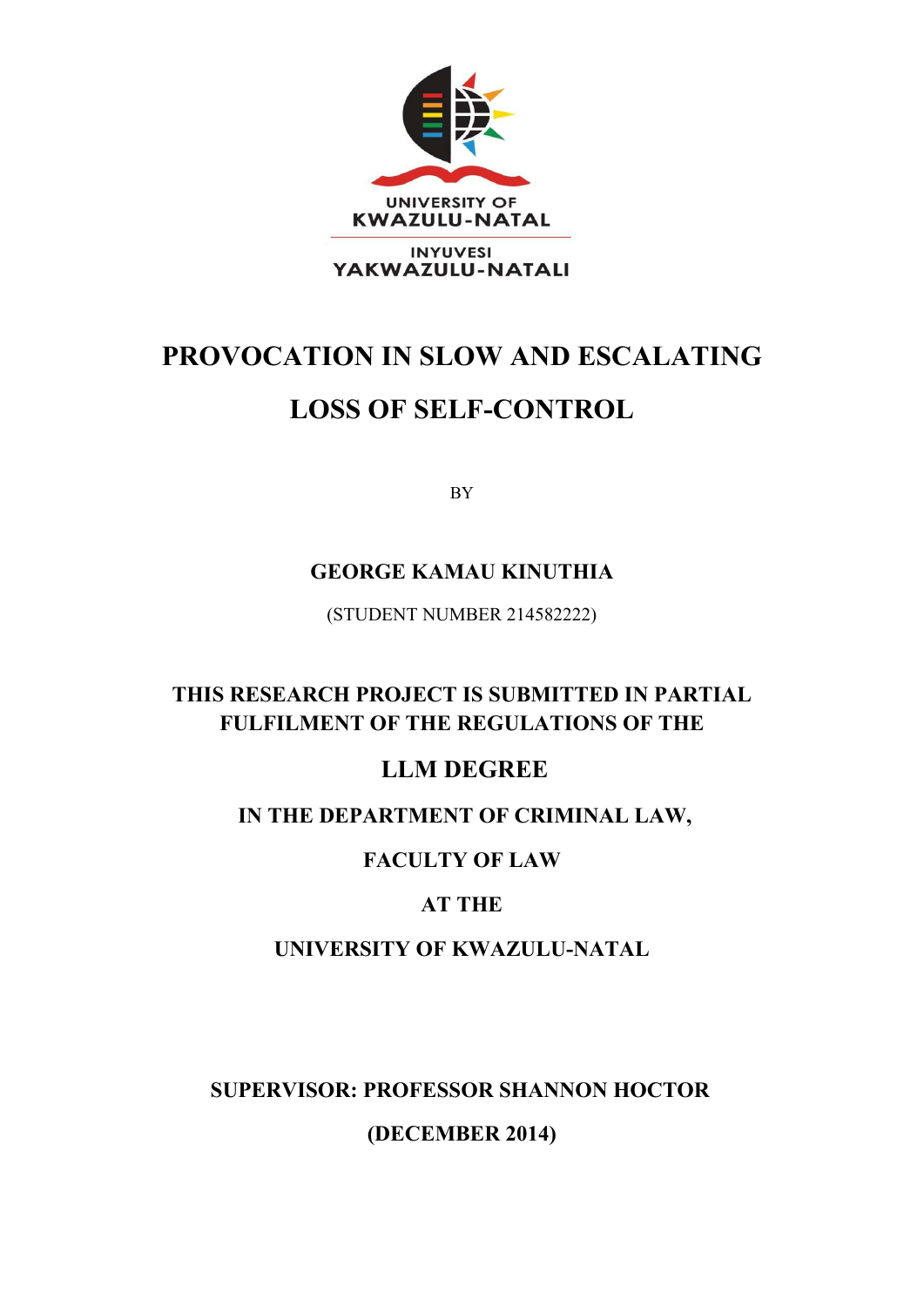

### **DECLARATION / STATEMENT OF ORIGINALITY**

I do hereby declare that the dissertation titled '*Provocation in slow and escalating loss of self-control*' is my own work and that all sources used and referred to have been acknowledged in full. This project is an original piece of work which is made available for photocopying and for inter-library loan.

Thus signed and dated on the  $3<sup>rd</sup>$  day of December 2014 at Pietermaritzburg.

……………………………….

George Kamau Kinuthia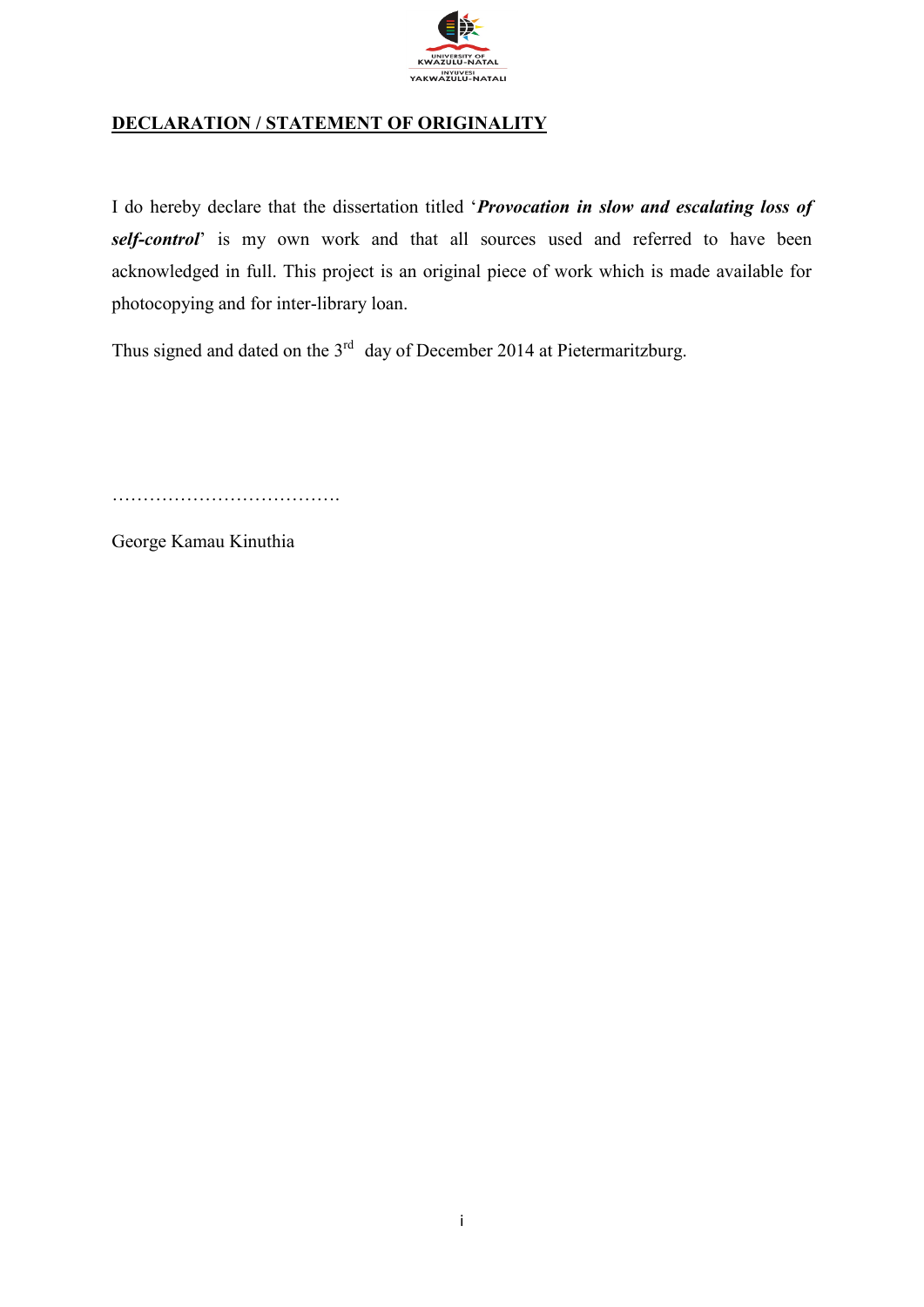

### **ACKNOWLEDGEMENTS**

To my dear mother, I thank you for your unwavering support and encouragement throughout the duration of the course.

To my loving children, Samantha and Ian, the time spent away from you was not in vain.

To my supervisor, Prof. S. Hoctor, thank you for your patience, guidance/advice and inspiration which greatly broadened my understanding of criminal law.

To my administrator, Robynne, thank you for all your support.

To my Heavenly Father, I am because of you, for you. Glory be to your name.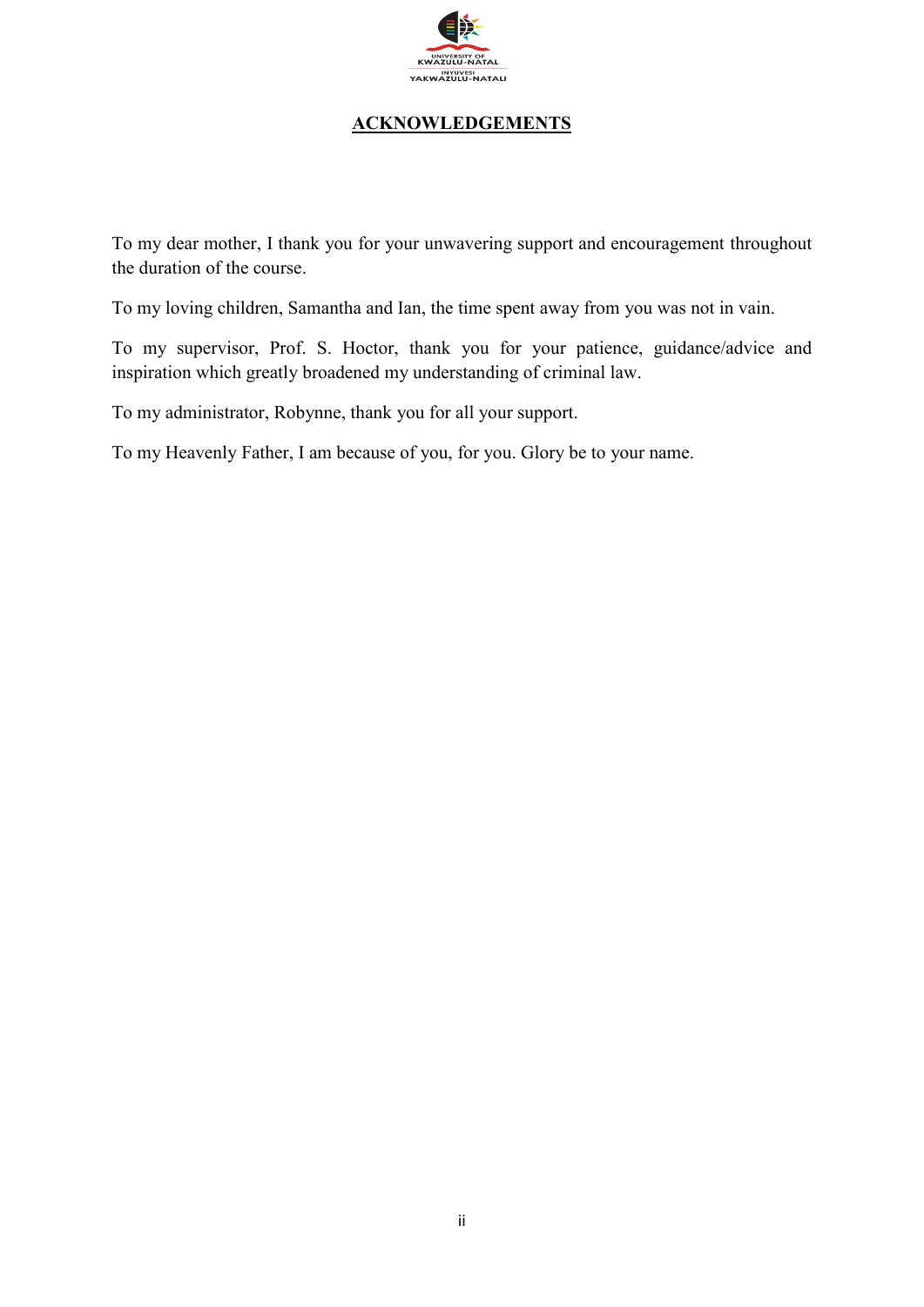

### **TABLE OF CONTENTS**

|                           | Page         |
|---------------------------|--------------|
| Table of statutes         | $\mathbf{V}$ |
| Table of cases            | <b>V11</b>   |
| Table of books            | X            |
|                           | X1           |
| Table of journal articles | <b>X11</b>   |

## CHAPTER 1: **Introductory Overview**

| 1.2 Overview of the chapters |  |
|------------------------------|--|

# CHAPTER 2: **Brief Exploratory Insight into the Accused's Conduct and the Defences available**

| 9  |
|----|
| 10 |
|    |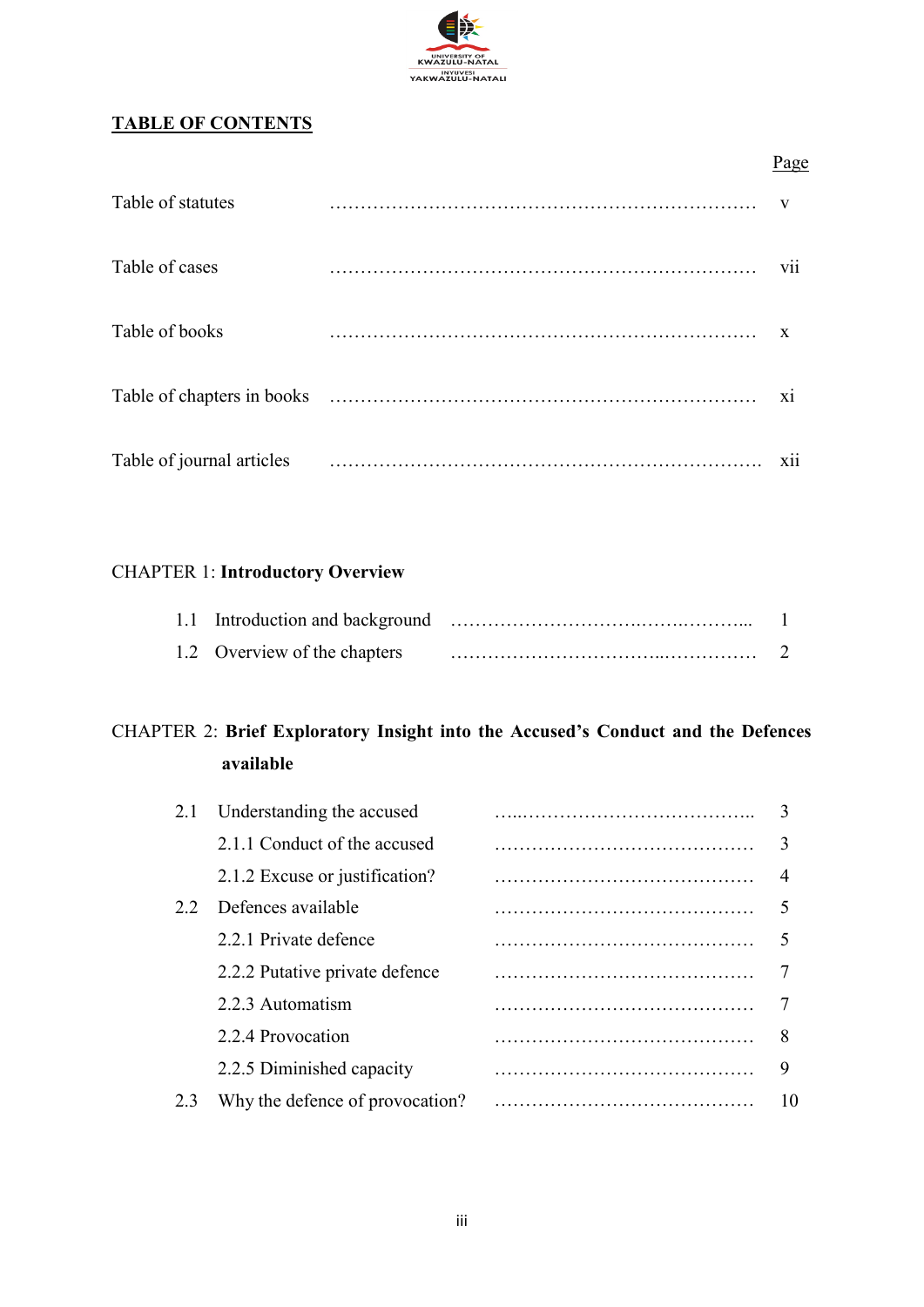

|     | CHAPTER 3: Historical Background and the Development of the Defence of |   |    |
|-----|------------------------------------------------------------------------|---|----|
|     | Provocation                                                            |   |    |
| 3.1 | Historical background                                                  |   | 11 |
|     | 3.1.1 Roman context                                                    |   | 11 |
|     | 3.1.2 English context                                                  |   | 12 |
| 3.2 | The development of the defence of provocation                          |   | 15 |
|     | 3.2.1 The case of South Africa                                         |   | 15 |
|     | 3.2.2 The case of Kenya                                                |   | 19 |
|     | <b>CHAPTER 4: Present Law</b>                                          |   |    |
| 4.1 | The case of South Africa                                               |   | 23 |
| 4.2 | The case of Kenya                                                      |   | 28 |
|     | <b>CHAPTER 5: Grounds for Reform</b>                                   |   |    |
| 5.1 | Conventional and Constitutional persuasion                             |   | 32 |
|     | 5.1.2 Standard of equality                                             |   | 33 |
|     | 5.1.2.1 Formal equality                                                |   | 34 |
|     | 5.1.2.2 Substantive equality                                           |   | 36 |
|     | 5.1.2.2.1 Equality of opportunity                                      | . | 36 |
|     | 5.1.2.2.2 Equality of results/outcomes                                 | . | 37 |
|     | 5.1.2.2.3 Application of substantive equality                          |   |    |
|     | on the defence of provocation                                          | . | 37 |
| 5.2 |                                                                        |   | 39 |
|     | 5.2.1 The defence is patriarchal                                       |   | 39 |
|     | 5.2.2 The defence lacks a moral foundation                             |   | 39 |
|     | 5.2.3 Other defences are not suitable                                  |   | 40 |
| 5.3 | Impetus of change in other jurisdictions                               |   | 42 |
|     | 5.3.1 England and Wales                                                |   | 42 |
|     | 5.3.2 Australia                                                        |   | 44 |
|     | 5.3.3 Canada                                                           |   | 46 |

### CHAPTER 6: **Conclusion**

| Conclusion |  |
|------------|--|
|            |  |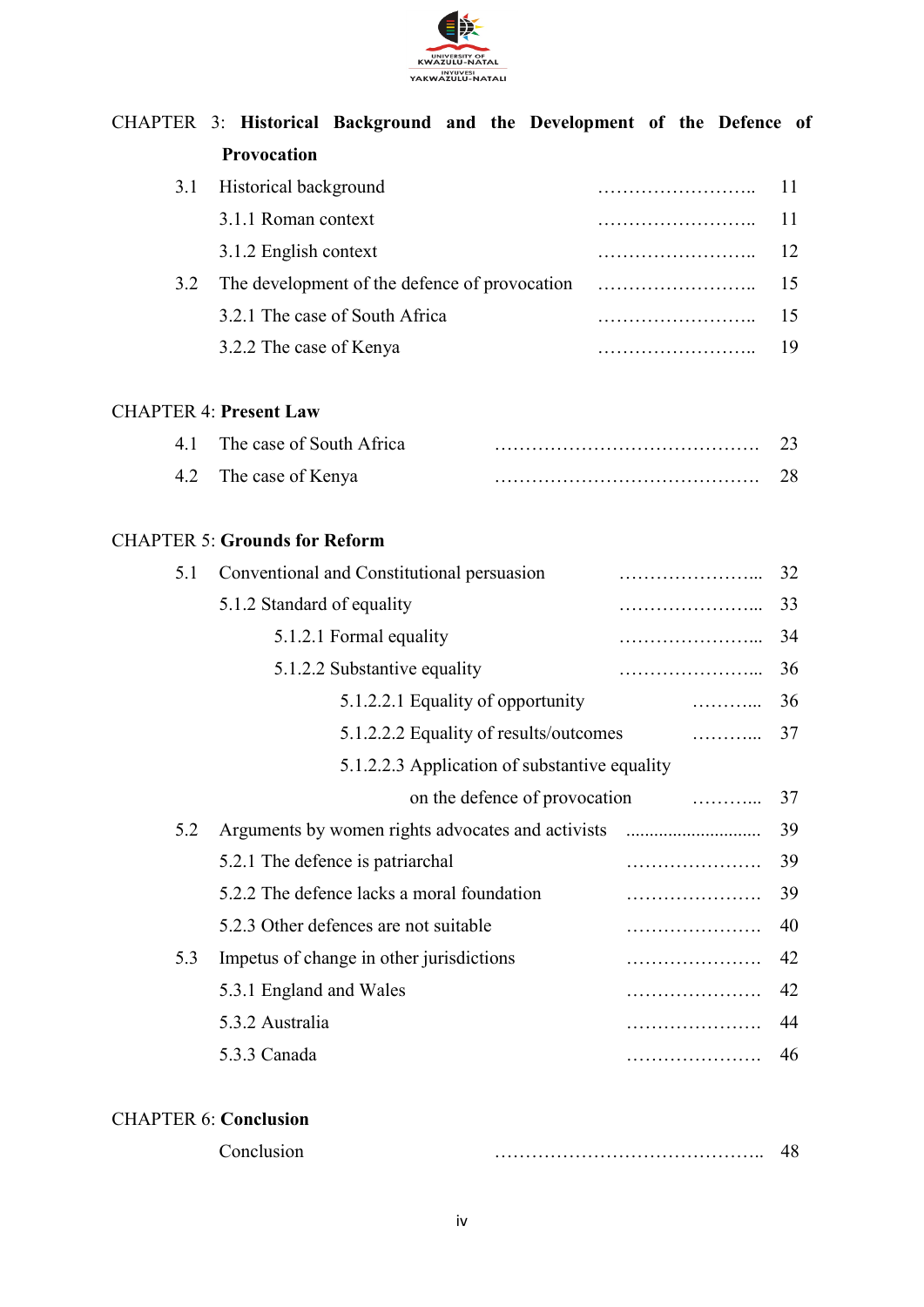

### **TABLE OF STATUTES**

#### **International Conventions**

The African Charter on Human and Peoples Rights of 1986 The International Covenant on Civil and Political Rights of 1966 The Universal Declaration on Human Rights of 1948

#### **Australia**

Crimes (Homicide) Act of 2005 Criminal Law Amendment (Homicide) Act of 2008 (WA)

#### **Canada**

Criminal Code of 1985

#### **Indian Statutes**

Indian Penal Code of 1860

#### **English Statutes**

Colonial Office Model Code of 1930 East African Order-in Council of 1897 English Criminal Code of 1880 Homicide Act of 1957 Queensland Criminal Code of 1899 Statute of Stabbing of 1604 Coroners and Justice Act of 2009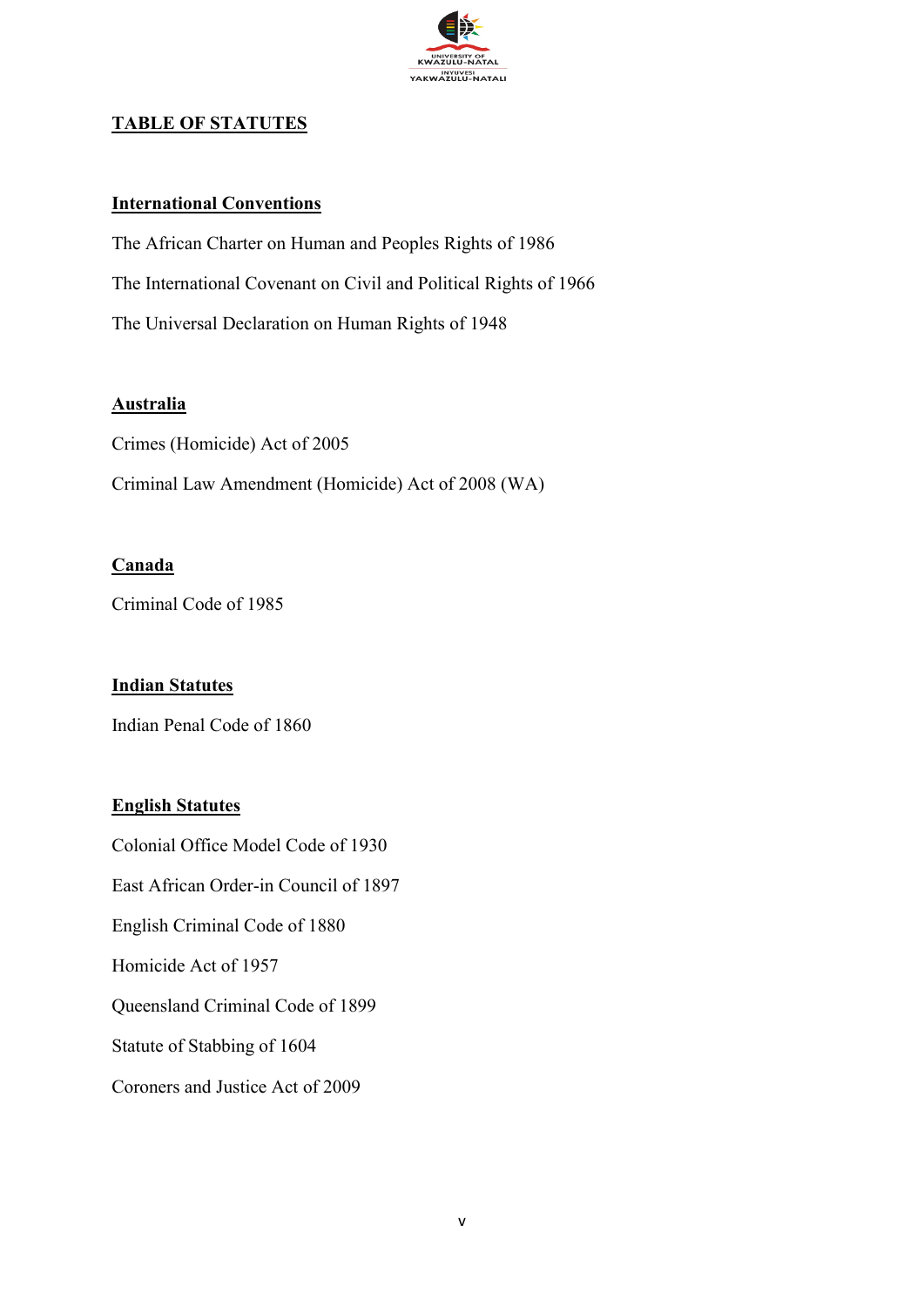

### **Kenyan Statutes**

Constitution of the Republic of Kenya of 1963 Constitution of the Republic of Kenya of 2010 National Gender and Equality Commission Act of 2011 Penal Code 81 of 1948 (Chapter 63 of the Laws of Kenya)

#### **South African Statutes**

Criminal Law Amendment Act 1 of 1988 Criminal Procedure Act 51 of 1977 Native Territories Penal Code of 1886 Promotion of Equality and Prevention of Unfair Discrimination Act of 2000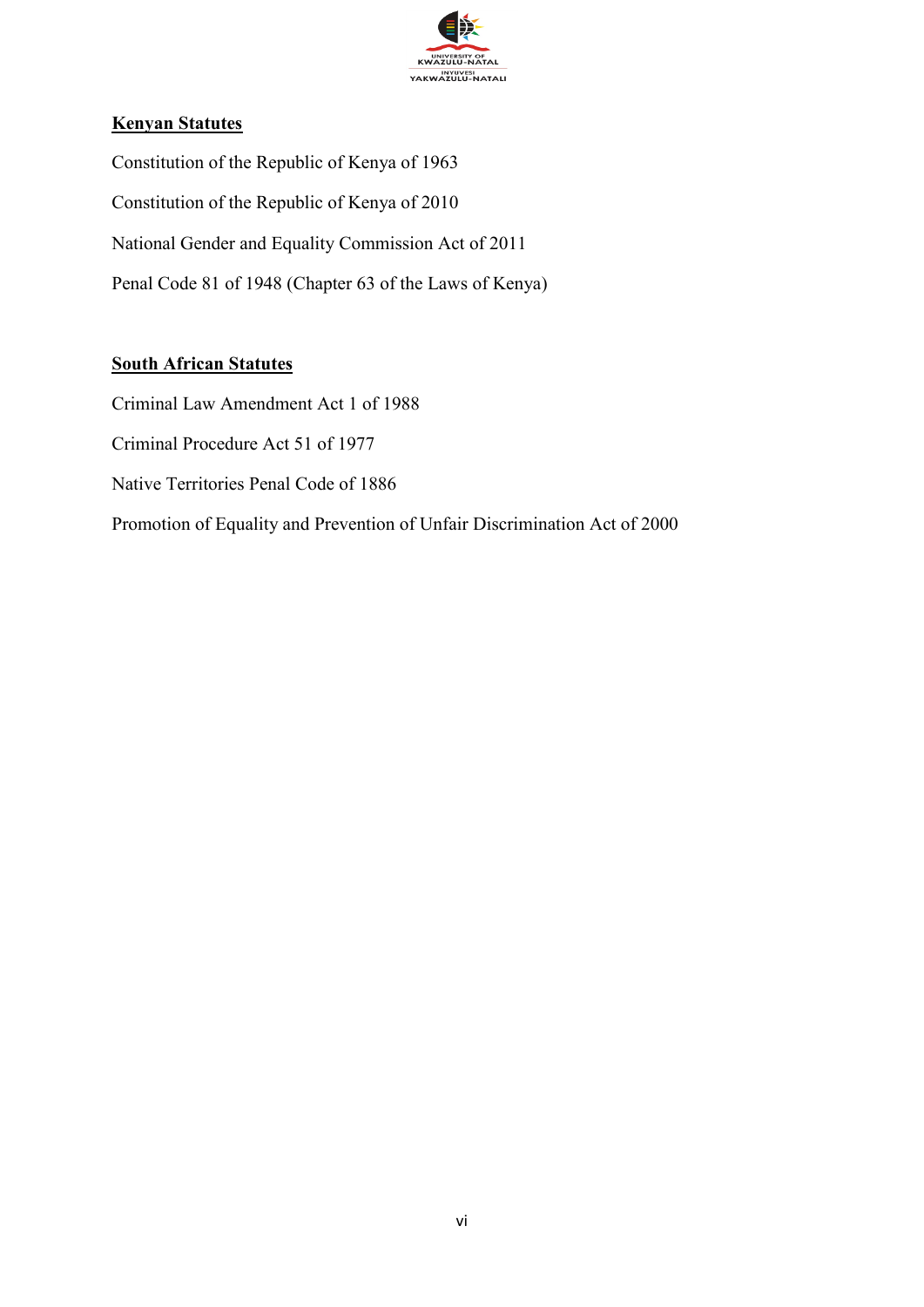

#### **TABLE OF CASES**

A v Commission 1994 ECR II-179 Attorney General for Jersey v Holley 2005 3 WLR 29 Chacha s/o Wambugu v R 20 EACA 339 DPP v Camplin 1978 AC 705 Gaboye s/o Parmat v R 16 EACA 140 Greyson v R 1961 RN 337 (FSC) Holmes v DPP 1946 AC 48 In Ex parte die Minister van Justisie: In re S V Van Wyk 1967 (1) SA 488(A) Kalume wa Teku v R 21 EACA 201 Kasumbwe v R 1944 RNCA 116 Lokora s/o Omeri v R 1960 EA 323 (CA) Mancini v DPP 1942 AC 1 Mantendechere s/o Masakhu v R 23 EACA 443 Manyeni s/o Mukonko v R 21 EACA 274 Mehmet Ali v The Queen 1957 (59) WALR 28 Muy Ky Chhay 1994 (72) ACR 1 Norman v State 1988 (2) 366 (SE) Norman v State 1988 (2) 366 SE R v Akope s/o Karuon 14 EACA 105 R v Alayina 1957 RN 536 (NY) R v Butelezi 1925 AD 160 R v Fabiano Kinene s/o Karuon 8 EACA 96 R v Genya Mwavuo Nyawa 2009 CC 44 (HC) R v Greening 1913 (3) KB 846 R v Hill 1986 (1) SCR 313 R v Hill 2008 EWCA Crim 76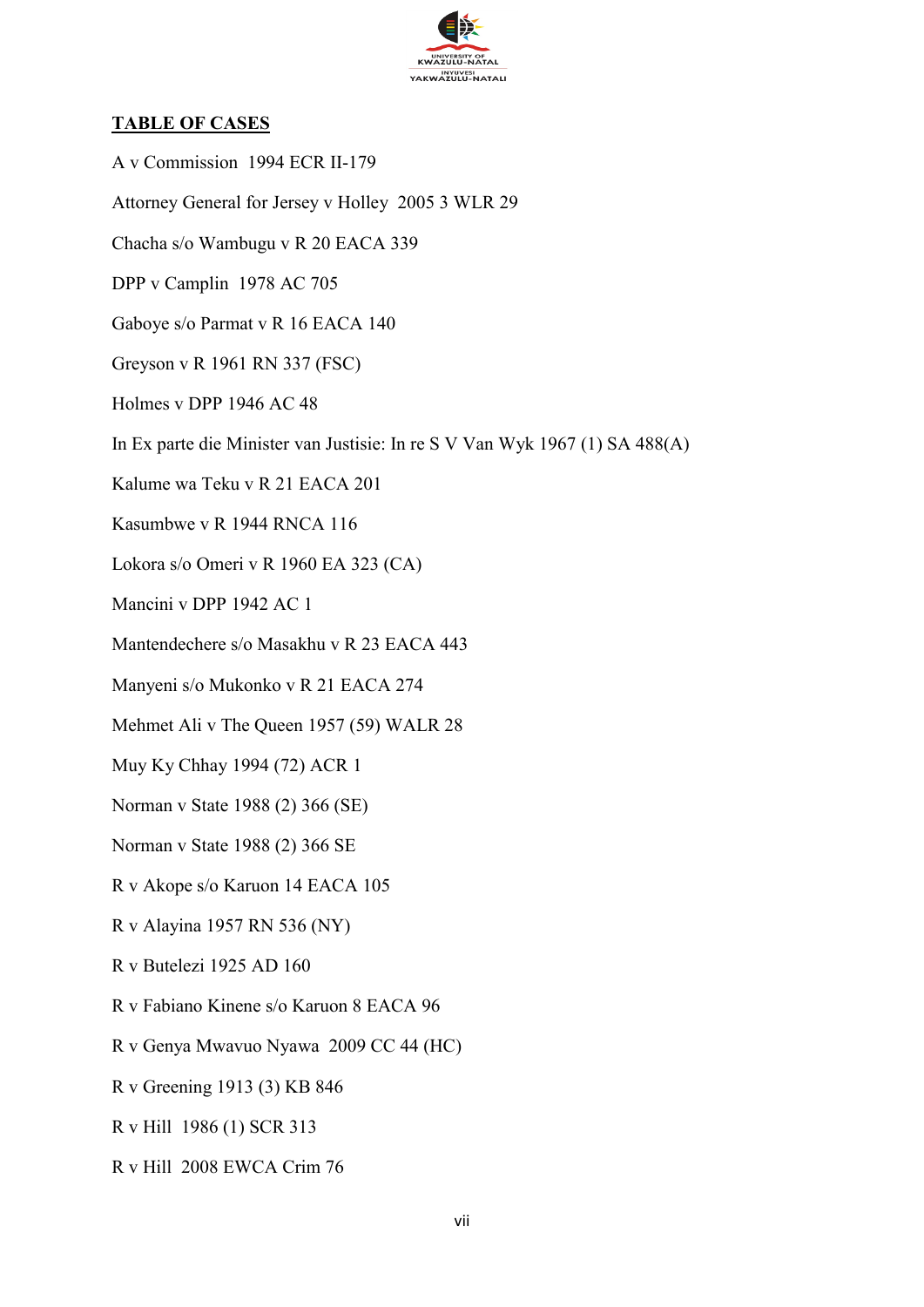

- R v Humes Attorney General's Reference No. 95 (2002) EWCA 2982
- R v Ibrams and Gregory 1982 (74) Cr App R 154 (CA)
- R v Itima s/o Birigenda 15 EACA 154
- R v Jezelani 14 EACA 70
- R v Kennedy 1951 (4) SA 431 (A)
- R v Lavelle 1990 (55) CCC (3d)
- R v Martin 2002 (2) WLR 1 (CA)
- R v Marwa s/o Robi 1959 EA 660 (CA)
- R v Molako 1954 (3) SA 777 (0)
- R v R 1981 (28) SASR 321
- R v Semini 1949 (1) KB 405
- R v Tenganyika 1958 (3) SA 7 (FSC)
- R v Thibani 1949 (4) SA 720 (A)
- R v Thibert 1996 (1) SCR 37
- R Wesonga 15 EACA 65
- RC v R 2004 CA 199 (CA)
- Regina v Darren Andrew Gregson 2006 EWCA Crim 3364
- Rex v Yonasani Egalu and others 1942 (9) EACA 65
- S v Adams 1986 (4) SA 882 (A)
- S v Arnold 1985 (3) SA 256 (C)
- S v Calitz 1990 (1) SACR 119 (A)
- S v Campher 1987 (2) SA 940 (A)
- S v Cunningham 1986 (1) SACR 631 (A)
- S v De Oliviera 1993 (2) SACR 59 (A)
- S v Delport 1968 (1) PH H172 (Nm)
- S v Dlodlo 1966 (2) SA 401 (A)
- S v Eadie 2002 (1) SACR 663 (SCA)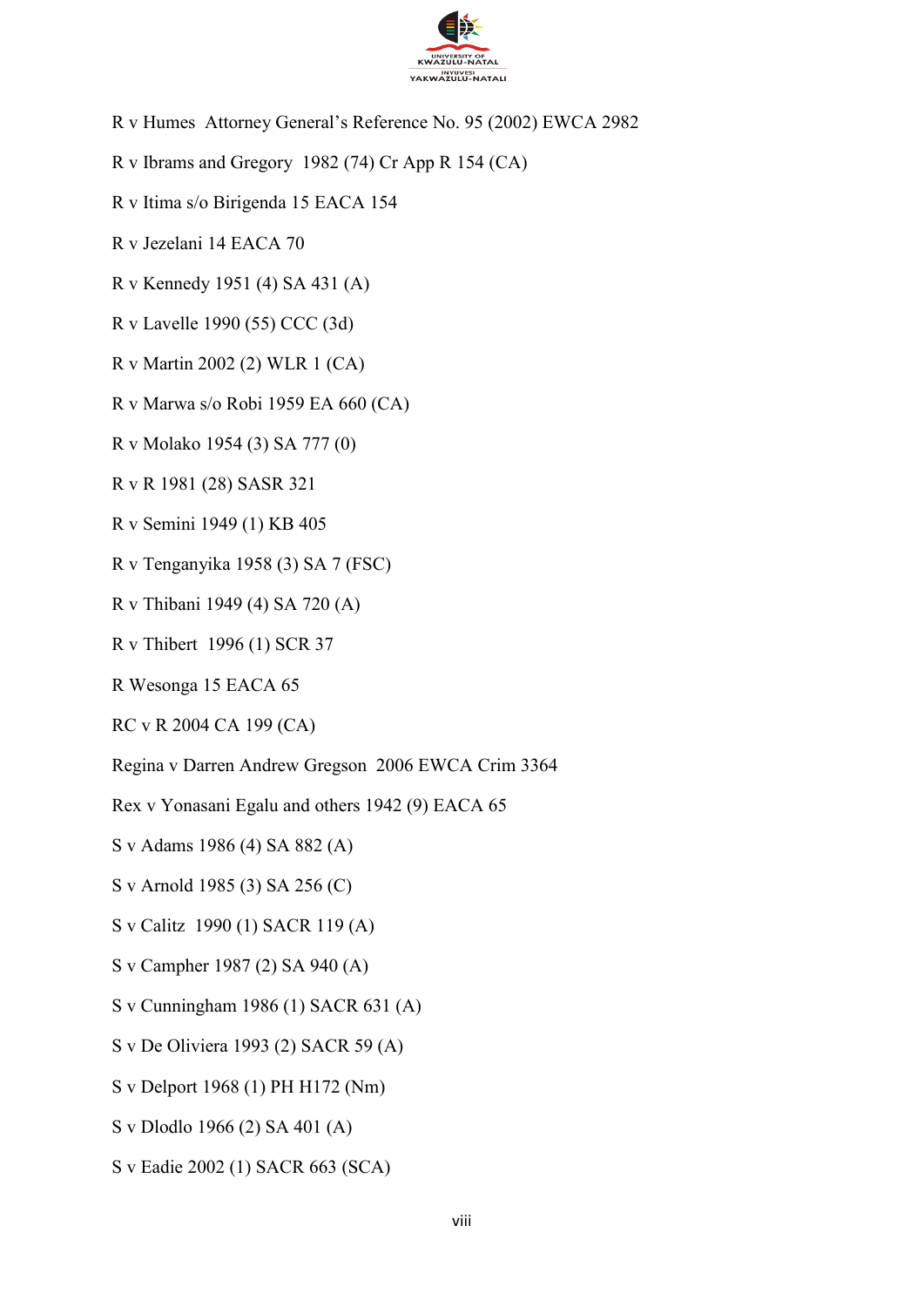

- S v Engelbrecht 2005 (2) SACR 41 (W)
- S v Ferreira 2004 (2) SACR 454 (SCA)
- S v Francis 1999 (1) SACR 650 (SCA)
- S v Humphreys 2013 (2) SACR 1 (SCA)
- S v Kensley 1995 (1) SACR 646 (A).
- S v Laubsher 1988 (1) SA 163 (A)
- S v Lesch 1983 (1) SA 814 (O)
- S v Mokonto 1971 (2) SA 319 (A)
- S v Motleleni 1976 (1) SA 403 (A)
- S v Ntuli 1975 (1) SA 429 (A)
- S v Potgieter 1994 (1) SACR 61 (A)
- S v Shivute 1991 (1) SACR 656 (Nm)
- S v T 1986 (2) SA 112 (O)
- S v Trickett 1973 (3) SA 526 (T)
- S v Vuuren 1983 (1) SA 12 (A)
- S v Wiid 1990 (1) SACR 561 (A)
- Stadt Lengerich v Helmig 1994 ECR I-5727
- Uganda v R Mbulimbuli 1975 HCB 225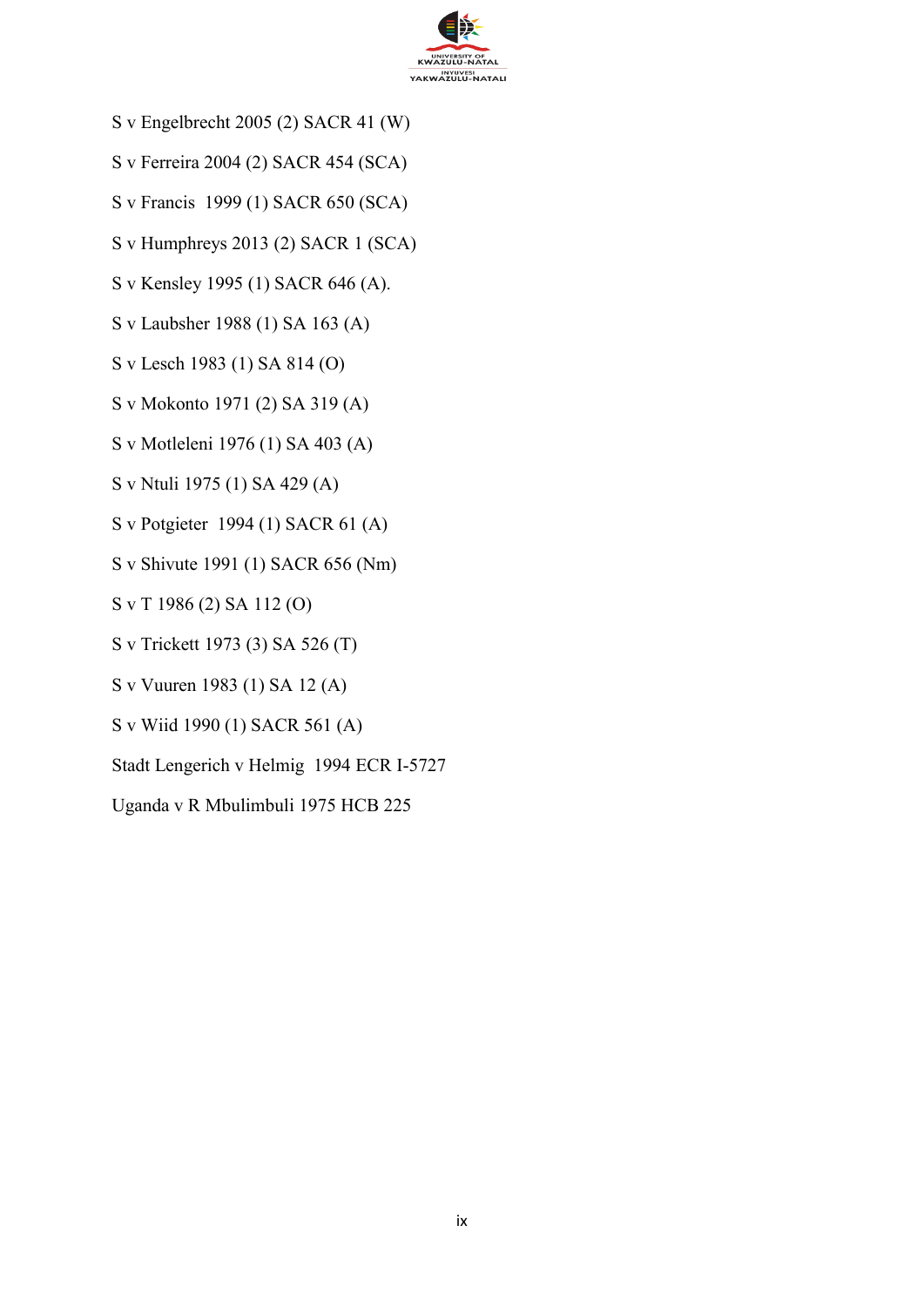

### **TABLE OF BOOKS**

- 1. Burchell J *SA Criminal Law and Procedure: Volume I (General Principles of Criminal Law)* 4ed Cape Town Juta (2011)
- 2. Collingwood JJ *Criminal Law in East Africa and Central Africa* Sweet & Maxwell London (1967)
- 3. Horder J *Provocation and Responsibility* Oxford Univ Press New York (1992)
- 4. Katz L et al *Foundations of Law* Foundation Press New York (1999)
- 5. Musyoka W *Criminal Law* Law Africa Publishing Nairobi (2013)
- 6. Norrie A *Crime, Reason and History (A critical introduction to criminal law)* 2ed Butterworths London (2001)
- 7. Robinson OF *The Criminal Law of Ancient Rome* The Johns Hopkins Univ Press, New, Baltimore, Maryland (1995)
- 8. Snyman CR, *Criminal Law* 5ed Lexis Nexis Durban (2008)
- 9. Starke JG *Introduction to Int law* 10ed Butterworths London (1989)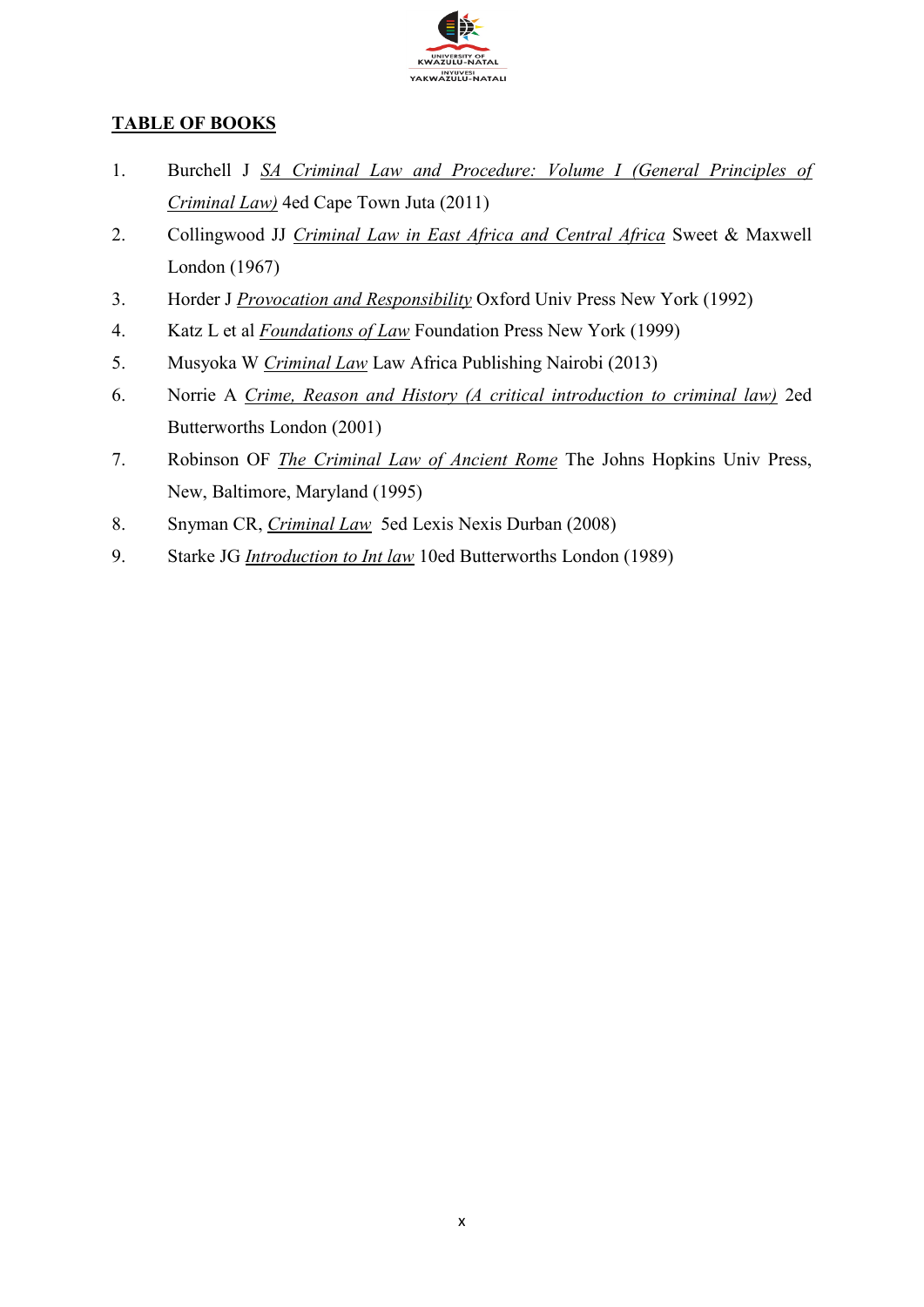

### **TABLE OF CHAPTERS IN BOOKS**

- 1. Frijda NH '*The Lex Talonis: On vengeance*' in Der Poll & Sergeant JA *Essays on emotion Theory* 2ed Psychology press, New York (2009) 263
- 2. Hoctor S '*A peregrination through the law of provocation*' in Joubert (ed) *Essays in honour of CR Snyman* (2008) 110
- 3. Simester A ' *On justifications and excuses*' in Zedner L & Roberts JV *Principles and Values in Criminal Law and Criminal Justice, Essays in Honour of Andrew Ashworth* Oxford University Press, Oxford (2012) 95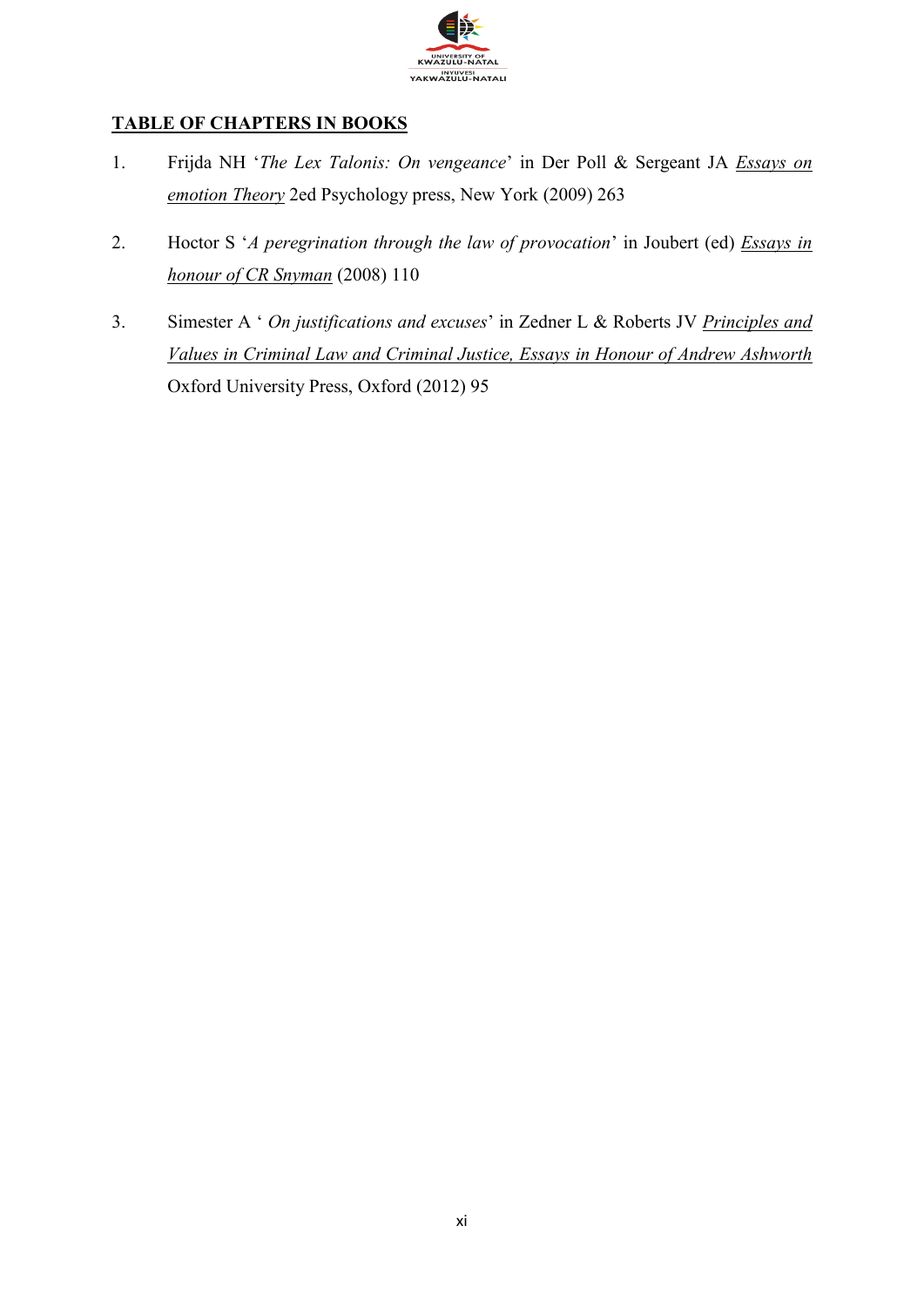

### **TABLE OF JOURNAL ARTICLES**

- 1. Albertyne C et al '*Introduction: Substantive equality, social rights and women: A comparative perspective*' (2007) 23 SAJHR 209
- 2. Baker BM '*Provocation as a defence for abused women who kill*' (1998) 11 Canadian J of Law and Jurisprudence 193
- 3. Bradfield R '*Domestic homicide and the defence of provocation: A Tasmanian perspective on the jealous husband and the battered wife*' (2000) 19 Univ of Tasmania LR 5
- 4. Brown BJ '*The demise of Chance Medley and the recognition of provocation as a defence to murder in English law*?' (1963) 7 (4) American LJ of Legal History 310
- 5. Brown H '*Provocation as a defence to murder: To abolish or reform?*' (1999) 12 Australian Feminist LJ 137
- 6. Bushe HG '*Criminal justice in East Africa*' (1935) 34 (135) J of Royal Asiatic Society 117
- 7. Crofts T & Tyson D '*Homicide Law in Australia: Improving access to defences for women who kill their abusers*' (2012) 39 Melbourne Univ LR 864
- 8. Da Silva M '*Quantifying desert prior to the rightful condition: Towards a theoretical understanding of the provocation defence*' (2013) 26 Canadian J of Law and Jurisprudence 49
- 9. Doorly AN '*British magistrates in East and West Africa*' (1945) 3 (27) 3 J of Comparative Legislation and Int Law 87
- 10. Dressler J '*Battered women and sleeping abusers: Some reflections*' (2005) 3 Ohio State J of Criminal Law 457
- 11. Dressler J '*Why keep the provocation defence? : Some reflections on a difficult subject*' (2001) 86 Minnesota LR 959
- 12. Elliot C '*What future for voluntary manslaughter*?' (2004) 68 J of Criminal Law 253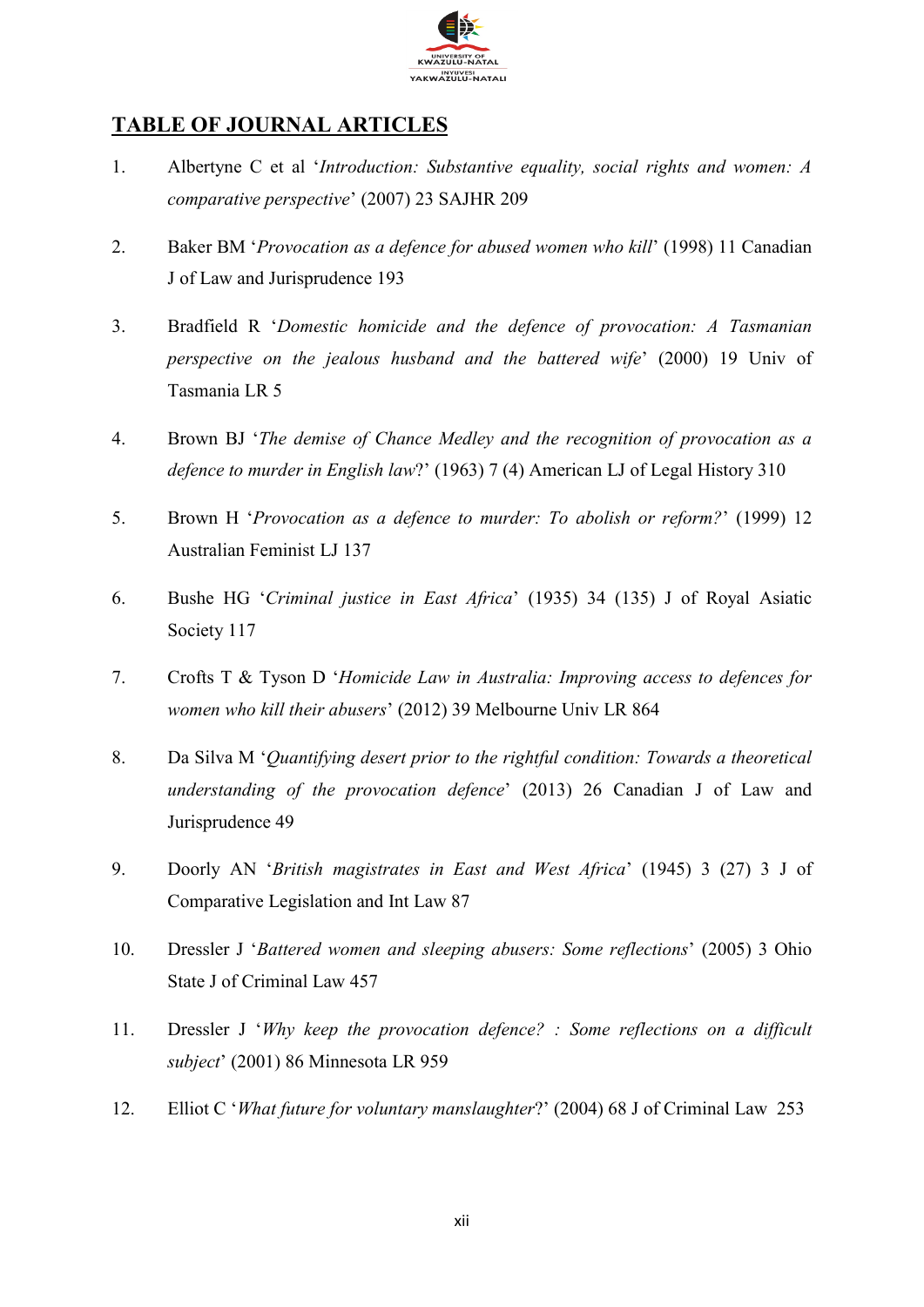

- 13. Forell C '*Gender equality, social values and provocation law in the United States, Canada and Australia*' (2006) 14 American Univ J of Gender, Social Policy and Law 27
- 14. Goosen S '*Battered women and the requirement of imminence in self-defence*' (2003) 16 PELJ 70
- 15. Greene J '*A provocation defence for battered women who kill*' (1989) 12 Adelaide LR 145
- 16. Heller KJ '*Beyond the reasonable man? A sympathetic but critical assessment of the use of subjective standards of reasonableness in self-defence and provocation cases*' (1998) 1 American J Criminal Law 1
- 17. Hoctor S '*Tracing the origins of the defence of non-pathological incapacity in SA law*' (2011) 17 Fundamina 70
- 18. Horder J '*The duel and the English law of homicide*' (1992) 12 (3) Oxford J of Legal Studies 419
- 19. Isedonmwen EO '*A requiem for provocation*?' (1988) 32 J of African Law 194
- 20. Joireman SF '*The evolution of the common law: Legal development in Kenya and India*' (2006) 44 (2) Commonwealth and Comparative Politics 190
- 21. Krause JH '*Distorted reflections of battered women who kill: A response to Professor Dressler*' (2006) 4 Ohio State J of Criminal Law 555
- 22. Louw R '*S v Eadie: The end of the road for the defence of provocation*' (2003) 16 SACJ 200
- 23. McHugh C '*The equality principle in European Union Law: Taking a human rights approach?*' (2006) 14 Int Sports Law Reports 31
- 24. Read JS '*Criminal law in Africa of today and tomorrow*' (1963) 7 J of African Law 5
- 25. Reddi M '*Battered Woman Syndrome: Some reflections on the utility of this 'syndrome' to SA women who kill their abusers*' (2005) 18 SAJCJ 259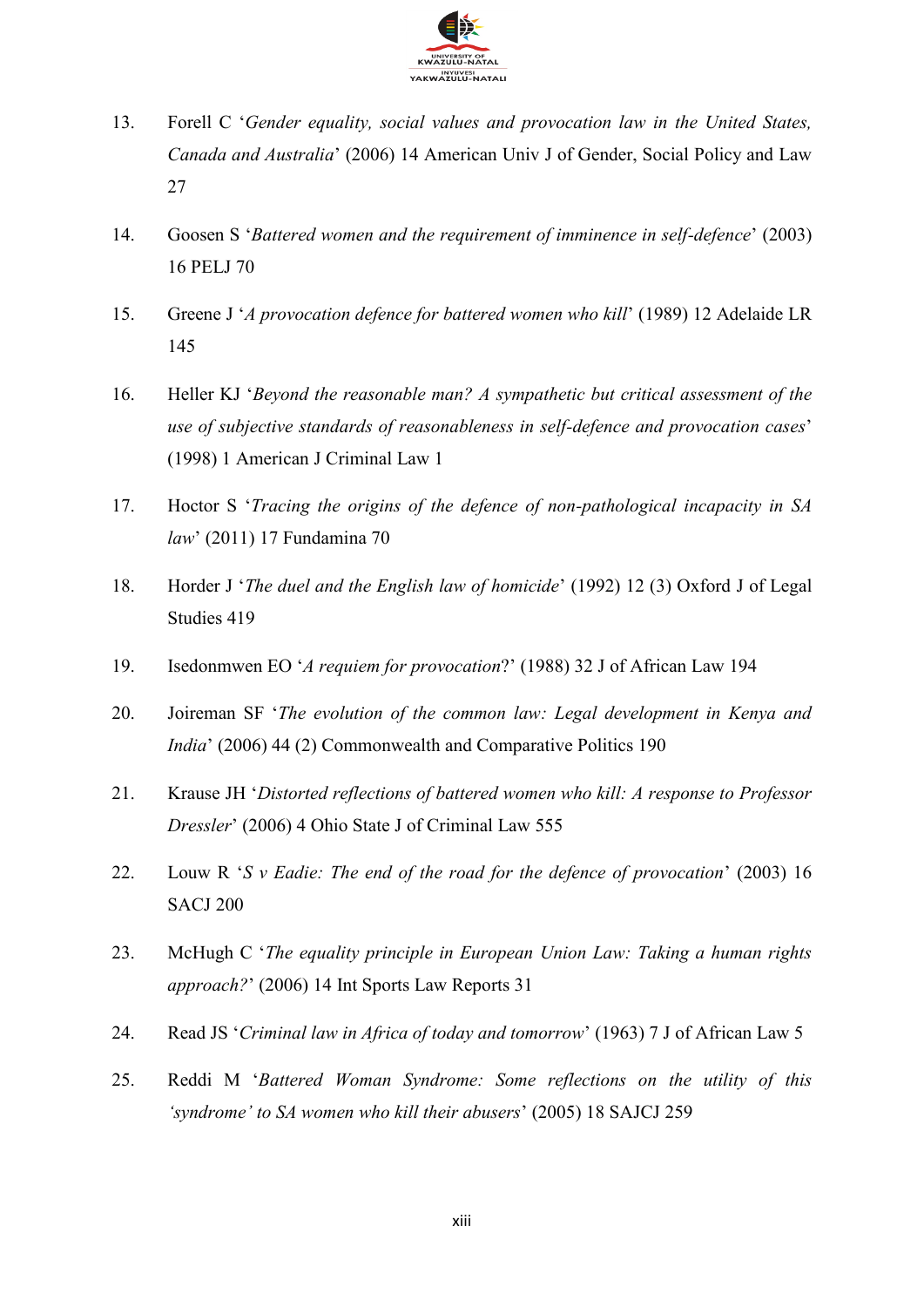

- 26. Reddi M '*Domestic violence and women who kill: Private defence or private vengeance*' (2007) 124 SALJ 22
- 27. Rosen CJ '*The excuse of self-defence: Correcting a historical accident on behalf of the battered women who kill*' (1986) 36 America Univ LR 11
- 28. Snyman CR 'The tension between legal theory and policy considerations in the general principles of criminal law' (2003) Acta Juridica 1
- 29. Sorenson SB & Thomas KA '*Intimate partner violence in same-sex relationships*' (2009) Evelyn Jacobs Ortner Center on Family Violence at the Univ of Pennsylvania 1
- 30. Van Oosten FFW '*Non-pathological criminal incapacity versus pathological criminal incapacity*' (1993) 6 AJCJ 127
- 31. Walker LE '*Who are battered women*?' (1997) 2 (1) J of Women Studies 52
- 32. Western P '*The meaning of equality in law, science, math and morals: A reply*' (1983) 81 (4) Minnesota LR 604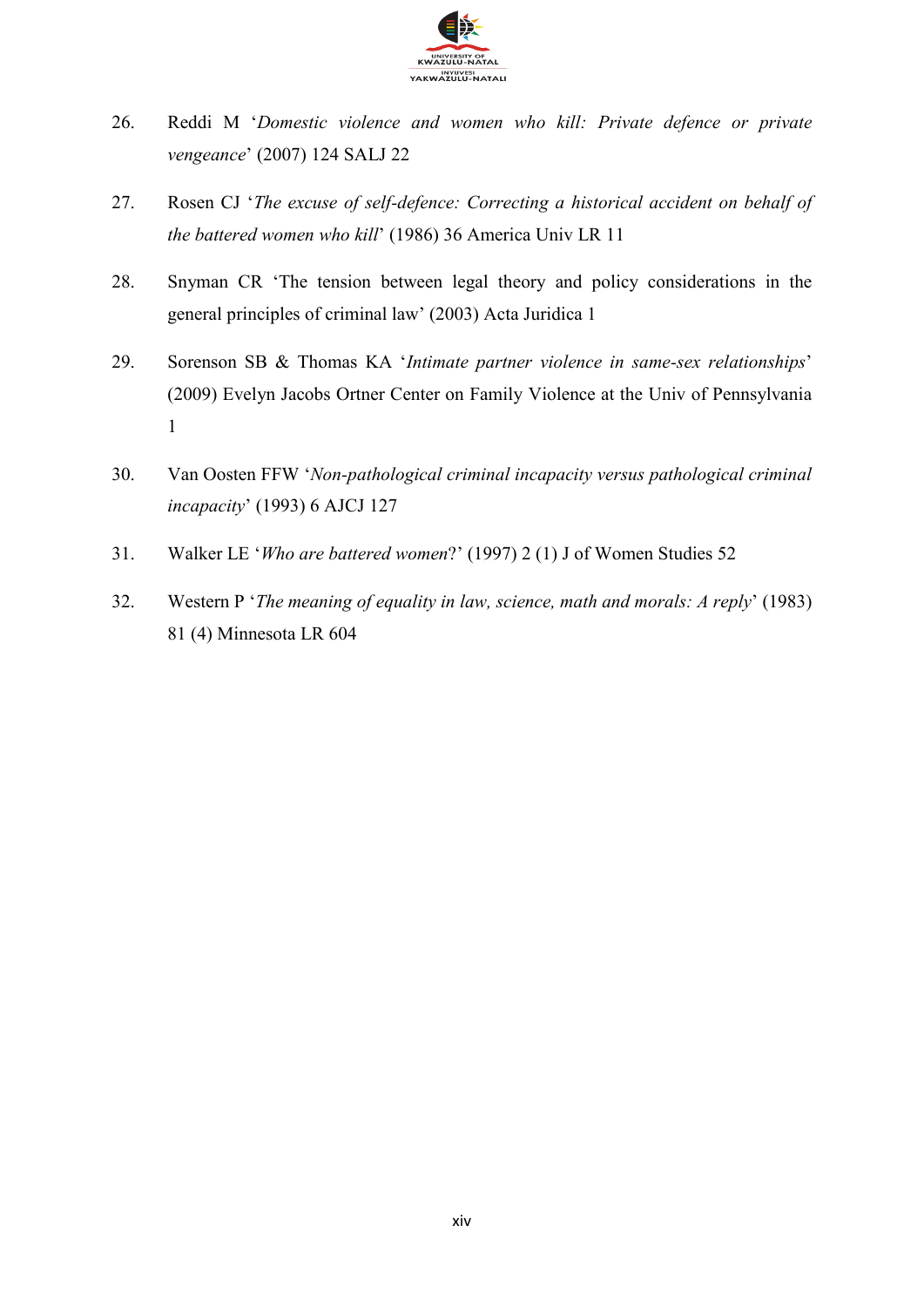#### **CHAPTER 1**



#### **Introductory Overview**

#### 1.1 Introduction and background

Traditionally, the non-pathological incapacity based on provocation has operated to reflect a compromise between human frailty and harshness of law in criminal law. The defence mitigates the harshness of the law in instances of unpremeditated murder (crimes). This position has evolved out of the courts' concern that killing due to certain frailties is less blameworthy than other killings, and equally, less susceptible to the deterrent effects of punishment. While in some jurisdictions such as South Africa, the defence can afford the accused a complete acquittal, in others, such as Kenya and Canada, it is only a partial defence. Nonetheless, the doctrine has evoked intense debate especially among women rights advocates and activists for its supposedly profoundly gendered nature.

Proponents of abolishing and reforming the defence contend that while the defence is favourable to men who kill their spouses, it totally ignores the situation of women who kill in non-confrontational instances arising from cumulative serious violence and abuse. They reason that the society has traditionally institutionalised female subordination through unfair practices in law, and as such, the continued application of the defence in its present form, is just but an extension of the practice. Most of the criticism directed at the defence emanates from the concept of loss of self-control which, in many regimes, is constrained almost exclusively to the requirement of the emotion of sudden anger or rage mostly associated with men. In consequence, other passions such as fear, despair, compassion, and empathy, that are mostly associated with women, and that are manifested in the gradual loss of self-control, are disregarded. This, they claim, elevates the position of men and confers upon them an undue advantage over women before the law, thereby denying women their right of access to justice. Furthermore, the situation is exacerbated by the fact that women who kill in nonconfrontational circumstances rarely succeed when they rely on other defences. To this end, focus has been directed towards the reformation of the defence so as to accommodate the reality of women who kill in non-confrontational situations, and ultimately, restore gender equality in its application.

This thesis seeks to critically evaluate the aspect of gradual loss of self-control in relation to the defence on provocation in instances where women kill in non-confrontational circumstances. In most jurisdictions, very little, if any, has been done to address this question,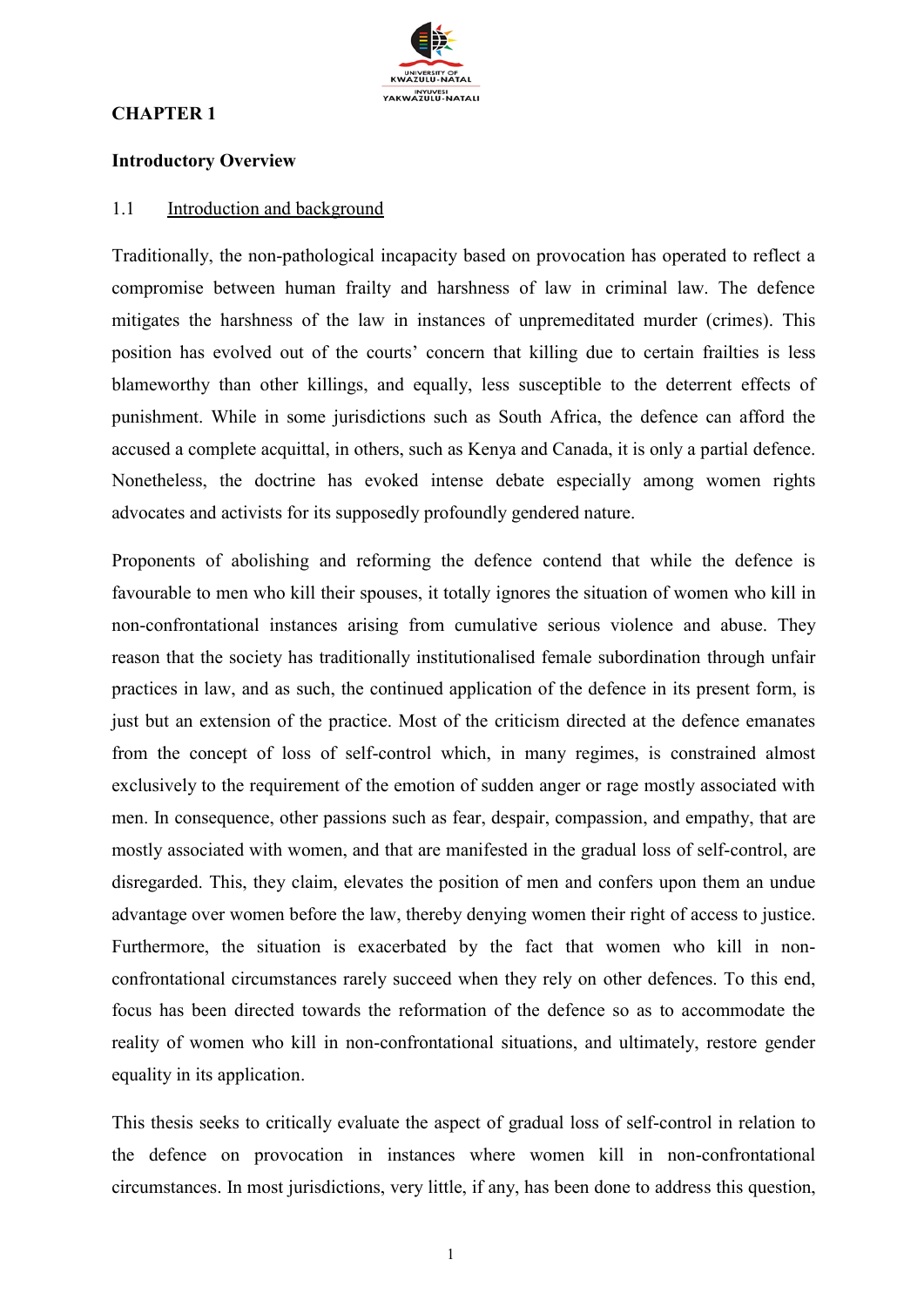

despite concerted deliberate attempts through international conventions and domestic legislation to ensure that both genders are afforded equal rights before the law. In some jurisdictions such as England and Wales (UK) and South Africa, the impetus for change is apparent. The research seeks to establish, among other things, the cause of this increased scrutiny on the defence in relation to women who kill in non-confrontational situations.

The research proceeds from the presumption that a reformulated defence of provocation would be an appropriate defence for a woman who kills her abuser in a non-confrontational circumstance. Accordingly, many important aspects of the study rely heavily on related existing literature. The methodology used is a combination of broad literature survey and comparative analysis between the legal position in South Africa and Kenya and the position in relatively developed legal systems (England and Wales, Australia and Canada).

#### 1.2 Overview of the chapters

Chapter One sets out the general tone and the agenda of the thesis through a brief introductory overview and breakdown of the chapters. Chapter Two seeks to demystify and understand the conduct of the accused woman who kills in non-confrontational circumstances. The section attempts to briefly explicate the cause of the accused's conduct, the nature and extent of the various defences available to her and the relevance of the defence of provocation. Chapter Three traces the origin of the law of provocation, and thereafter proceeds to illuminate its development in South African and Kenyan criminal law. Chapter Four is a follow-up of the previous chapter on the origin and development of the law, and focuses on the current position and application of the law in the two countries. Chapter Five delves into the grounds for reformation of the law with a glimpse of selected jurisdictions outside South Africa and Kenya. Lastly, Chapter Six comprises a concluding argument drawn from the preceding discussion.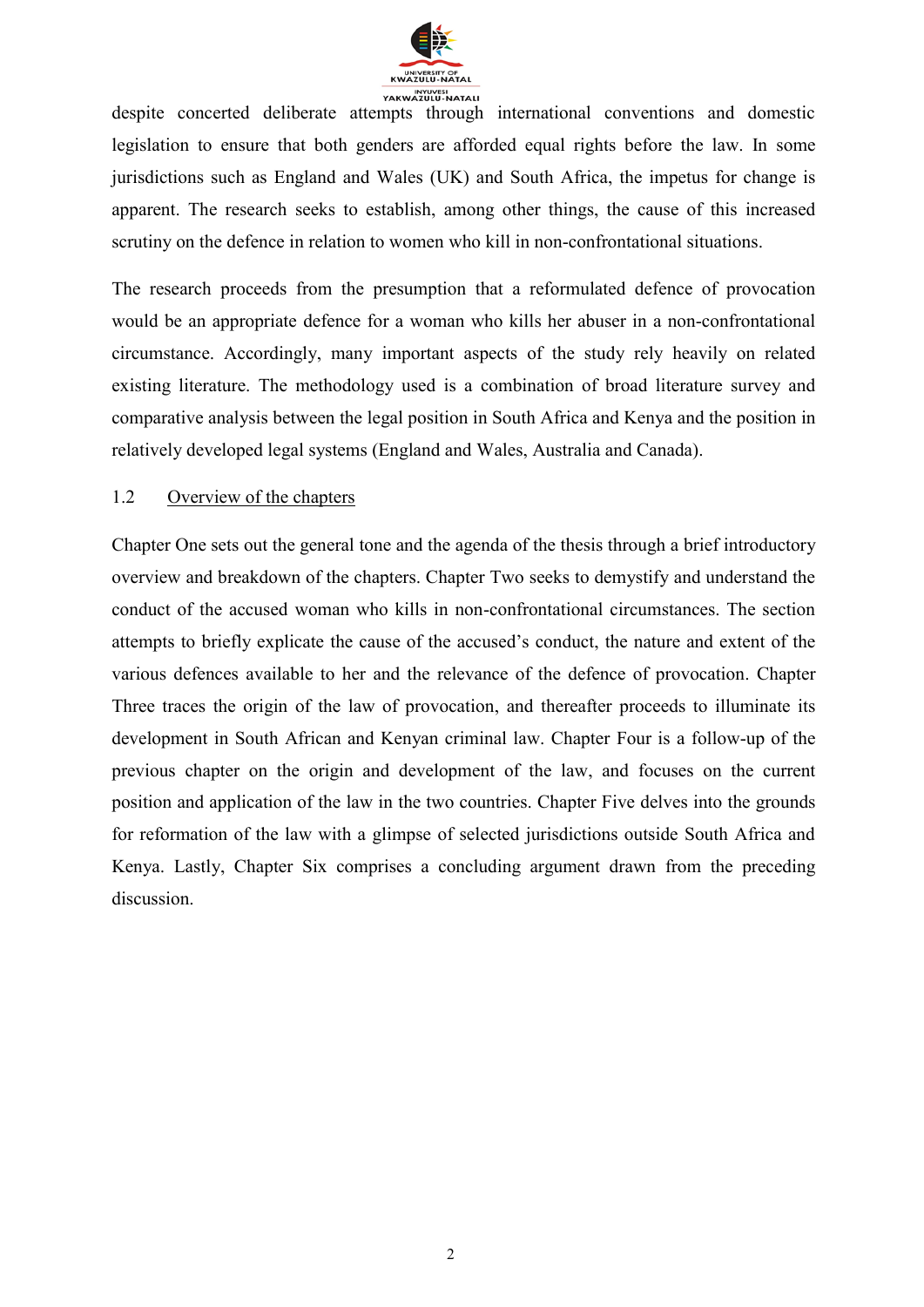

### **CHAPTER 2**

#### **Brief Exploratory Insight into the Accused's Conduct and the Defences available**

2.1 Understanding the Accused

#### 2.1.1 Conduct of the Accused

Women who kill in non-confrontational situations present a unique and multifarious position in criminal law.<sup>1</sup> The same could obviously be said of men who kill in similar circumstances especially in same-sex relationships.<sup>2</sup> Numerous theories have been espoused to explain the cause of the seemingly unwarranted killings and correspondingly, to influence the appropriate treatment in law. One such theory and of particular relevance to this thesis is the Battered Woman Syndrome (BWS) that seeks to explicate the psychosomatic and behavioural patterns presented by a woman who has experienced repeated abuse over a period of time.<sup>3</sup>The term was coined by the respected American psychologist, Dr. Lenore E. Walker to describe the victim's experience of cyclic episodes of violence characterised by distinct periods of tension building, acute battering and remorse, forgiveness and affection by the abuser.<sup>4</sup>The victim is bound to the situation by the inability to respond appropriately in what Walker refers to as 'learned helplessness'.<sup>5</sup>Learned helplessness is a consequence of the victim's genuine love for the abuser compounded with individual fears.<sup>6</sup>Although BWS has been variously dismissed as not being accurately reflective of the victim's reality,  $\overline{a}$  it is nonetheless, submitted that it

1

<sup>1</sup> J Dressler 'Battered women and sleeping abusers: Some reflections' (2005) 3 OSJCL 457 at 457 for example, refers to 'non-confrontational homicide' where the accused unexpectedly kills her victim while he is passive (asleep, watching a game or eating). CJ Rosen 'The excuse of self-defence: Correcting a historical accident on behalf of the battered women who kill' (1986) 36 AULR 11 at 13 contends that such cases present a difficult time for the courts and criminal justice officials as it involves sympathetic defendants who cannot fairly be blamed for their conduct but who would have no defence if the law was strictly applied.

<sup>2</sup> SB Sorenson & KA Thomas 'Intimate partner violence in same-sex relationships' 2009 EJOCFV 1 at 2 note that the rates of intimate partner violence (IPV) is higher among gay men and due to societal homophobia, the victims' experiences often go unreported /unnoticed.

<sup>3</sup> LE Walker 'Who are battered women?' (1997) 2 JWS 52 at 52 defines a battered woman as a woman who is repeatedly subjected to any forceful physical or psychological behaviour by a man in order to coerce her into doing what he wants without regard for her rights as an individual.

<sup>4</sup> Ibid 53-54.

<sup>5</sup> Ibid 55.

<sup>6</sup> Walker (n 3 above) 54 notes that the victim's reasoning is clouded by numerous fears including losing out economically, loneliness and death or serious injury in attempt to flee.

<sup>7</sup> JH Krause 'Distorted reflections of battered women who kill: A response to Professor Dressler' (2006) 4 OSJCL 555 at 565 points out that BWS has proven to be extremely problematic as an empirical, cultural and political model and is not an accurate portrayal of the reality of the abused woman. See also M Reddi 'Battered Woman Syndrome: Some reflections on the utility of this 'syndrome' to South African women who kill their abusers' (2005) 18 SAJC 259 at 262 submits that the reality of a battered woman's reactions vary and cannot be encapsulated in a common set of characteristic as suggested by BWS.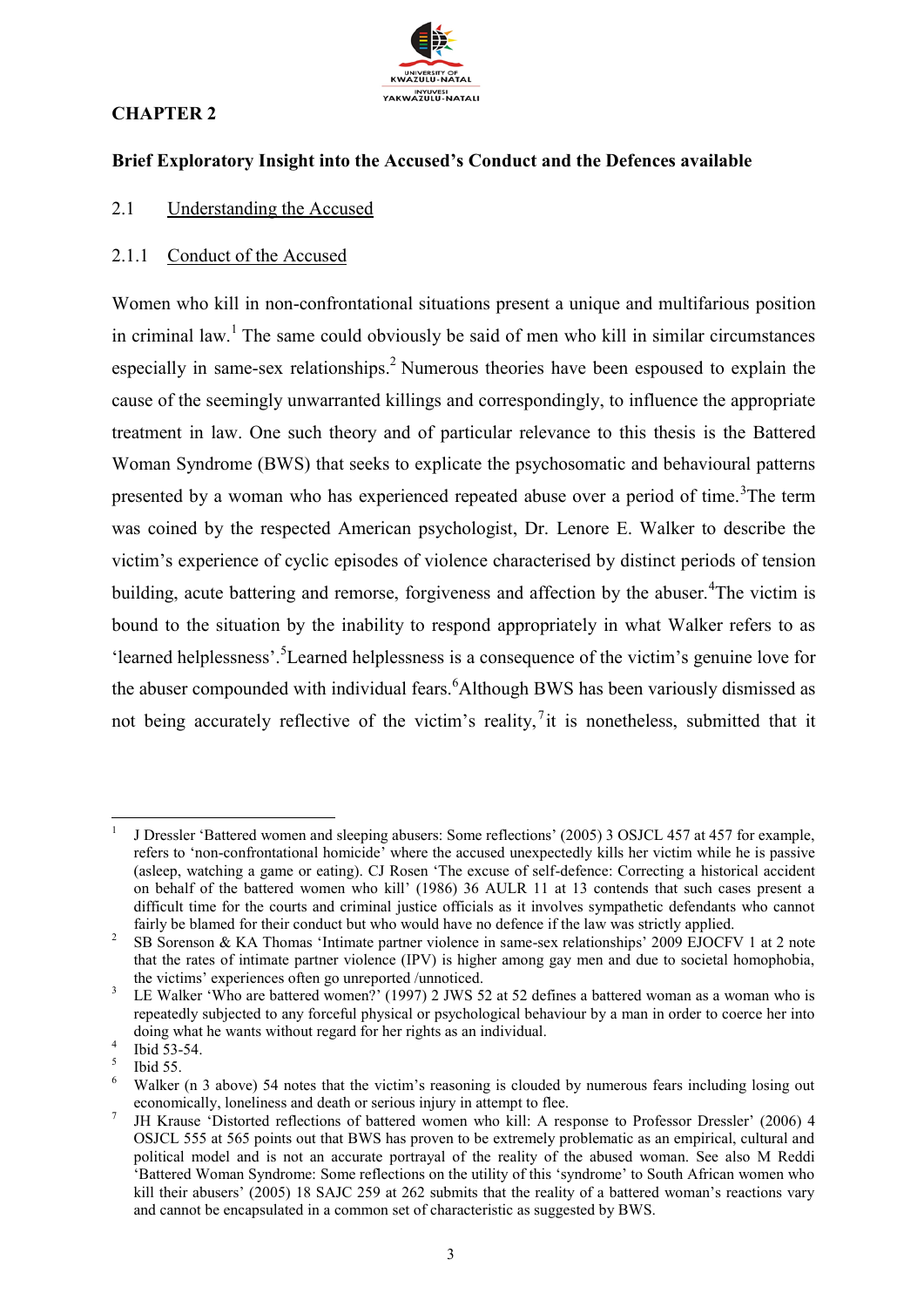

represents a reasonable attempt to explicate the cause for the seemingly unprovoked killings and ushered a paradigm shift in approaching such cases.<sup>8</sup>

#### 2.1.2 Excuse or Justification?

A woman's conduct or actions where she kills in non-confrontational circumstances may either be excusable or justifiable.  $\degree$  Central to the two concepts is the consideration of blameworthiness of the particular act.<sup>10</sup> Justification is inferred from the conduct of the accused while excuse focuses on the state of the mind of the actor.<sup>11</sup>Whereas justifiable conduct is objectively assessed in relation to the appropriateness of the act,  $^{12}$  excusable conduct is subjective and relates to the accused's mental state at the given time.<sup>13</sup>Grounds for justification include private defence, necessity, consent and official capacity.<sup>14</sup>Conversely, insanity, infancy, youth, automatism and provocation are examples of excusable grounds.<sup>15</sup>The general criminal law approach attendant in any jurisdiction is also vital in comprehending the nature of the accused's conduct. For example, the South African criminal law system is traditionally associated with psychological approach while the Kenyan criminal law pursues the normative theory of fault approach.<sup>16</sup>

**<sup>.</sup>** 8 Reddi (n 7 above) 261 explains that besides explaining the reality of the battered woman, BWS seeks to illustrate the dynamics of the abuser or batterer thus putting the entire situation into perspective. At 272 she notes that BWS evidence is generally introduced in cases where the woman has killed her abuser in nonconfrontational circumstances. In *S v Ferreira* (2004) 2 SACR 454 (SCA) at 466i-467b the court noted that the theory had been referred to in other jurisdictions to admit evidence relating to self-defence for abused women.

 $\overline{Q}$  L Katz et al *Foundations of Law* (1999) at 269 generally refers to justifications and excuses as affirmative defences comprising claims by the defendant for exculpation. A Simester ' On justifications and excuses' in L Zedner & JV Roberts *Principles and Values in Criminal Law and Criminal Justice, Essays in Honour of Andrew Ashworth*, 95 at 97 makes a distinction between irresponsible (excusable) and rationale-based (justifiable) conduct.

<sup>&</sup>lt;sup>10</sup> KJ Heller 'Beyond the reasonable man? A sympathetic but critical assessment of the use of subjective standards of reasonableness in self-defence and provocation cases' (1998) 1 AJCL 1 at 10.

<sup>&</sup>lt;sup>11</sup> Dressler (n 1 above) 463.<br><sup>12</sup> Heller (n 10 above) at 10

<sup>12</sup> Heller (n 10 above) at 10-11 refers to generally acceptable behaviour which is encouraged and tolerated and future similar circumstances would provoke similar response or reaction. See Rosen (n 1 above) 18 defines justification defences as those that identify objectively determinable external circumstances that render otherwise criminal acts acceptable to society. Katz et al (n 9) at 269 refers to the right conduct under the specified conditions.

<sup>&</sup>lt;sup>13</sup> Heller (n 10 above) 11 notes that excusable conduct is 'personal and limited to the specific individual caught in the maelstrom of circumstances.'

<sup>&</sup>lt;sup>14</sup> CR Snyman *Criminal Law* (2008) at 103. Other grounds include impossibility, disciplinary chastisement and *negotiorum gestio*.

<sup>&</sup>lt;sup>15</sup> Simester (n 9 above) 96-97 says that these grounds are predicated on the denial of the accused's moral responsibility and the recognition of her inadequacy or incapacity to process and apply moral reasoning to her conduct.

<sup>&</sup>lt;sup>16</sup> S Goosen 'Battered women and the requirement of imminence in self-defence' (2003) 16 PELJ 70 at 99. See also Rosen (n 1 above) 18.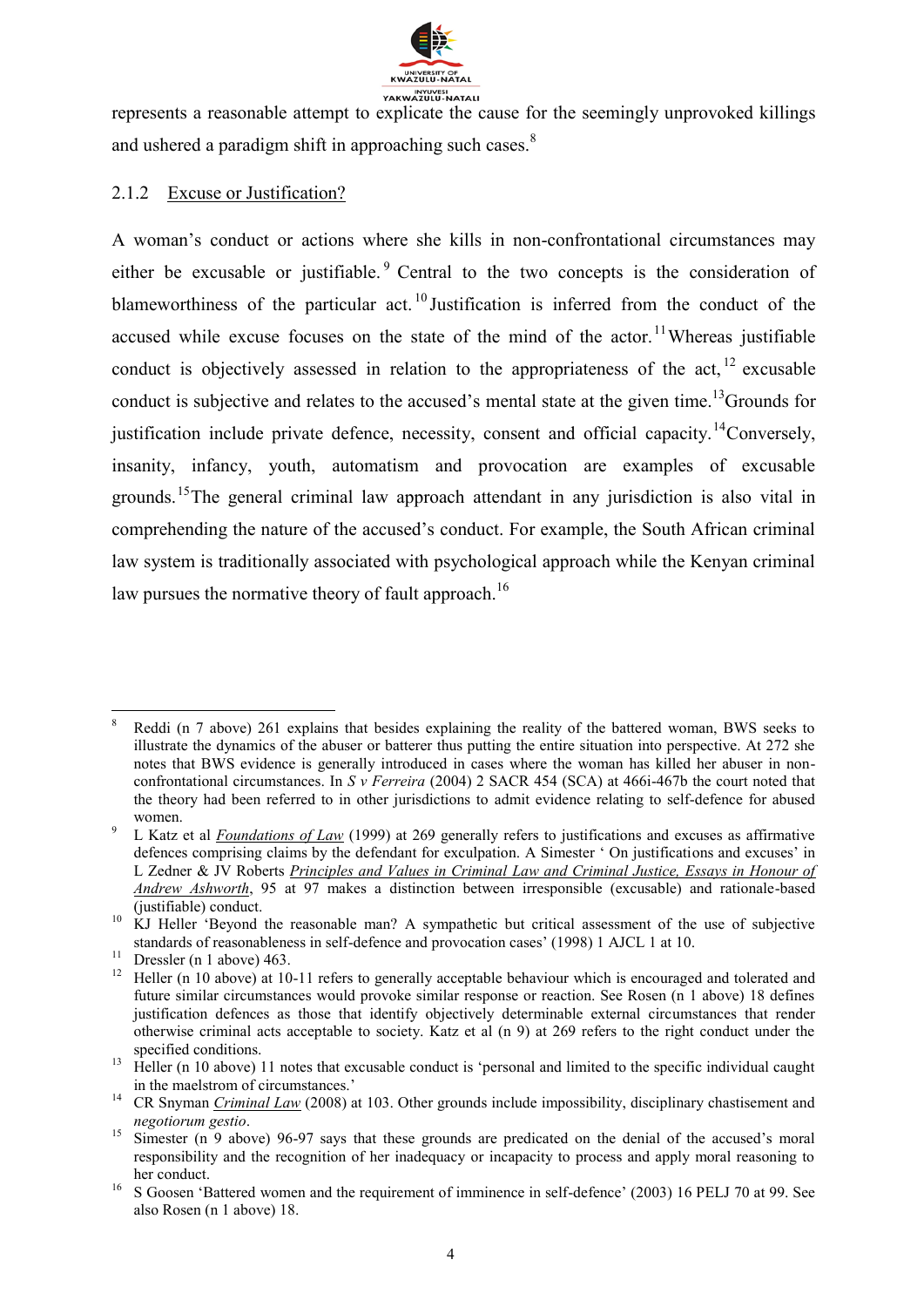

#### 2.2 Defences Available

#### 2.2.1 Private Defence

Accordingly, various defences may be available to a woman who kills in non-confrontational circumstances. The accused can plead private defence where she uses reasonable or deadly force against the victim. <sup>17</sup> Snyman defines private defence as the use of necessary and reasonably proportional force against an attacker to resist an on-going or imminent attack that threatens life, bodily integrity, property and/or any other protectable interest.<sup>18</sup>Private defence is assessed objectively with the aim of negating the accused's conduct. Invariably, since battered women present different characteristics, the court will objectively assess the reasonableness of the woman's appraisal regarding the imminence of her perceived threat.<sup>19</sup>Provided all the other conditions relating to the attack and the accused's conduct have been met.<sup>20</sup> for the accused to succeed on self-defence, her conduct must be a reasonable response to the perceived imminent threat from her perspective.<sup>21</sup>Moreover, the court will have to be satisfied that her conduct is reasonable in relation to the prevailing circumstances <sup>22</sup> However, women who kill in non-confrontational circumstances rarely succeed when they rely on the defence of self-defence. Obviously, this is occasioned by the requirement of immediacy threshold which rarely obtains in non-confrontational instances.<sup>23</sup>Numerous decisions by the courts have served to illustrate the unsuitability of selfdefence in non-confrontational instances and the difficulties exerted on the

<sup>17</sup> Reddi (n 7 above) 270.

<sup>18</sup> Snyman (n 14 above) 103. This definition was also embraced by the court in *S v Engelbrecht 2005 (2) SACR 41 W* at para 228. See also Reddi (n 7 above) 270 where she points out that a person threatened with imminent attack can strike a pre-emptive blow aimed at averting the perceived threat.

<sup>&</sup>lt;sup>19</sup> Reddi (n 7 above) 270 alludes that a woman's appraisal of danger may be influenced by her past experiences and even where objectively there may be no danger, she may have a unique perception of the danger of the situation and its likely outcome based on her previous experiences of abuse and violence.

<sup>&</sup>lt;sup>20</sup> The accused's conduct must constitute a necessary reasonable response directed at the attacker against an unlawful attack upon a legally protected interest.

 $^{21}$  Reddi (n 7 above) 271.

The accused must show that at the relevant time, there were no less harmful means available to defend herself or her threatened interests and why she was unable to disengage from the abuser or seek external assistance. In *Ex parte die Minister van Justisie: In re S V Van Wyk 1967 (1) SA 488(A) at 498B* held that reliance on self-defence may fail in cases of extreme disproportion in the use of force. In *S v T* 1986 (2) SA 112 (O) at 129 it was held that in assessing the reasonableness of the accused's conduct, the court is guided by factors such as the relative size and strength of the parties, gender, age, means available, nature of threat, interests threatened and persistence of the threat.

<sup>&</sup>lt;sup>23</sup> R Bradfield 'Domestic homicide and the defence of provocation: Tasmanian perspective on the jealous husband and the battered wife' (2000) 19 UTLR 5 at 10 points out that in most instances relating to such killings, a woman's conduct can be construed as vengeful, deliberate and/or premeditated killing. See also Goosen (n 16 above) 75 is of the view any measures taken after the attack has ended would be deemed retaliatory rather than defensive and therefore unjustified.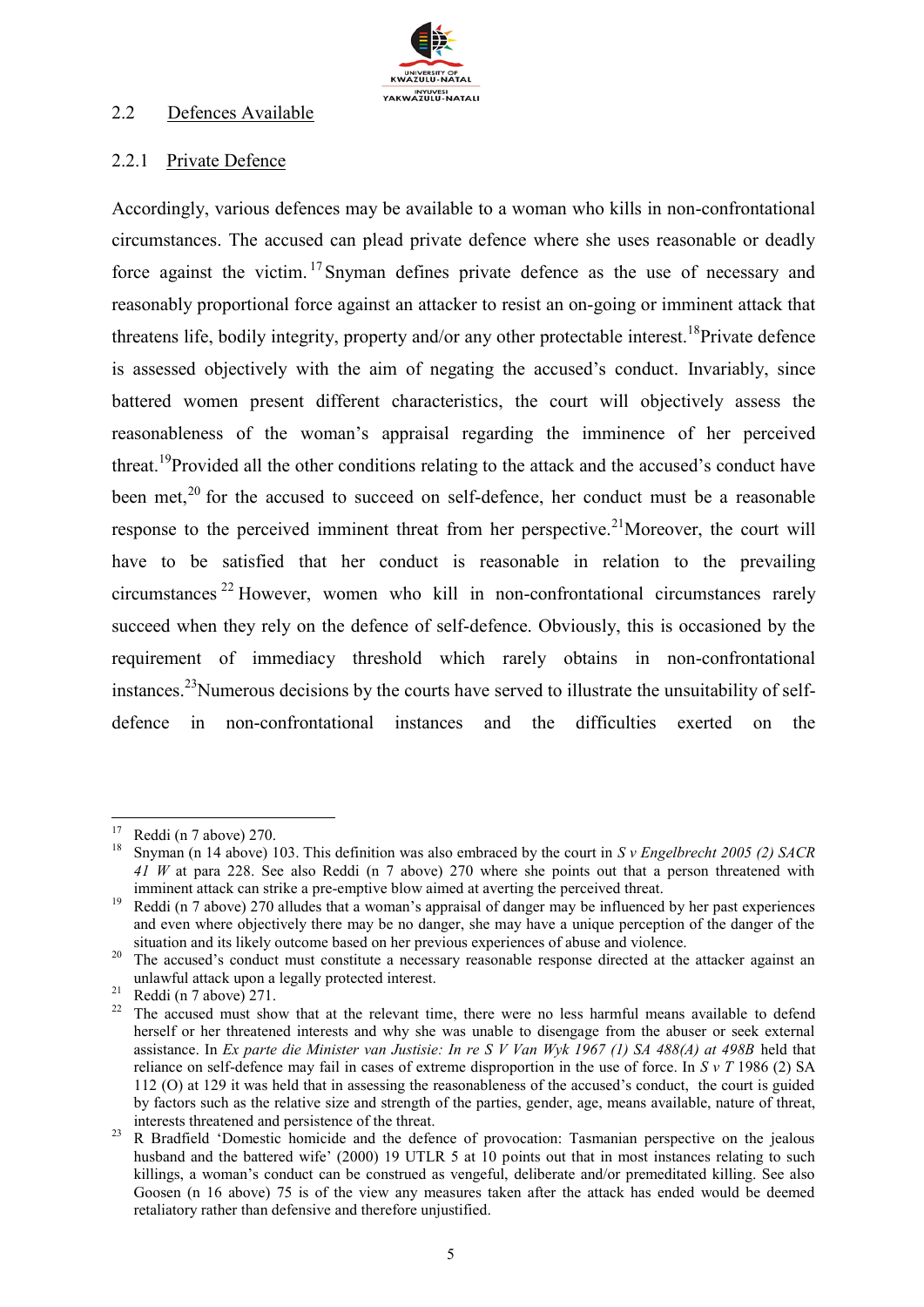

accused.<sup>24</sup>Unsurprisingly, the same position is held and supported by many legal scholars.<sup>25</sup>It has been argued that the behaviour manifested by victims of BWS and indeed any other syndrome, is psychological and hence calls for a subjective perspective. Consequently, the same cannot be objectively justified.<sup>26</sup>Nonetheless, there are indications that the courts are willing to move away from the rigidity of the traditional test of self-defence which could well eventuate into a boon for the victims of BWS as illustrated in the words of Holmes J *in S v Ntuli*: 27

South African courts must be careful to avoid the role of armchair critics, wise after the event, and weighing the matter in the secluded security of the court-room. The approach is that in applying these formulations (the triggering conditions) to flesh and blood facts, the courts adopt a robust attitude, not seeking to measure with nice intellectual callipers the precise bounds of legitimate self-defence.<sup>28</sup>

Similarly, in *Engelbrecht*, the court recognised that self-defence could be available where there was an on-going pattern of behaviour suggestive of imminent or inevitable violence.<sup>29</sup>

<sup>24</sup> <sup>24</sup> In *Norman v State* 1988 (2) 366 (SE) 586-587 for example, the defendant who had been married to the diseased for twenty five years had gone through a long history of verbal and physical abuse which was disclosed and corroborated by several witnesses. Norman often threatened the defendant in public that he would kill her or cause grievous bodily harm on her person. On the fateful day, Norman decided to take an afternoon nap. The defendant went to her mother's place and found a gun. She went back home and shot Norman to death. At the trial, she unsuccessfully asserted that the killing was an act of self-defence. The court held that as matter of law, the sleeping victim did not present the threshold of imminent threat. In *Engelbrecht* (n 18 above) the court held that the accused who had killed her husband while he was asleep, could not avoid liability by relying on self-defence because there was no attack pending upon her or her daughter.

<sup>&</sup>lt;sup>25</sup> Dressler (n 1 above) 457 for example, refers to non-confrontational 'self-defence' homicide as morally unjustifiable. See also Krause (n 7 above) 558 postulates that the chief obstacle in a non-confrontational situation is proving that the threat was imminent in the absence of any on-going attack. Goosen (n 16 above) 75 is of the view that the requirement that the attack must have commenced or must be on-going is problematic, as battered women tend to kill in instances where their abuser is asleep or incapacitated and there is no imminent threat of harm.

<sup>&</sup>lt;sup>26</sup> Dressler (n 1 above) 463. The syndrome seeks to explain why the actor should be treated differently than others and not blame her when we would blame others who commit the same act. See also M Reddi 'Domestic violence and women who kill: Private defence or private vengeance' (2007) 124 SALJ 22 at 25 points out that it would be difficult for a battered woman who has responded to a threat of harm from her own perception to be viewed as having acted reasonably.

 $27 \frac{\text{own power}}{1975 \text{ (1) SA }429 \text{ (A)}}$ .

<sup>28</sup> Ibid 437e.

<sup>29</sup> *Engelbrecht* (n 18 above) para 391-397. The court followed the Canadian case *R v Lavalle* 1990 (55) CCC (3d) at para 348 where it was held that requiring a systematically abused woman to wait until the commencement of an attack to defend herself is tantamount to sentencing her to murder by instalment, and at 349 that the requirement of imminence should be extended to situations of inevitable abuse where patterns or cycles of regular or frequent abuse were apparent. The argument is supported in *S v Motleleni* 1976 (1) SA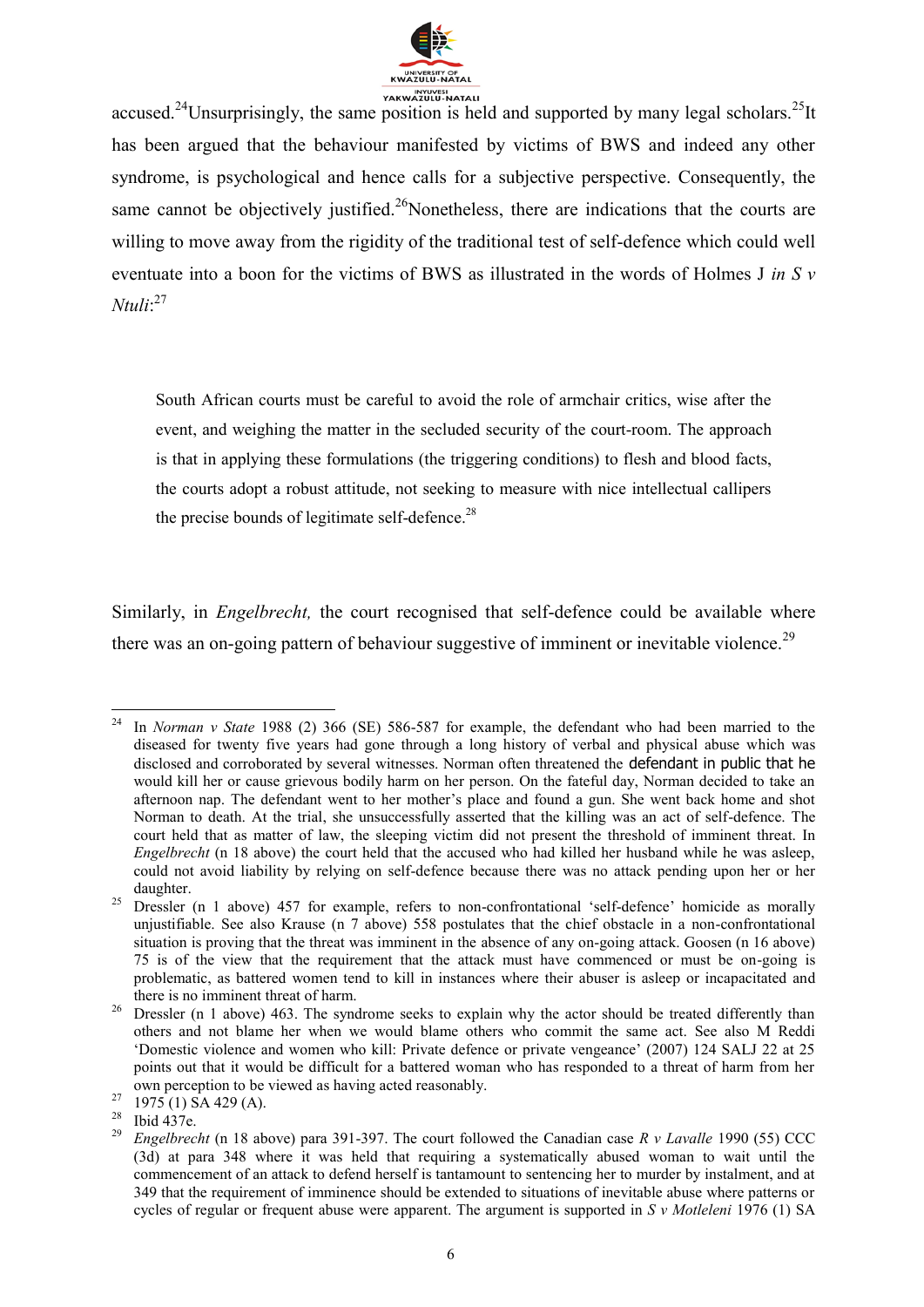

#### 2.2.2 Putative Private Defence

An accused woman who intentionally kills in non-confrontational circumstances whilst under an honest but mistaken belief that she is entitled by the law to kill in such circumstances may raise the defence of putative private defence which, unlike private defence, is evaluated subjectively.<sup>30</sup> The accused will be required to show that she did not have the requisite intention to act unlawfully and as such, was acting under a genuine albeit mistaken belief. It is immaterial whether her actions are rational or not. However, the accused may not inevitably escape liability and will most probably be found guilty for culpable homicide arising from negligence. <sup>31</sup> The extra-ordinary circumstances of a battered woman, when assessed objectively, can be used to prove incapability on her part to foresee that her conduct would be unlawful, thereby extinguishing negligence and render the charge of culpable homicide untenable  $32$ 

#### 2.2.3 Automatism

In some cases the accused's conduct can be ascribed to post-traumatic stress caused by her past experiences which may be exhibited in the form of sane automatism. If she kills her passive abuser in such a state she can be deemed as having acted involuntarily and consequently criminal liability would not attach.<sup>33</sup>The onus is on the prosecution to prove otherwise but the accused has to establish a factual ground that is sufficient to cast doubt on the voluntariness of her actions.<sup>34</sup>Therefore, in order to controvert the assumption that the

<sup>403 (</sup>A) at 406c where it was held that in applying objective standards, one must decide what the fictitious reasonable man, in the position of the accused and in light of all the circumstances, would have done. The reasoning is further augmented by Goosen (n 16 above) 76 where he is of the view that a 'legal convictions' test approach informed by the fundamental values of the Constitution, namely, human dignity, equality and freedom would guide to evaluate the particular circumstances of the accused in line with s 9 of the Constitution.

<sup>30</sup> Reddi (n 7 above) 275. In *S v De Oliviera* 1993(2) SACR 59 (A) at 631 held that the defence is applicable where the accused honestly believes that his life is in danger even though, when objectively viewed, this is not the case.

 $rac{31}{32}$  Ibid 275.

 $rac{32}{33}$  Ibid 276.

Reddi (n 7 above) 276 refers to sane automatism as a term used to indicate that the condition of automatism is not caused by mental pathology (mental disease or defect).

<sup>34</sup> *S v Humphreys 2013 (2) SACR 1 (SCA)* at para 11 in confirmation of the criterion laid out in *S v Cunningham 1986 (1) SACR 631 (A)* at 635B and 635I to establish the presence or otherwise of automatism. Scott J defined factual foundation as medical evidence of an expert nature which is necessary to displace the natural inference that an accused had acted voluntarily or consciously. The court is guided by the expert evidence, other facts of the case and the accused's own actions in the intervening period. The same had previously been underlined in the case of *S v Trickett 1973 (3) SA 526* (T) at 537D where Marais J concluded that to effectively raise the defence of automatism, there must be sufficient cogent evidence to raise reasonable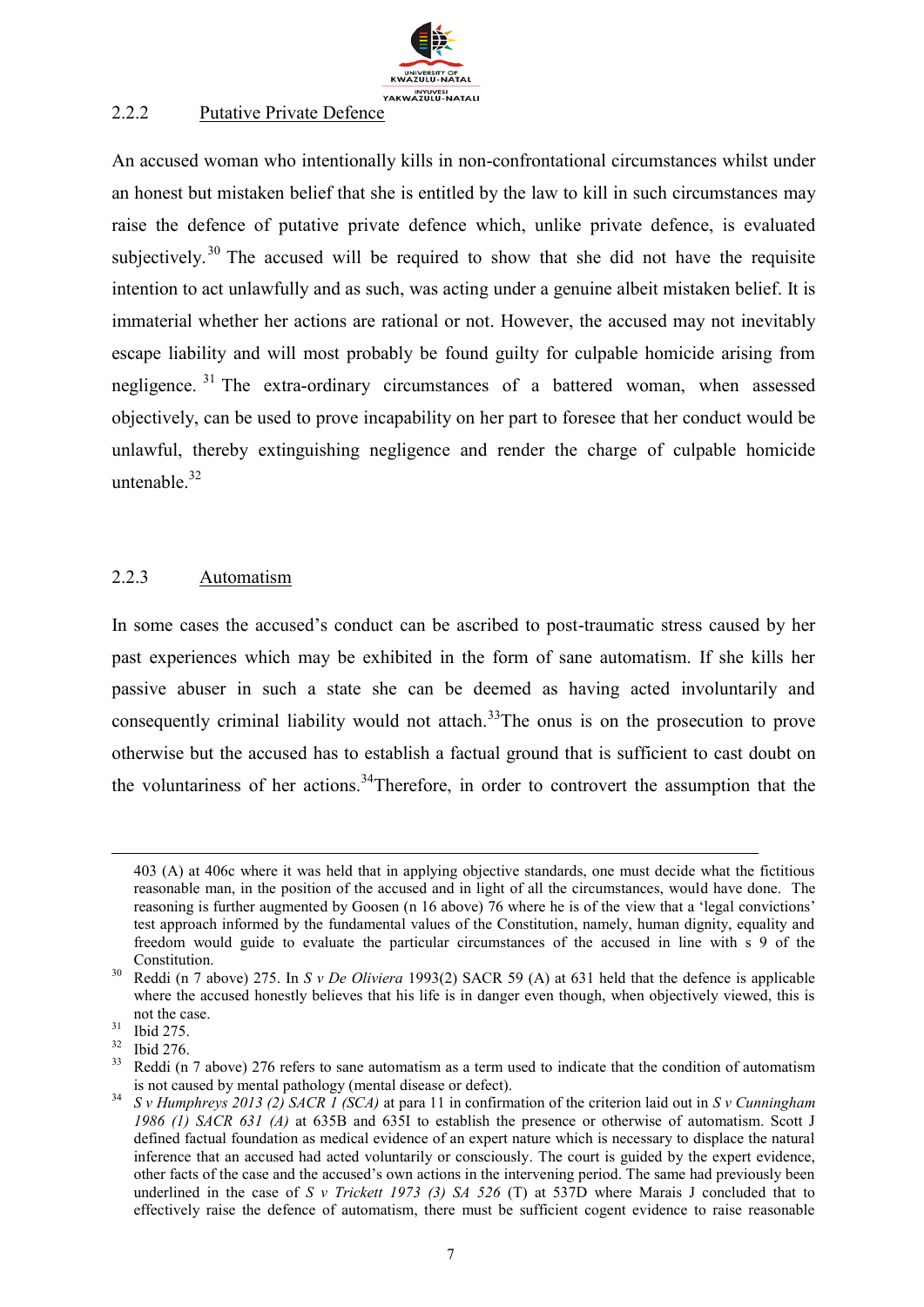

accused did not act voluntarily, evidence of expert nature will have to be adduced in addition to the accused's own account or evidence of the circumstances at the material time.

#### 2.2.4 Provocation

An accused woman who kills in non-confrontational circumstances may plead lack of criminal capacity resulting from non-pathological causes. The accused can introduce evidence to show that she was acting under a temporary and relatively brief episode of emotional upset arising from intoxication, emotional stress or provocation. Snyman defines non-pathological criminal incapacity as the inability of the accused to channel her conduct to accord with his insight into right or wrong while under a brief spell of emotional disturbance induced by some external force.<sup>35</sup>Non-pathological incapacity as manifested in the form of loss of self-control and emotional stress<sup>36</sup>will only be successful if the accused adequately demonstrates that she lacked the capacity to appreciate and/or act in accordance with such appreciation arising from non-mental illness.<sup>37</sup>Where provocation<sup>38</sup> is relied on as a defence, it has been generally accepted in a majority of cases that the onus lies with the state to prove accused's criminal capacity beyond reasonable doubt by ousting absence of such provocation.<sup>39</sup>For the accused to rebut the presumption of capacity, she will be required to lay a factual foundation in her defence and in the absence of sufficient evidence to cast doubt on her capacity, will be found to possess criminal capacity.<sup>40</sup>As held in *S v Cunningham*,<sup>41</sup> in the absence of exceptional circumstances, a sane person who engages in criminal conduct is presumed to do so voluntarily and consciously.<sup>42</sup> It is trite law that the court is seized with the ultimate decision upon consideration of all the evidence before it.<sup>43</sup> However, it is generally accepted that

1

doubt as to the voluntary nature of the act and medical or other expert evidence to preclude presence of mental illness or disorder. See also Snyman (n 14 above) 57.

 $rac{35}{36}$  Snyman (n 14 above) 163.<br> $rac{36}{36}$  CR Snyman 'The tension b

<sup>36</sup> CR Snyman 'The tension between legal theory and policy considerations in the general principles of criminal law' (2003) AJ 1 at 21 is of the opinion that emotional stress and provocation, like cause and effect, are merely flipsides of the same coin. Emotional stress can be in the form of emotional storm, emotional collapse, shock, fear, panic and tension.

 $\frac{37}{10}$  In terms of s 78(1) of the Criminal Procedure Act 51 of 1977.

Snyman (n 36 above) 12 defines provocation as aggressive conduct by the accused triggered by the victim's insulting or provocative behaviour.

<sup>39</sup> For example in *S v Lesch* 1983 (1) SA 814 (0) at 823A; *S v Arnold* 1985 (3) SA 256 (C) at 264H-I; *S v Campher* 1987 (2) SA 940 (A) at 264H-I at 958J-959A; *S v Wiid* 1990 (1) SACR 561 (A) at 564b-e.

<sup>40</sup> S Hoctor 'A peregrination through the law of provocation' in Joubert (ed) *Essays in honour of CR Snyman (2008) 110* at 129.

 $^{41}$  1986 (1) SACR 631 (A).

 $^{42}$  Hoctor (n 40 above) 129.

<sup>43</sup> Ibid 129. The court will take into cognizance the expert evidence and all the other facts of the case including the accused's reliability as a witness and her conduct at the relevant time. See also FFW Van Oosten 'Nonpathological criminal incapacity versus pathological criminal incapacity' (1993) 6AJCJ 127 at 141 concurs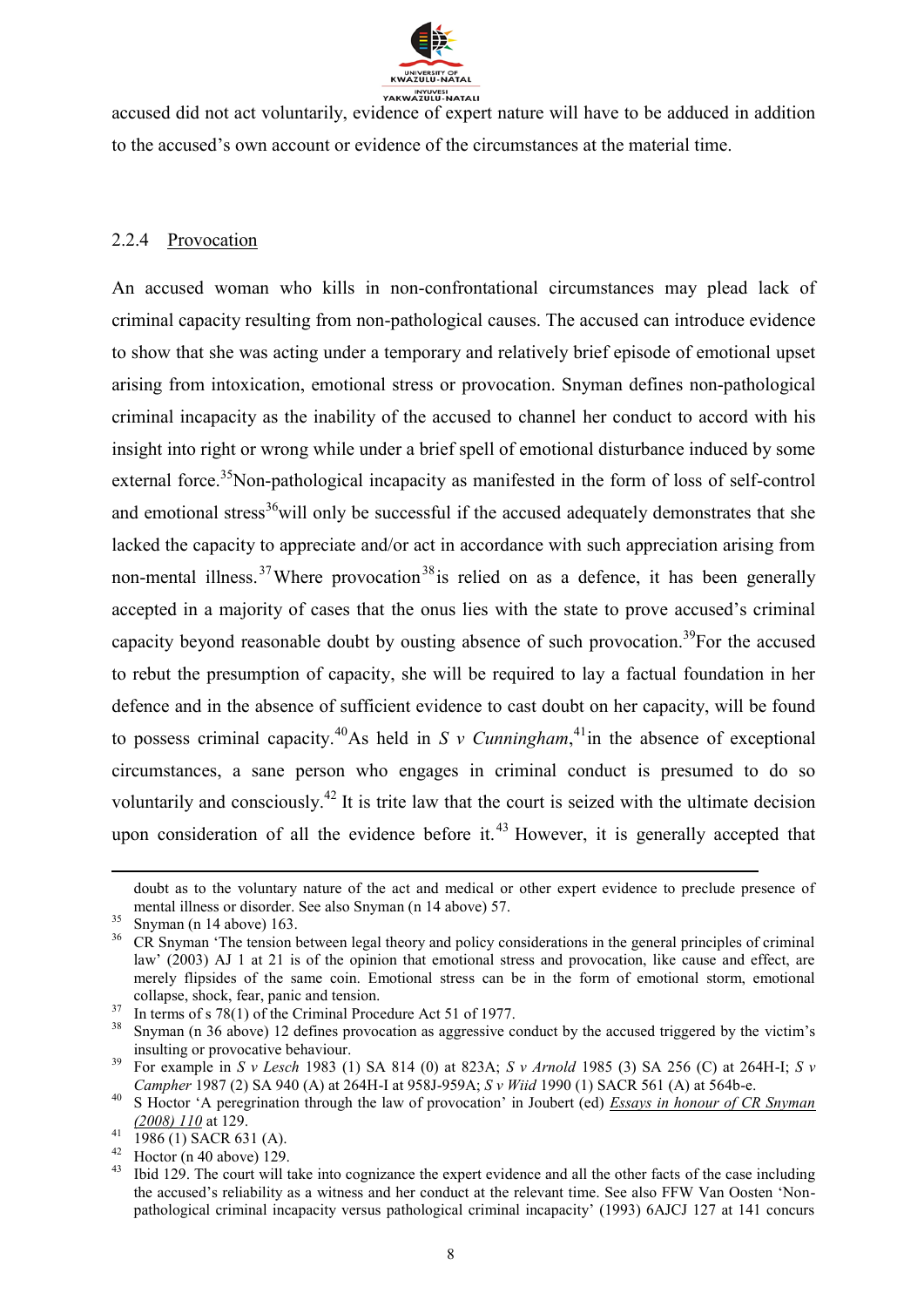

psychiatric or psychological evidence, although not binding on the court.<sup>44</sup>is valuable for laying out the accused's factual foundation.<sup>45</sup>Provocation has the effect of procuring acquittal, excluding intention, operating as a ground of mitigation of punishment<sup>46</sup> and confirming presence of intention.<sup>47</sup>

#### 2.2.5 Diminished Capacity

Where the accused can demonstrate that her criminal capacity has been affected by the victim's provocative conduct, or repressed emotional stress induced by the victim's conduct, she can plead diminished responsibility. <sup>48</sup> Diminished responsibility is an individualised concession and compromise between law and psychoanalysis which serves as mitigating factor during sentencing by taking into cognizance of the social and emotional pressures bearing upon the accused at the time of her unlawful conduct.<sup>49</sup>An essential requirement is that the accused must have acted immediately and within the heat of the moment.<sup>50</sup>Some commentators have argued, however, that although diminished responsibility serves as a useful tool to enable the battered woman to escape a conviction of murder, it nonetheless has the effect of stereotyping her as mentally incapacitated.<sup>51</sup>Nevertheless, South African criminal law by dint of the Criminal Procedure Act 51 of 1977 recognises the accused's predicament in such circumstances  $52$ 

that the court of itself has the discretion, on the basis of the accepted facts, to decide whether the defence raised has sufficient evidence.

<sup>44</sup> *S v Laubscber* 1988 (1) SA 163 (A) at 172C-G; *S v Calitz* 1990 (1) SACR 119 (A) at 127a-d; *S v Shivute* 1991 (1) SACR 656 (Nm) at 665c-e where it was ruled that psychiatric or psychological evidence concerning a non-pathological condition does not fulfil an indispensable function despite the fact that expert evidence was put before the court in all the three cases.

<sup>45</sup> *S v Campher* (n 39 above) 966J-967C; *S v Wiid* (n 39 above) 564e-f.

<sup>&</sup>lt;sup>46</sup> Snyman (n 14 above) 241. See also Van Oosten (n 43 above) 140 where he notes that provocation can negative voluntariness of an act, criminal capacity and criminal intention.

<sup>47</sup> Snyman (n 14 above) 242. In *S v Lesch* (n 39) at 826A it was held *in casu* that provocation had not excluded but contributed to the intention.

<sup>48</sup> Hoctor (n 40 above) 130. He defines diminished responsibility as diminished capacity of the accused to appreciate the wrongfulness of her conduct or act in accordance with the appreciation of its wrongfulness at that particular time.

<sup>49</sup> A Norrie *Crime, Reason and History (A critical introduction to criminal law)* (2001) at 191. See also Hoctor (n 40 above) 130 lists the social and emotional pressures to include prolonged periods of sustained and mounting mental strain, heightened tension, considerable stress, extreme provocation, intoxication and emotional stress.

 $50$  Hoctor (n 40 above) 130.

<sup>&</sup>lt;sup>51</sup> For example, Norrie (n 49 above) 191.

<sup>&</sup>lt;sup>52</sup> S 78(7) provides that if the court finds that the accused at the time of the commission of the act was criminally responsible for the act, but that his capacity to appreciate its wrongfulness or to act in accordance with such an appreciation of its wrongfulness was diminished by reason of mental illness or defect, the court may take the fact of such diminished responsibility (capacity) into account when sentencing him.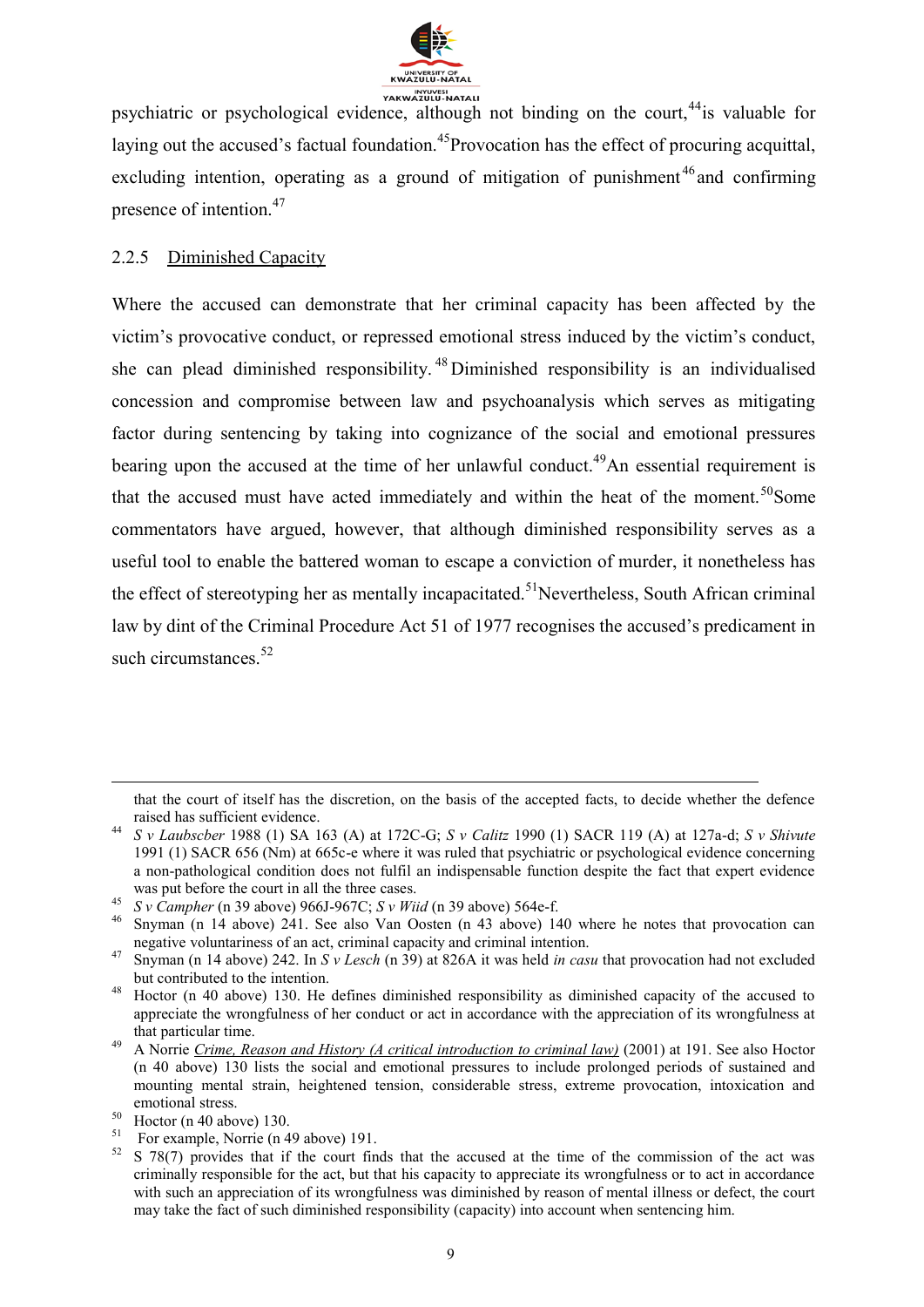

#### Why the Defence of Provocation?

The defence of provocation echoes a compromise between the value we attach to human life and the society's interest for self-preservation through maintenance of law and order.<sup>53</sup>Customarily, and over time, the courts have regarded provocation as recognition of human weakness and, accordingly, killing arising from certain human frailties is to be perceived less blameworthy than, and treated differently from, other forms of killing. This is especially significant when the provocative conduct of the victim is brought into the equation.<sup>54</sup>Similarly, it has been contended that certain groups of people are predisposed by the society to intensely provocative situations.<sup>55</sup>Accordingly the inability or ineffectiveness of the society to remove or resolve the reality of such people inevitably leads to killings.<sup>56</sup>The defence of provocation therefore serves as a concession to the individuals in the society who are overwhelmed by fervently provocative conditions. In this regard emphasis is on the corrective feature of the defence of provocation by seeking to cure social ills that play on human frailty.<sup>57</sup>The discourse for the need to avail defence of provocation to the accused who kills as a result of pent-up emotions is further vindicated by the general trend of the law in the various criminal law jurisdictions and the unsuitability of the other defences such as private defence. <sup>58</sup> In South Africa, courts have already recognised that emotional stress and provocation can lead to a condition of non-pathological incapacity.<sup>59</sup>Proceeding from the above, it is submitted that it would not be confounding to discern the proximate relationship between the conduct of the woman who kills in a non-confrontational situation and the defence of provocation.

<sup>53</sup> J Greene 'A provocation defence for battered women who kill' (1989) 12 ALR 145 at 145 is of the opinion that the defence of provocation is a consequence of the competing values and interests within the society and has a substantial effect on the accused.

 $\frac{54}{100}$  Ibid 145 argues that the provocative conduct of the victim tips the scales in favour of the provoked killer.

<sup>55</sup> Ibid 146 gives an example of victims of domestic violence who suffer directly at the hands of their abusers and indirectly from the society's indifference to their plight.

 $rac{56}{57}$  Ibid 146.

<sup>57</sup> Ibid 148 for example, battered women who kill can collectively and continuously demand the concession of provocation defence until the society effectively resolves the problem of pervasive domestic violence.

<sup>&</sup>lt;sup>58</sup> Many jurisdictions are reviewing their laws to conform to emerging legal issues. This will be the subject of discussion in chapter four.

<sup>59</sup> For instance, in *S v Arnold* (n 39 above) and *S v Campher* (n 39 above).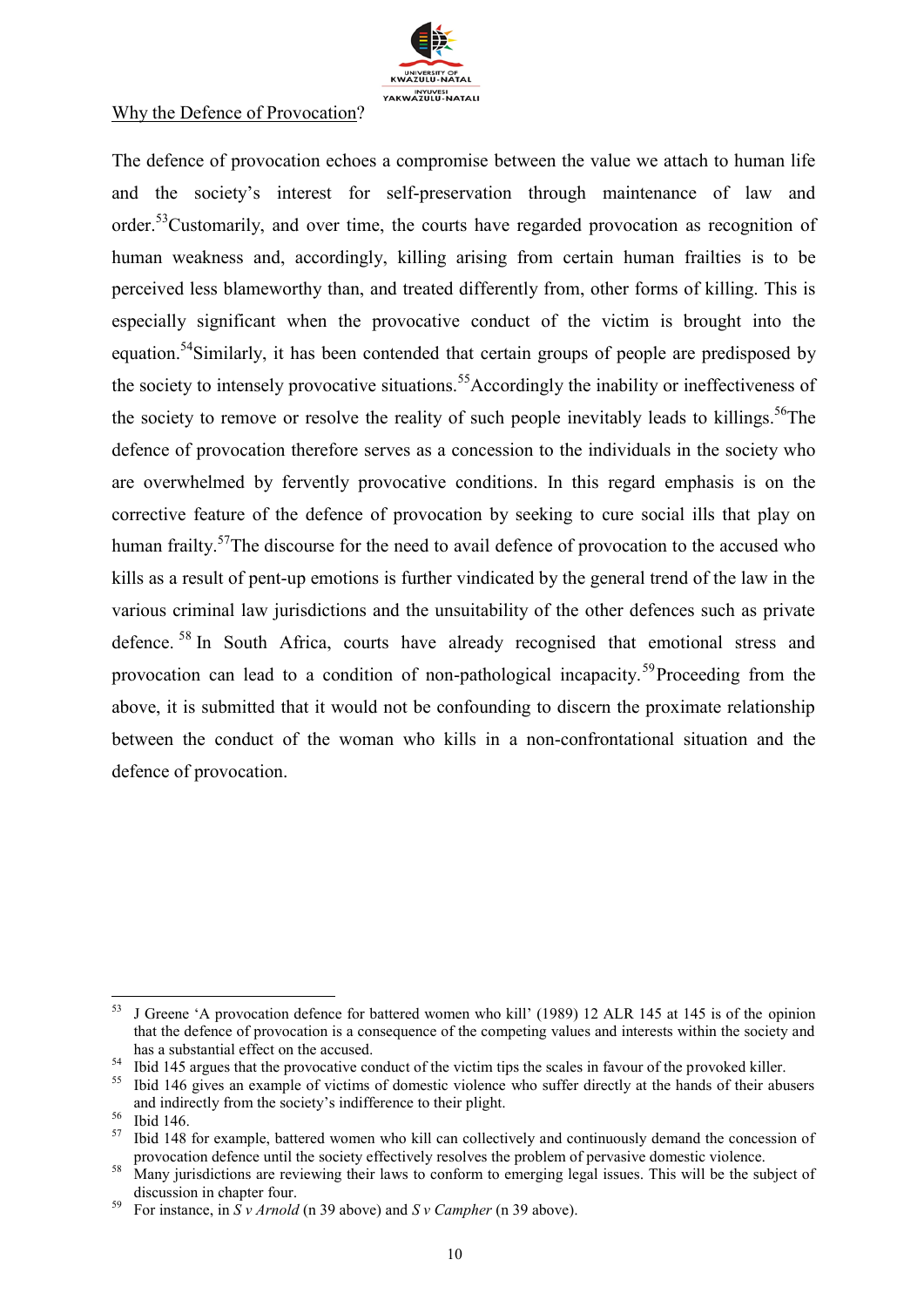# **CHAPTER 3**



#### **Historical Background and the Development of the Defence of Provocation**

#### 3.1 Historical Background

#### 3.1.1 Roman Context

Under the Roman law, a precursor to the contemporary conception of criminal law whereby punishment for unlawful behaviour is meted out by public authority may be the Twelve Tables of 450 BC.<sup>60</sup>By 200 BC attendant criminal law included the domestic jurisdiction of the *paterfamilias*, <sup>61</sup> private criminal actions, exercise of *tresviri capitales* (minor magistrates with police functions) and the trials before *comitias* (assemblies of people). Then later in 149 BC a permanent court of senators, the *quaestiones perpetuae*,<sup>62</sup> was created upon the passage of the *lex Calpurnia* which was instituted to deal with both compensation and punishment.<sup>63</sup> The establishment of the Roman Empire (the *Principate*) is attributed to gradual disappearance of the *quaestiones perpetuae* and crimes could now be brought before officials who included the Emperor, the Urban Prefect and the senators. For example, by 4 BC the Senate was dealing with non-capital offences. <sup>64</sup> Indeed the senate is credited with the development of the interpretation of the *leges publicae* which were used to setup the *quaestiones perpetuae*. <sup>65</sup>It seems that the exercise of public authority in the administration of criminal law really gained impetus under the *Principate* and it is within this era that a set of laws creating offences and the prescribed punishment were decreed. <sup>66</sup>This served as the foundation of the Roman substantive crimes which subsequently came to be known as *'crimina publica'* and later *'criminal extraordinaria'*.<sup>67</sup>Much of the knowledge we have on Roman law is greatly attributed to the grand efforts of Emperor Justinian<sup>68</sup>who decreed the collection and collation of the numerous scattered Roman legal texts into one compilation

<sup>60</sup> S Hoctor 'Tracing the origins of the defence of non-pathological incapacity in South African law' (2011) 17 Fundamina 70 at 71. The partly penal and partly compensatory rules were delictual in nature with a penal character to punish the wrongdoer.

<sup>&</sup>lt;sup>61</sup> A *paterfamilias* was the senior ascendant male in a family. All his descendants through his sons were in his paternal power as long as he lived and he had powers of life and death over them. He also had the only proprietary capacity in the group.

<sup>&</sup>lt;sup>62</sup> *Quaestio* originally referred to a commission of inquiry and when convened ad hoc, could be described as *extraordinaria*. *Quaestiones perpetuae* was in the normal sense of the term a permanent jury court.

<sup>&</sup>lt;sup>63</sup> OF Robinson *The Criminal Law of Ancient Rome* (1995) at 1.

 $^{64}$  Ibid 6-7.

 $^{65}$  Ibid 9.

 $^{66}$  Hoctor (n 60 above) 71.

<sup>67</sup> Ibid 71 notes that '*Crimina publica*' and '*crimina extraordinaria*' may be classified together, as opposed to '*delicta*' (*privata*). '*Criminal publica*' comprised offences regulated by *leges* while '*crimina extraordinaria*' comprised offences regulated by an imperial decree. Conversely, '*delicta*' comprised delicts or torts.

 $68$  Emperor of the Eastern Roman empire from 527 to 565 AD.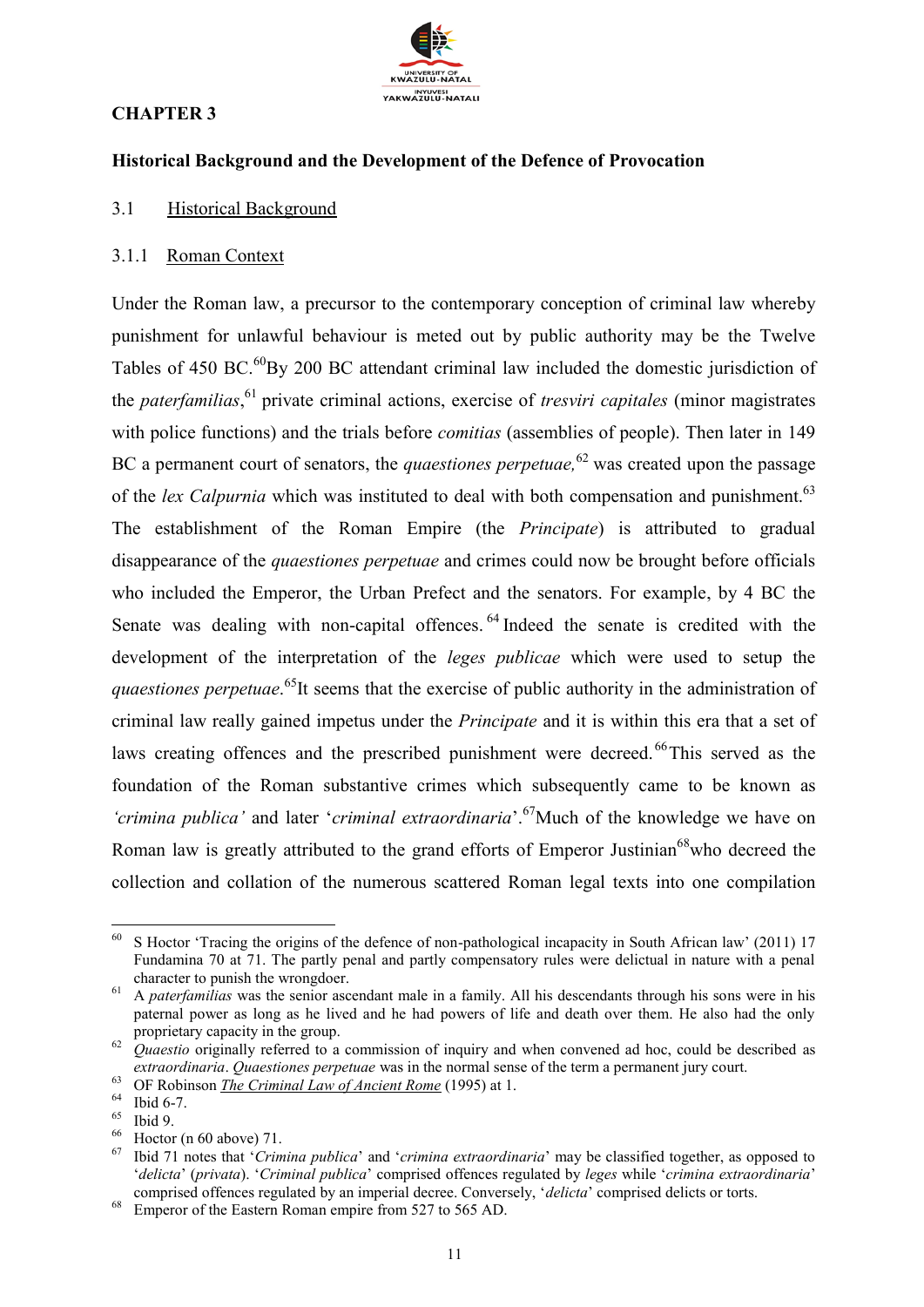

which came to be known as *Corpus iuris civilis*.<sup>69</sup>Through the influence of Italian jurists known as Glossators and Commentators, the Justinian collation spread to the whole of Western Europe and in the middle of the thirteenth and sixteenth centuries reached the Netherlands and consequently, the blend between the local customary law and the received Roman law gave rise to Roman-Dutch law.<sup>70</sup>

#### 3.1.2 English Context

During the early English medieval times murder was viewed as an extremely abhorrent crime often subject to '*lex talionis*'.<sup>71</sup>However towards the twelfth century during the Anglo-Saxon era, there was a clear shift towards drawing a distinction between the various forms of homicide.<sup>72</sup>Nonetheless the presumption was that acts of murder were only actuated through *malitia praecogitata* (malice) and where express evidence was lacking, it was implied that the death was a direct consequence of the accused's wickedness of the mind. The strict interpretation of conduct resulting in murder was due to deficient policing systems and the fact that any crime was perceived to be an affront to the divine authority of the king.<sup>73</sup>In the thirteenth century royal prerogative extended capital punishment to all felonious killings. Accordingly, only *de gratia* (royal pardon of grace) could save the accused from

<sup>1</sup> <sup>69</sup> Snyman (n 14 above) 6. The *Corpus iuris civilis* comprised four parts namely the *Institutiones*, the *Digesta* or *Pandectae*, the *Codex* and *the Novellae* . See also Hoctor (n 60 above) 71-72 notes that *Corpus iuris civilis* is broad authority for all the currently recognised common-law crimes in South African criminal law. However, the principal sources of information regarding Roman criminal law are the so-called '*libri terribiles*'.

<sup>70</sup> Snyman (n 14 above) 6. Hoctor (n 60 above) 72 attributes the rediscovery of Roman law as the work of the Glossators, who wrote short explanatory notes or '*glossae*' on words or phrases of the *Justinianic* texts although they did not advance the development of criminal law as their explanations of the Roman texts made no reference to the customs and statutes of the time. However a more significant role in the development of the criminal law was played by the Commentators (or post- Glossators), who wrote longer notes or commentaries on the *Justinianic* texts seeking to systematise these and to link them with the prevailing statutory, customary and canon law.

<sup>71</sup> EO Isedonmwen 'A requiem for provocation?' (1988) 32 JAL 194 at 195. NH Frijda 'The *Lex Talionis*: On vengeance' in Der Poll & Sergeant JA (ed) *Essays on emotion Theory* (2009) at 263 contends that the concept of *lex talionis* is driven by the passionate human desire for vengeance or private vindication. At 264 notes that it was based on the Law of *Talion* (i.e. an eye for an eye, a tooth for a tooth) and greatly contributed to concept of lawfulness.

<sup>&</sup>lt;sup>72</sup> J Horder *Provocation and Responsibility* (1992) at 6 notes that killings by stealth were capital offences as opposed to other forms of killings which could be cured through compensation to the deceased's kin.

<sup>73</sup> Isedonmwen (n 71 above) 195. G Burges ' The divine right of kings reconsidered' (1992) 107 (425) TEHR 837 at 837 notes that the authority of the monarchy was absolute and God given and quotes an excerpt of a speech by King James I to the Lords of Commons on 21<sup>st</sup> March 1609 Monarchy is supreme on earth and kings are God's lieutenants on earth [...]'. Similarly, it was worth noting that 'devils of the mind and stigma of the body' permeated the societal thinking and could be used to explain the accused's proclivity to crime.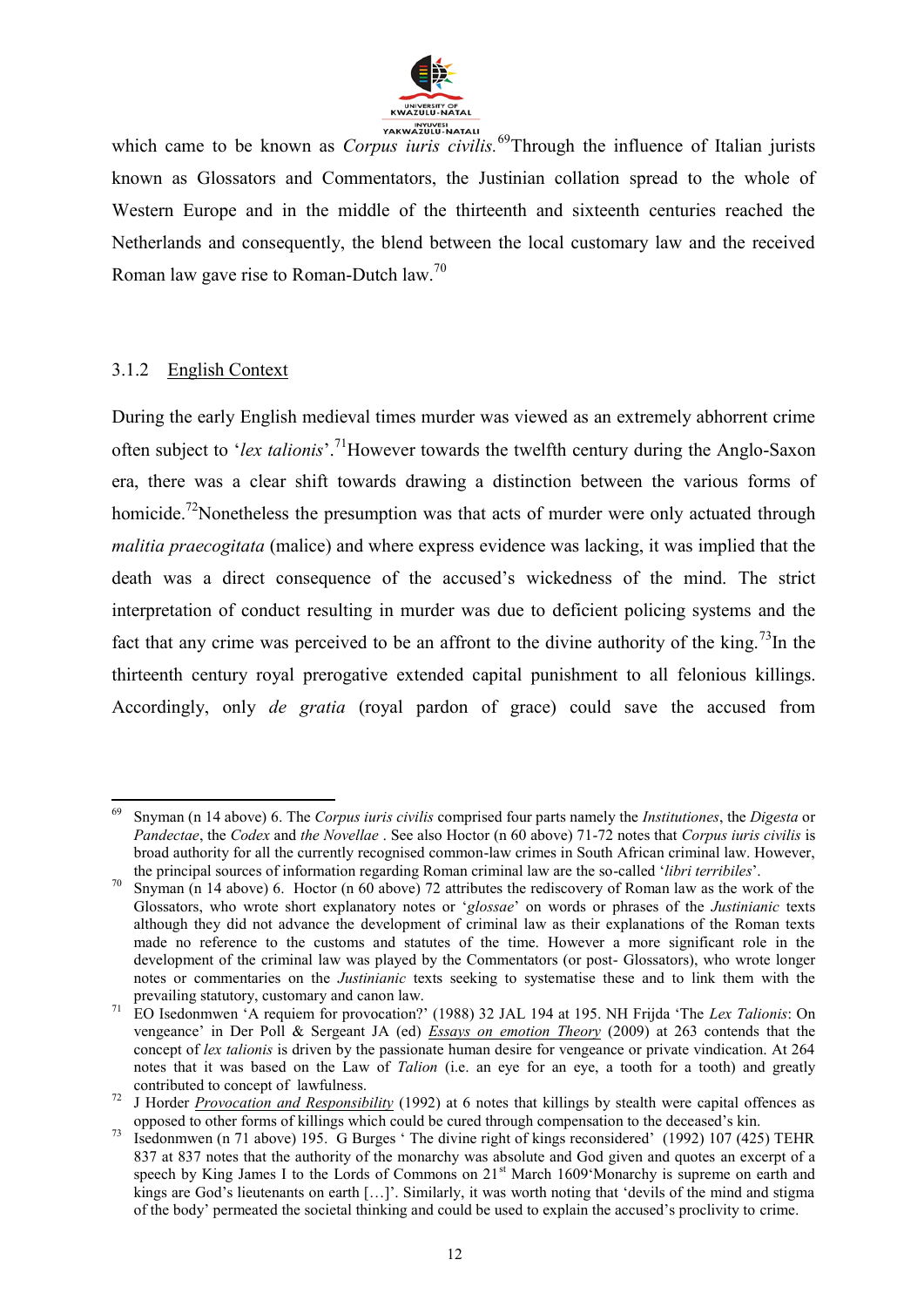

execution.<sup>74</sup>Consistent with this new development was the categorization of non-felonious homicides into justifiable and excusable killings. Justifiable homicide such as slaying a fleeing outlaw did not attract any punishment. On the contrary, excusable homicide comprising *homicides se defendendo* (killing in self-defence) and *homicides per infortunium*  (accidental killing) did not lead to exoneration of the killer.<sup>75</sup>Even so, persons convicted of excusable homicide were favoured with lenient treatment and were subject to automatic grant of *de cursu* (royal pardon).<sup>76</sup>A perceptible progenitor to provocation in the sixteenth century was the practice of chance medley<sup>77</sup> as the society gradually started to tolerate the notion that killing under certain circumstances could be vindicated.<sup>78</sup>Chance medleys were manifested in sudden brawls which were exacerbated by the practice of wearing side arms, incessant breaches of honour and the frenzy that attended to such brawls. The inevitable outcome of such affrays, especially where arms were involved was death. Although chance medley did not *per se* afford the accused the shelter of self-defence, the confusion generated therefrom implied difficulty in assessing the *malitia praecogitata* with regard to those who killed and, as such, policy consideration dictated that their actions were excusable. Accordingly, such killings attracted the less lenient punishment of forfeiture of property and compensation of the victim's dependants under the direction of the clergy.<sup>79</sup>Thus, the courts begun viewing killings arising from the melees as less blameworthy from other forms of killings as exemplified in the words of Lord Goddard CJ in *R v Semini* :

Where the killing was the outcome of a quarrel or fight, it excusable though not justifiable, if the killer had not begun but had taken part in the fight, or having begun it he endeavoured to decline any further struggle and retreated, but, being closely pressed, killed his antagonist to avoid himself being maimed or killed.<sup>80</sup>

<sup>74</sup> <sup>74</sup> Horder (n 72 above) 6. *De gratia* took precedence over penitence to the deceased's kin for killings committed through *malitia praecogitata*.

<sup>&</sup>lt;sup>75</sup> Horder (n 72 above) 6. See also BJ Brown 'The demise of Chance Medley and the recognition of provocation as a defence to murder in English law?' (1963) 7 (4) AJLH 310 at 310.

 $rac{76}{77}$  Ibid 6.

<sup>77</sup> Brown (n 75 above) 310.

J Horder 'The duel and the English law of homicide' (1992) 12 (3) OJLS 419 at 424 defines chance medley as 'an unlawful killing that came about through a chance encounter with the victim, whether the killing was intentional or not […]' Previously, at 420-421 he distinguishes between sudden encounter (justifiable homicide) and combatting where both parties consent to a duel under the auspices of self-appointed experts and subscribing to informal rules (*code duello*).

 $79$  Brown (n 75 above) 310 – 312.

<sup>80</sup> *R v Semini* 1949 (1) KB 405 at 407.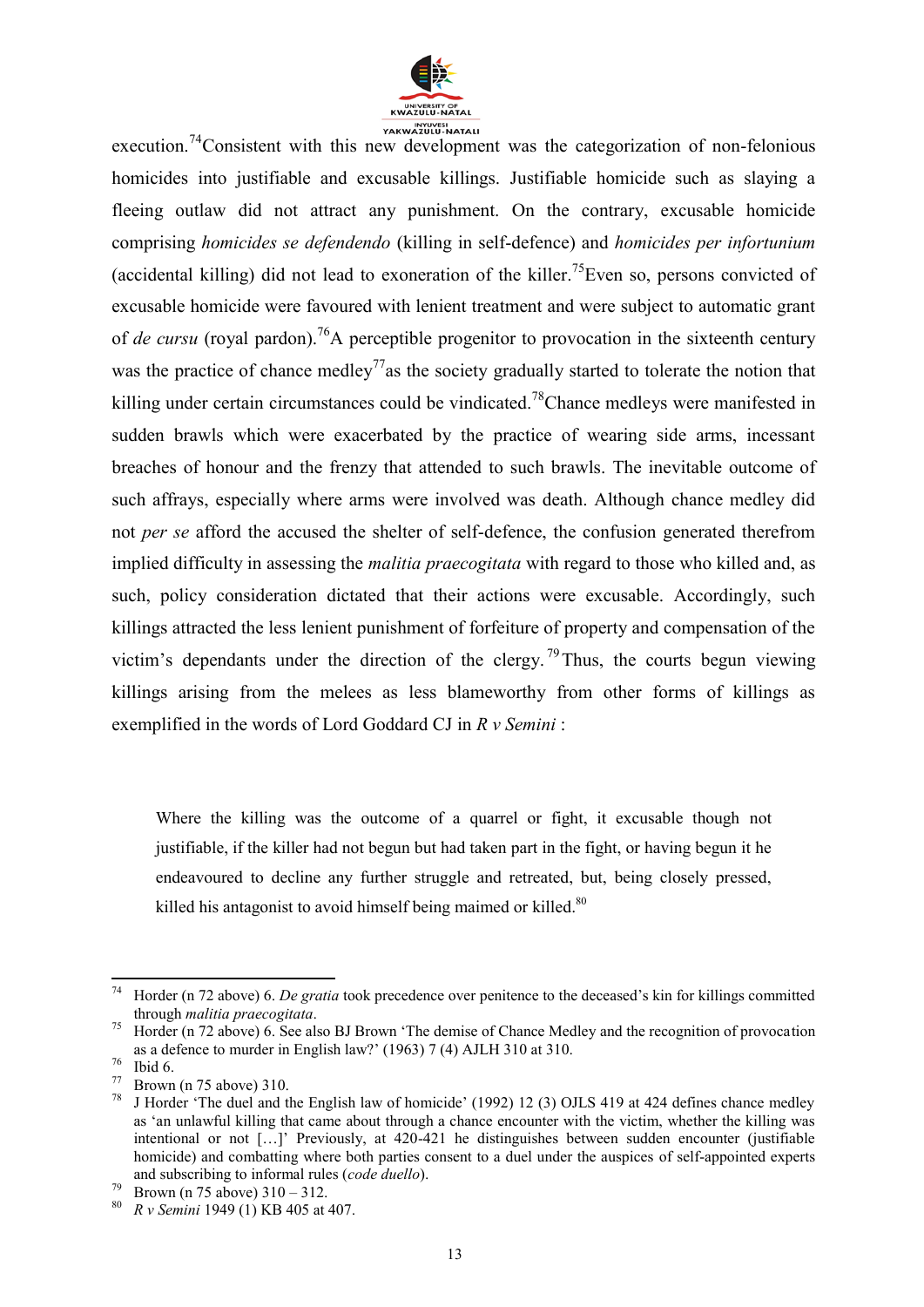

The compromise position adopted by the courts as a direct consequence of the difficulty of proof associated with incidents of chance medley is what gave rise to provocation. $81$ The nature of the killing obscured existence of *praecogitata malitia* with the result that the accused's unjustifiable conduct could not be construed as murder and could only be clarified from the nature of provocation. Nevertheless, there was unprecedented acceptance of provocation especially upon the abolition of chance medley in 1828 due to the steady decline of the customary adorning of side-arms in public and the passing of the Statute of Stabbing by King James 1 in  $1604$ .<sup>82</sup>The place of provocation as the new applicable law and the death knell for chance medley was put to rest in *R v Semini* where Lord Goddard CJ held that chance medley which could afford the accused an exemption from corporal punishment was no longer applicable since its abolishment.<sup>83</sup>

At this juncture the test for provocation was very painstakingly rigid and could only be countenanced as being adequate to take away a reasonable man's ability of his self-control only where the killing arose from finding one's spouse in *flagrante delicto* with another,  $84$  proportionate retaliation upon a physical attack  $85$  and extreme verbal provocation.  $86$ 

The defence of provocation was finally confirmed by the enactment of s 3 of the Homicide Act of 1957 which provided that: -

Where on a charge of murder there is evidence on which the jury can find that the person charged was provoked (whether by things done or by things said or by both together) to lose his self-control, the question whether the provocation was enough to make a reasonable man do as he did shall be left to be determined by the jury; and in determining that question the jury shall take into account everything both done and said according to the effect which, in their opinion, it would have on a reasonable man.

 $rac{81}{82}$  Brown (n 75 above) 313.

<sup>82</sup> Ibid 313-314. The statute of Stabbing made it a non-clergyable offence to strike or thrust any person who had not acted in the first instance and had the effect of reducing murder to manslaughter. It came to be closely associated with provocation and subsequently judicially extended to include use of firearms and other blunt weapons was intended on controlling outrages by persons of inflammable temperament.

<sup>83</sup> *R v Semini* (n 80 above) 407.

<sup>84</sup> *Holmes v DPP* 1946 AC 48 at 498.

<sup>85</sup> *Mancini v DPP* 1942 AC 1 at 9.

<sup>86</sup> *Holmes v DPP* (n 84 above) 600.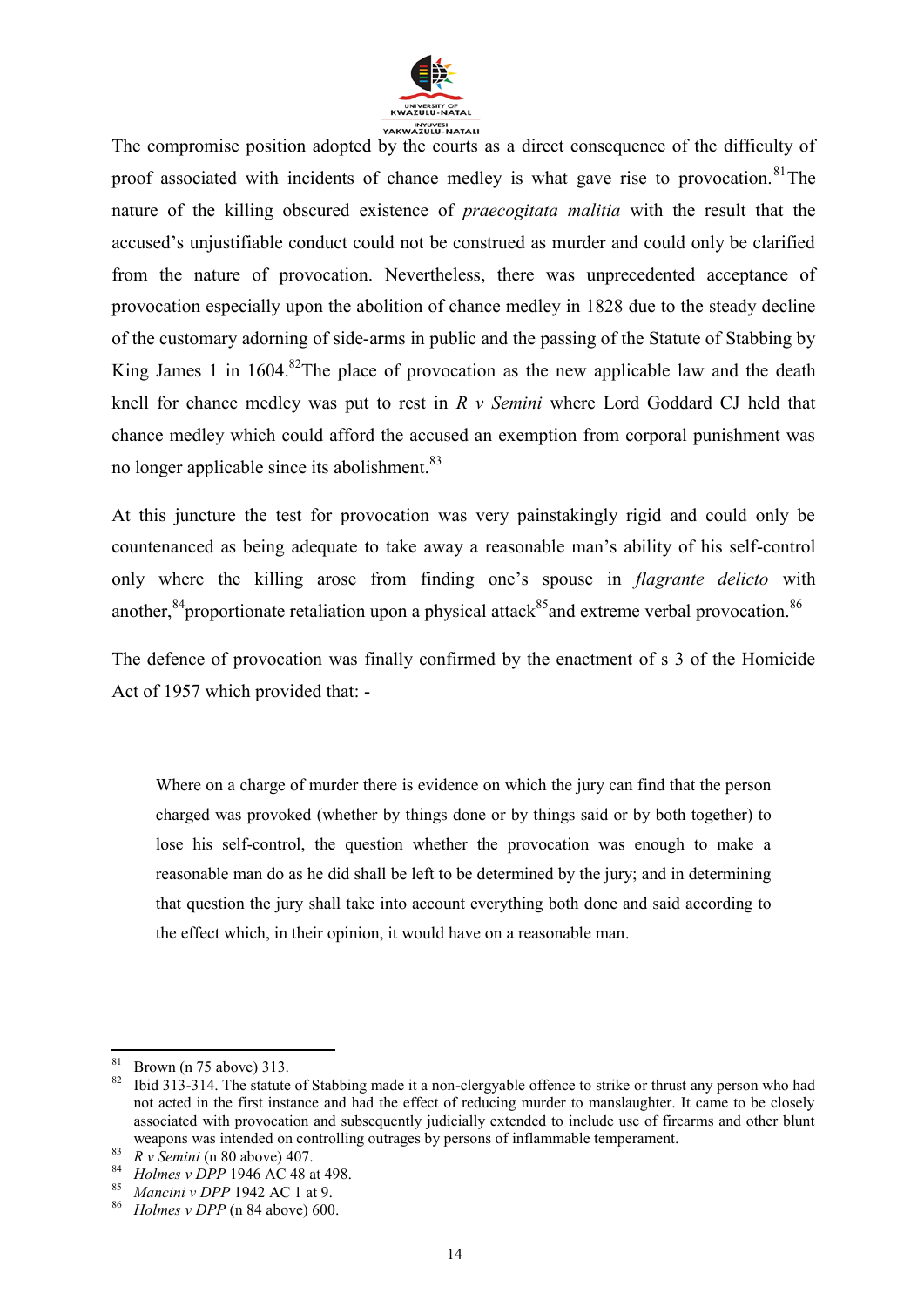

#### **3.2 The Development of Defence of Provocation**

#### 3.2.1 The case of South Africa

The Roman-Dutch law was introduced into the Cape region of South Africa in 1652 by Dutch settlers who set up the Dutch East India Company (DEIC). Upon the advent of British colonisation of the Cape, the new powers did not interfere with the established Roman-Dutch law although English influence was noticeable, especially with regard to criminal law taxonomy. However, English law took precedence in the subsequent years preceding the Union of South Africa in 1910 due to numerous difficulties experienced with the Roman-Dutch law. The other provinces followed suit of the practice in Cape and consequently, a hybrid system drawn from both English law and Roman-Dutch law was formed.<sup>87</sup>

Under the Roman law, homicide was dispensed with largely under *lex cornelia de sicariis* as a means of curbing infractions and maintaining the peace.<sup>88</sup>Nonetheless, anger was viewed as an extenuating basis for mitigation with distinction been made between *proposito* (premeditated crimes) and *impetus* (unpremeditated crimes), and increasingly there were indications that it could function as a complete defence albeit sporadically $89$ Indeed passion could be a plea for defence and a factor of consideration to reduce the punishment although it did not affect the accused's liability.<sup>90</sup>Although the South African criminal Law is modelled largely along the Roman and Roman-Dutch law, seemingly in practice, the courts initially deliberately embraced the English law of provocation.<sup>91</sup> Section 141 of the Native Territories

<sup>87</sup> Hoctor (n 60 above) 73 highlights the problems that gave English law dominance over Roman-Dutch law as unfamiliarity with Dutch or Latin amongst practitioners, difficulty in accessing old authorities, uncertainty and lack of uniformity in writings of the Dutch jurists and the Rigid nature of the Roman-Dutch law which had ceased evolving in the Netherlands since 1809 with the introduction of the Napoleonic Code Penal which was introduced into the Netherlands in 1811.

<sup>88</sup> Robinson (n 63 above) 41. At 43 ' The *lex Cornelia* inflicts the penalty of deportation on anyone who kills a man or carries a weapon for theftuous purposes, and on anyone who possesses, sells, or prepares poison for the purpose of killing a man, or who gives false witness whereby someone dies or death is brought about. For all these crimes it is agreed that the penalty of death should be imposed on the better classes, but the lower classes are crucified or thrown to the beasts. A murderer is someone who kills a man with any sort of weapon, or brings about a death'.

 $89$  Hoctor (n 40 above) 111-112.

Robinson (n 63 above) 21 notes, for example, that a man who killed his wife upon catching her in adultery was generally accepted to have mitigating circumstances to plead. See also Hoctor (n 40 above) 112 adds that Roman-Dutch writers regarded anger as a factor mitigating punishment only where the anger was justified and not a ground for excluding capacity. See also J Burchell 'A provocative response to subjectivity in the criminal law' (2003) AJ 23 at 24 also points out that Roman and Roman-Dutch Law did not regard anger , jealousy or other emotions as an excuse for any criminal conduct but only as factors which might mitigate punishment only if such emotions were justified by provocation. For further reading on the same see Hoctor (n 60 above) 74.

 $^{91}$  Hoctor (n 40 above) 113 notes that the position of South African courts was influenced by the need to circumvent the brutal sentencing regime for murder where the death penalty was mandatory with no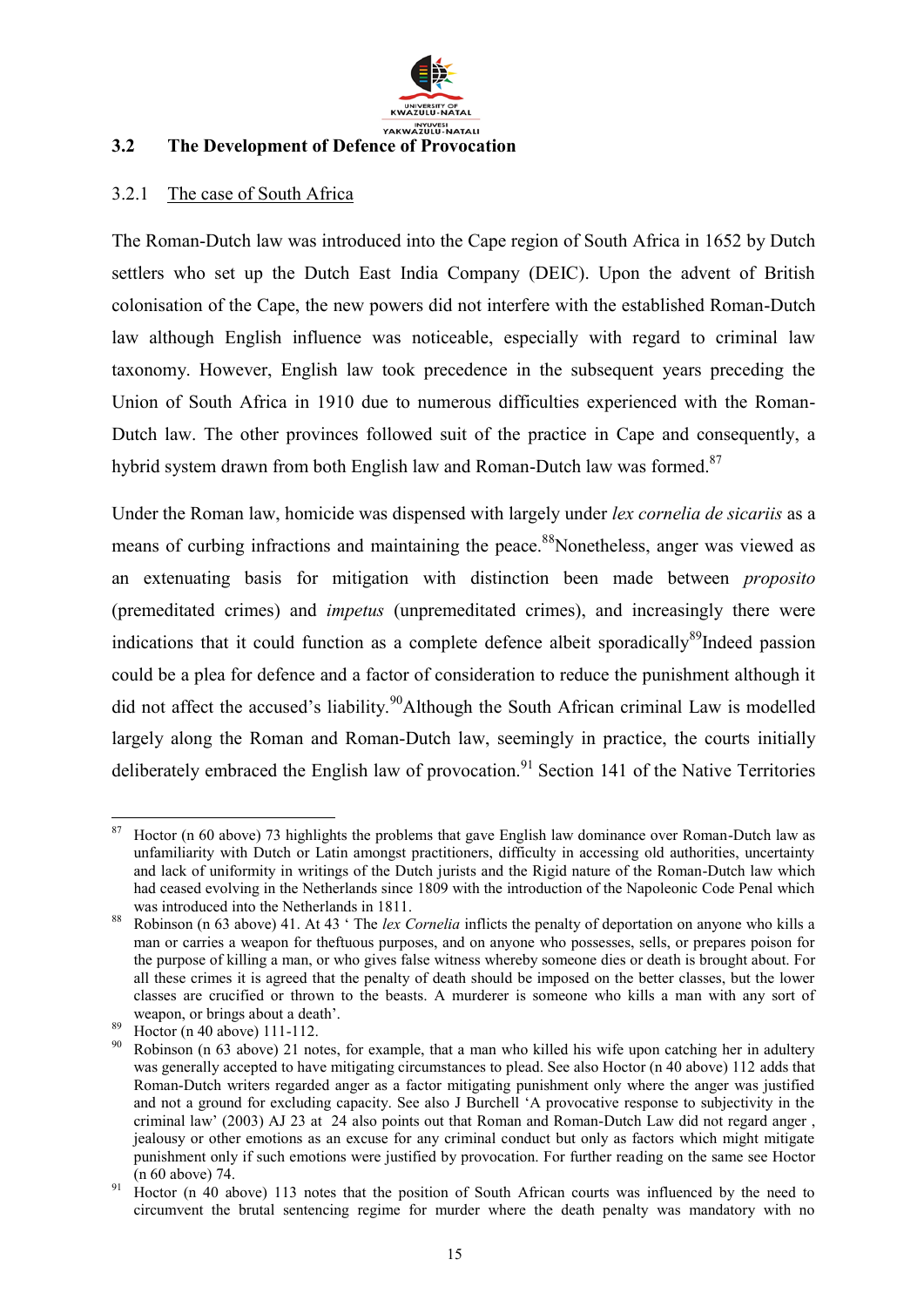

Penal Code (NTPC) served as the apt avenue through which to hand down a verdict of culpable homicide as opposed to murder where the circumstances suggested that the killing was less blameworthy.<sup>92</sup>It can thus be contended that at this juncture the test for provocation was greatly influenced by policy considerations and, as such, objective in nature.<sup>93</sup>This was tailed by a period of inconsistency as the courts vacillated between objective and subjective tests of inquiry as demonstrated in the succeeding cases. <sup>94</sup>Despite the axiomatic lack of clarity as to the position of the courts with regard to provocation, there was a strong drive towards establishing the subjective (principle) approach as the established test. For example, in the case of *R v Tenganyika*<sup>95</sup> the court favoured a two-tier evaluation of the accused involving both subjective and objective assessments with a resultant conviction of at least culpable homicide. However, in subsequent judgments the subjective inclination was apparent.  $^{96}$ A contemporaneous development at the time was the increased scrutiny on the concept of criminal capacity which was brought to prominence by the Rumpff Commission of Inquiry

provisions for extenuating circumstances. Under the English 'specific intent' approach, crimes requiring 'specific intent' could be negated by factors such as provocation or intoxication resulting in convictions for less serious crimes for which a lesser form of *mens rea* was required. See also Burchell (n 90 above) 25 contends that the courts adopted the position after the introduction of the death penalty for murder in 1917.

<sup>92</sup> Hoctor (n 40 above) 113. In *R v Butelezi* 1925 AD at 160 it was held, as per Solomon JA, that the NTPC (aka Transkeian Penal Code) correctly set the applicable law in South Africa on the subject. For additional insight on NTPC (Act 24 of 1886 of the Cape) see Snyman (n 14 above) 8. See also Burchell (n 90 above) 25 where he is of the view that under the influence of NTPC South African Courts adopted a position that provocation could never be a complete defence to killing and at most it could only be a partial defence.

Hoctor (n 40 above) 113-114 submits that at this stage the inquiry into provocation generally invoked the test of the 'reasonable man' and was consistent with the test of intention flowing from the English common law presumption that a person was presumed to intend the natural and probable consequence of his actions. Snyman (n 36 above) 12 defines the approach as 'Policy approach' where the inquiry is not limited to the accused's state of mind but goes further and also takes objective factors into consideration. He contends that the objective factor in this instance encapsulates the important pragmatic view that law expects people to control their temper. This is in contrast to the 'Theoretical approach' which is a pure derivative of legal theory and does not countenance the practical demands of the criminal justice. The inquiry here is purely subjective and limited to the accused's state of mind at the crucial moment. He is of the view that a subjective approach can in certain extreme cases lead to provocation operating as a complete defence which can result in acquittal of the accused.

In *R v Thibani* 1949 (4) SA 720 (A) at 731 the subjective undertone was discernible as Shreiner JA held that provocation had assumed its proper place as a special kind of tool for establishing intent and the act beyond reasonable doubt. In *R v Kennedy* 1951 (4) SA 431 (A) the appellate division conversely adopted the objective approach in entirety. Similarly, in *R v Molako* 1954 (3) SA 777 (0) at 781 B-G although the court exhibited slightly cautious support for subjective assessment for provocation, it was nonetheless quick to underscore the significance of the presumption that a sane person is responsible for the consequences of his actions.

 $\frac{95}{2}$  1958 (3) SA 7 (FSC). The first stage would involve a subjective inquiry to determine whether the accused had 'intent to kill' which could result in either acquittal or culpable homicide while the second stage required an objective assessment as to whether a reasonable person in the circumstances of the accused would have lost his self-control, which could also result in culpable homicide despite the accused having 'intent to kill'.

<sup>96</sup> The subjective approach was evident in *S v Dlodlo* 1966 (2) SA 401 (A), *S v Delport* 1968 (1) PH H172 (A) and *S v Mokonto* 1971 (2) SA 319 (A). The ruling in *S v Mokonto* was especially significant as it heralded the preclusion of s 141 of the NTPC from South African criminal law through the court's rejection of the code's objective approach which it viewed as being incongruous to modern judicial thinking.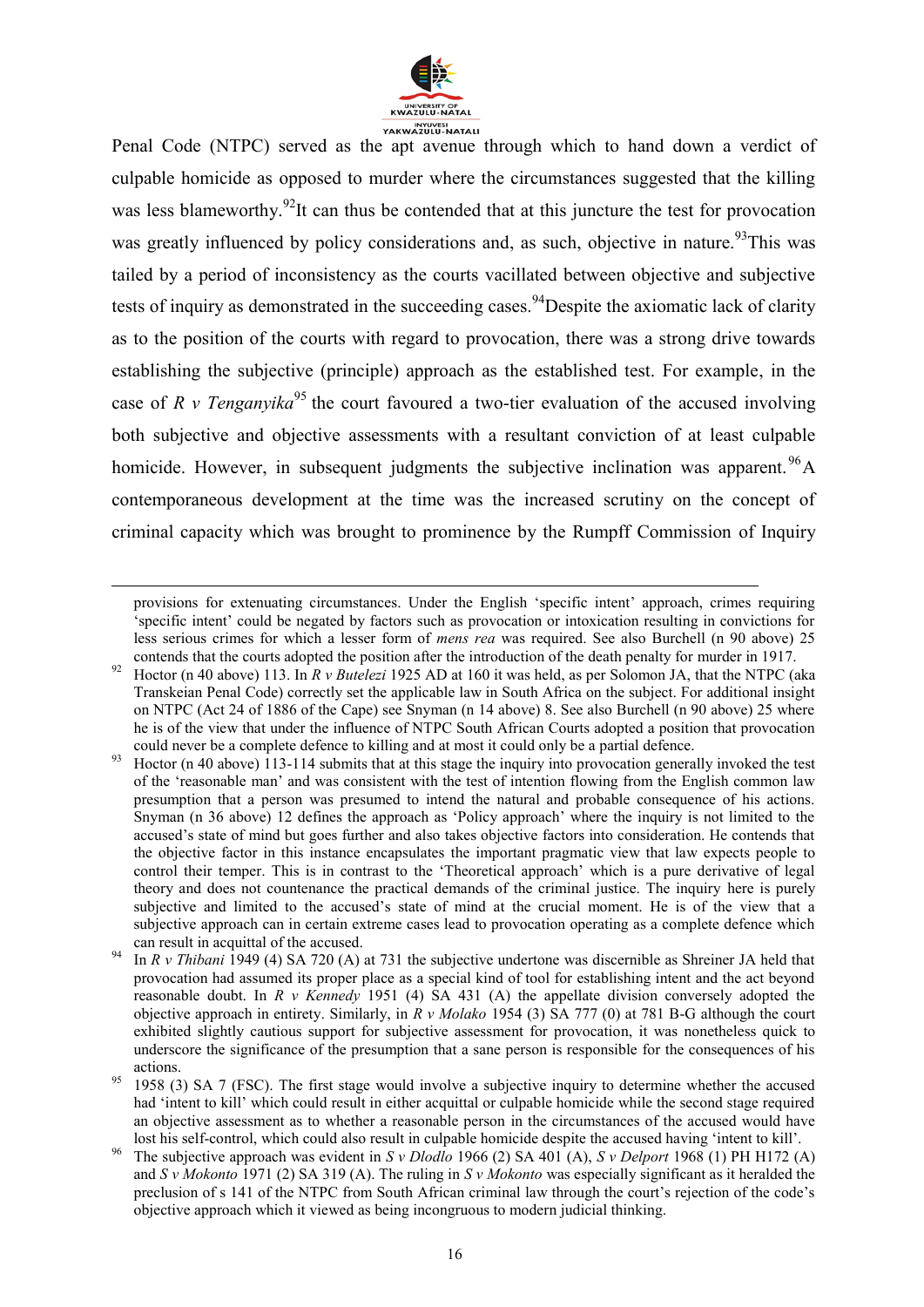

into Responsibility of Mentally Deranged Persons and Related Matters of 1967 (hereinafter referred to as the Rumpff report). The report created a novel model for evaluating criminal capacity based on cognitive and conative elements<sup>97</sup>which greatly influenced the provisions of s 78(1) of the Criminal Procedure Act.<sup>98</sup>These provisions were initially envisioned for matters related to mental illness but were subsequently used by the courts to infer the test of nonpathological incapacity. The Commission also recognized affective mental functions relating to a person's emotional state, though in its view they were not relevant to criminal liability, especially where there was a finding of both cognitive and conative elements in the accused conduct.<sup>99</sup>However, a finding of strong emotional disturbances could negate the accused's cognitive capacity and by extension, criminal capacity.<sup>100</sup>

Centred on the theoretical foundations of the Rumpff report, there was gradual recognition and development of defence of non-pathological incapacity in ensuing court decisions. The tone for the trend was set in the case *S v Chretien* whereby the court held that voluntary intoxication could negative criminal liability.  $101$  Subsequently, and amidst the prevailing tension between policy and principle considerations with regard to the question of provocation or emotional stress, the courts' inclination to adopt the defence of nonpathological incapacity was evident. <sup>102</sup>Unsurprisingly therefore, in *S v Vuuren*, the court accepted the defence was available where the accused's conduct stemmed from intoxication in combination with other factors such as provocation and emotional stress.<sup>103</sup>In the same year, the approach taken in *S v Chretien*<sup>104</sup> was confirmed in *S v Lesch*.<sup>105</sup>Thus the principle that a purely mental assessment can be used to ascertain criminal incapacity in the absence of a biological condition was established.<sup>106</sup>

<sup>97</sup> The report made a recommendation for the inclusion of assessment of both cognitive and conative functions in the legal test for criminal capacity. Hoctor (n 40 above) 118 defines cognitive capacity as the presence of adequate insight into one's conduct and conative capacity as the ability to control such conduct.

 $^{98}$  Act No. 51 of 1977.

Hoctor (n 40 above) 119.

<sup>100</sup> Ibid 120.

<sup>101</sup> 1981 (1) SA 1097 (A) at 1104E-H & 1106.

<sup>102</sup> Van Oosten (n 43 above) 136. He observes that following the decision in *S v Chretien*, policy consideration seems to have carried the day as the legislature intervened to reverse the decision through the enactment of Criminal Law Amendment Act 1 of 1988 See also Burchell (n 90 above) 23 where he is of the view that tension between descriptive and normative rules in the criminal is more apparent pronounced in the attitude of the courts to the predicament of a killing occasioned by provocation.

 $^{103}$  1983 (1) SA 12 (A) at 17G-H.

 $104$  *S v Chretien* (n 101 above).

 $105S$  v Lesch (n 39 above) 825A-826A. The court agreed that provocation can negative voluntariness of an act, criminal intention and criminal capacity rendering the accused incapable of appreciating the wrongfulness of his or her conduct.

<sup>106</sup> Van Oosten (n 43 above) 140.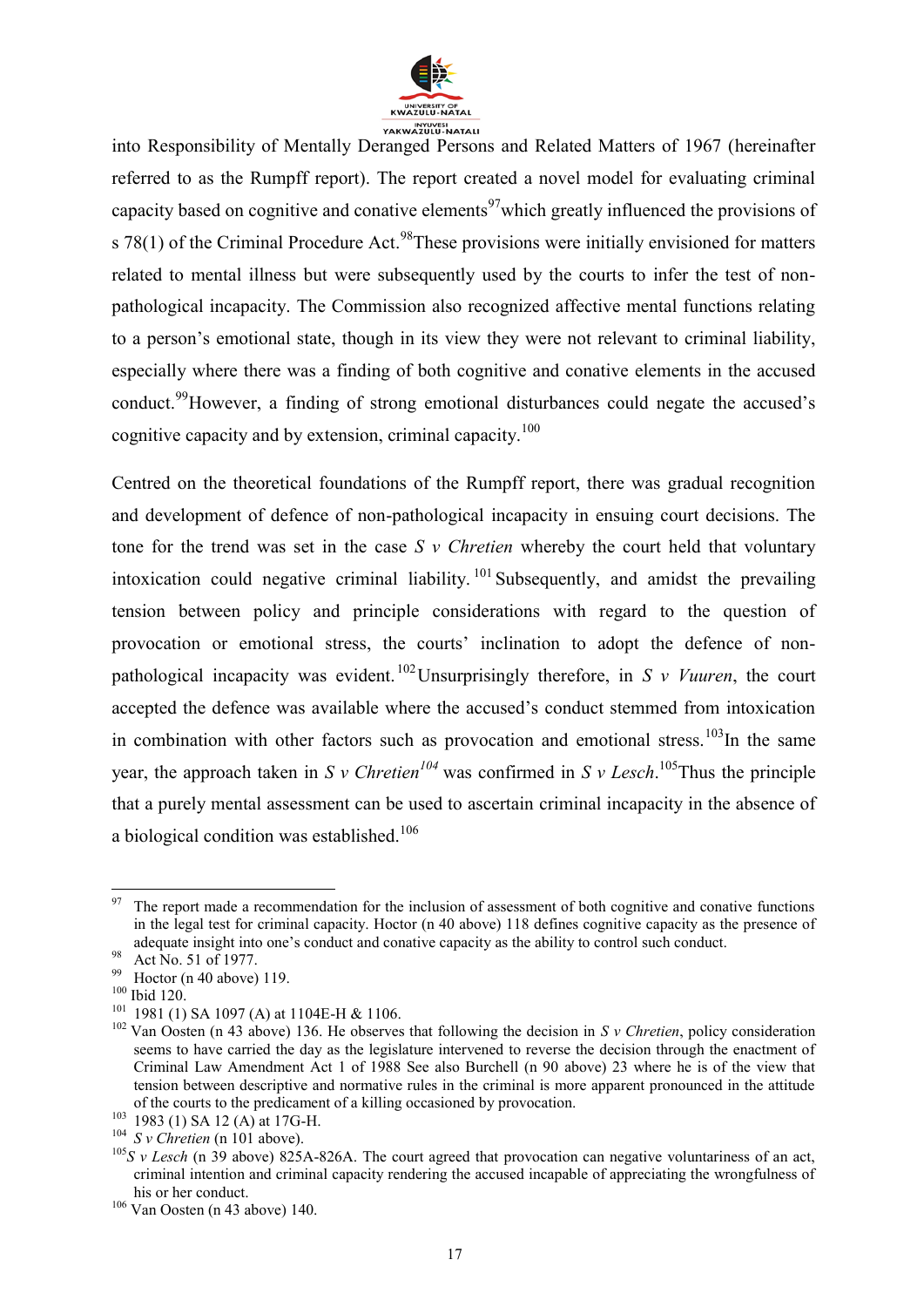

However, it was not until the case of *S v Arnold* that provocation prevailed as a complete defence. In that case it was held that the evidence of provocation raised by the accused had led to the deduction that the accused who had been charged with murder and was relying on the defence of non-pathological incapacity, lacked criminal capacity and consequently, was acquitted.<sup>107</sup>In the subsequent case of *S v Campher*<sup>108</sup>the conviction of murder by the court a quo was upheld, but the court in a majority statement, reiterated that indeed the defence of non-pathological incapacity existed and that the provisions of s 78 of Criminal Procedure Act 51 of 1977 were relevant for its assessment.<sup>109</sup>The case for the defence was further augmented in the case of *S v Laubsher*<sup>110</sup> whereby the court developed a theoretical framework for establishing the tests for both cognitive and conative capacities<sup>111</sup> and subsequently, in *S v Wiid*,<sup>112</sup>it obtained appellate endorsement.

 $\overline{a}$  $107$  *S v Arnold* (n 39 above).

 $^{108}$  *S v Campher* (n 39 above).<br> $^{109}$  At 054E and 065H respect

<sup>109</sup> At 954F and 965H respectively, Viljoen JA held that s 78 extended to non-pathological factors. At 955B-C it appears he confirmed his reasoning on the matter as in the previous case of *S v Adams* 1986 (4) SA 882 (A) at 900C-E holding that the fundamental principles of criminal incapacity should apply irrespective of what caused the accused's mental disturbance or emotional upheaval and whether the accused's aberration was temporary or permanent. In concurrence, Boschoff AJA held that criminal capacity could also apply in the case of temporary clouding of the mind.

<sup>110</sup> *S v Laubsher* (n 44 above).

<sup>111</sup> Ibid 166G-167A.

 $112$  *S v Wiid* (n 39 above).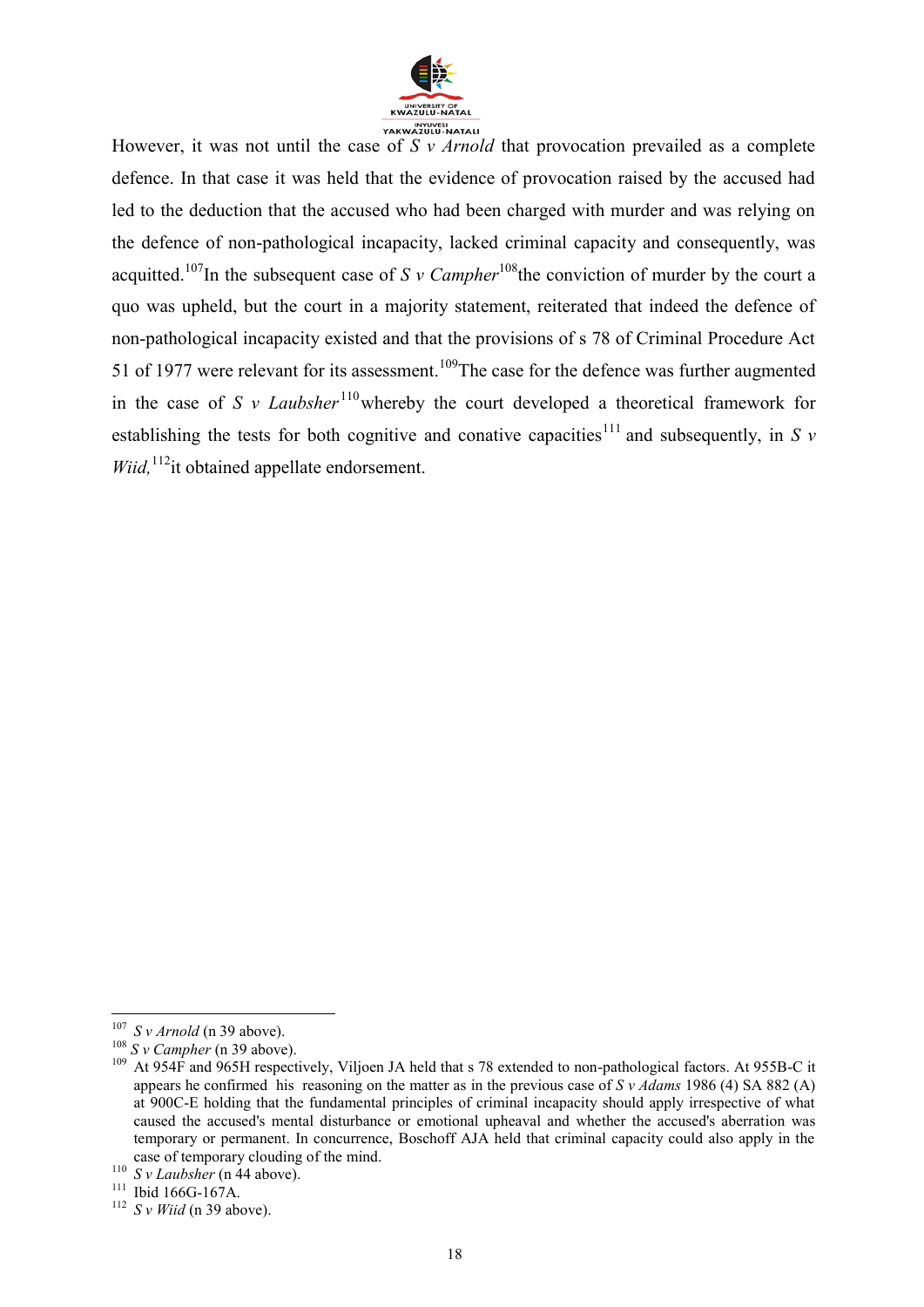

#### 3.2.2 The case of Kenya

British imperialism has long been attributed for the rapid evolution of the modern legal systems and the widespread application of the English common law.<sup>113</sup> The expansion of the British Empire in the eighteenth and nineteenth centuries resulted in the transplantation of the English common law in most parts of the globe. Accordingly, criminal law in Kenya and by extension, the law of provocation, like in many other countries which endured the influence of British colonial reign, is a direct derivative of the English Common law heritage.<sup>114</sup>The English common law was introduced to Kenya through the East African Order-in-Council of 1897.<sup>115</sup>Prior to that there was no clear distinction between criminal and civil matters and correspondingly, punishment of the offender and compensation of victim were intimately intertwined. However, with the advent of colonial rule a new dispensation of criminal law was ushered and acts such as murder, rape and theft which were hitherto considered merely a preserve of the disputing parties, were taken over by the state in order to preserve the social order.<sup>116</sup>As the empire grew in stature and size, the Colonial Office through the Colonial Legal Service deemed it appropriate to align the procedural and the penal laws of the colonies to as nearly as that in force in England in order to enhance administrative efficiency. Accordingly, the use of the Indian codes was withdrawn in many colonial dependencies where they had previously been applied. But the potent was equally manifest as some of the received laws became inapplicable compelling the Colonial Office to accord each dependency with its own unique code. $117$ 

The law of provocation was introduced into Kenya through the Colonial Office Model Code (COMC) in 1930 replacing the Indian Penal Code (IPC) of 1860. The COMC was itself modelled largely along the Queensland Criminal Code of 1899 which had been preceded by the English Criminal Code of  $1880$ <sup>118</sup>Under the IPC, the defence of provocation could be construed from the provisions of s 38 which provided that 'Persons concerned in a criminal act may be guilty of different offences. Where several persons are engaged or concerned in

<sup>113</sup> This is the part of English law that is not the result of legislation. It originated from the customs of the English people and was justified and developed by the decisions and rulings of the courts.

<sup>&</sup>lt;sup>114</sup> SF Joireman 'The evolution of the common law: Legal development in Kenya and India' (2006) 44 (2) CCC 190 at 190-191.

<sup>115</sup> W Musyoka *Criminal Law* (2013) at 19.

<sup>116</sup> JJ Collingwood *Criminal Law in East Africa and Central Africa* (1967) at 2.

<sup>&</sup>lt;sup>117</sup> AN Doorly 'British magistrates in East and West Africa' (1945) 3 (27) 3 SCLIL 87 at 90. In Kenya, the Indian Penal Code had been in operation since 1897 when Kenya became a British protectorate and was replaced by the Penal Code of 1930.

 $118$  Collingwood (n 116 above) 6.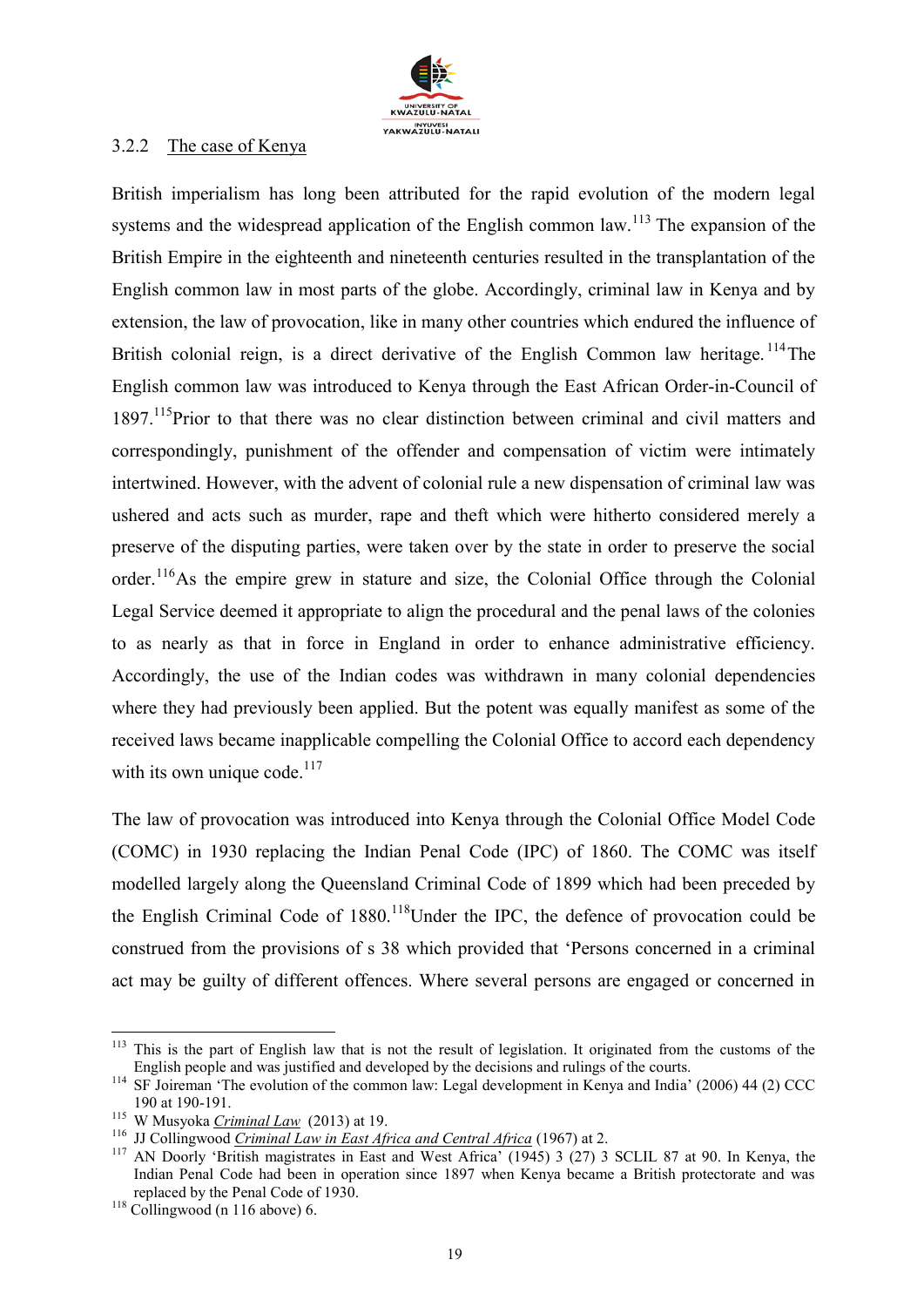

the commission of a criminal act, they may be guilty of different offences by means of that act.'

Accordingly, where one killed another arising from an intensely provocative situation, the killing could only result in a conviction of culpable homicide and murder. Nevertheless, provocation was an example of a law which had to be adapted to the local customs in Kenya (East Africa). For example, the definition was modified to include 'any wrongful insult' over and above the traditional English law requirement of just 'any wrongful act'. This was clearly aimed at placating the local customs where verbal insults were highly admonished, and could easily eventuate into conflicts. Another notable departure from the English law with regard to the law of provocation was the omission of the requirement that the accused's conduct be reasonable in relation to the nature of the provocation. Understandably, it was an indication of the Colonial Office's recognition that the concept of appropriateness was alien to the local systems and would be a source of more difficulties as opposed to providing the desired legal cure. Indeed, it has been noted that courts often reduced convictions for murder to manslaughter even where they found that the retaliatory conduct of the accused was disproportionate to the provocation.  $119$  Thus in the case of an educated African man, reasonableness of his conduct was to be assessed against what the average uneducated tribal villager might have done in the circumstances and not against what the average Englishman would have done.<sup>120</sup>Likewise, sudden discovery of adultery (in the absence of the act) could amount to provocation<sup>121</sup> and prior knowledge was immaterial. <sup>122</sup> Under the English law, provocation as a defence would not have been available to a man who killed a woman who had cohabited with him for a long time, on finding her in *flagrante delicto* with another man unless he had been lawfully married to the woman.<sup>123</sup>But in the Kenyan (East African) context this was allowed irrespective of the nature of their relationship.  $^{124}$  The need to contextualize the application of the law of provocation was captured in the words of H. Grattan Bushe:-

<sup>&</sup>lt;sup>119</sup> JS Read 'Criminal law in Africa of today and tomorrow' (1963) 7 JAL 5 at 9.

<sup>&</sup>lt;sup>120</sup> *Kasumbwe v R* 1944 RNCA 116 at 119. The test is that of an ordinary reasonable person of the class to which the accused belongs.

<sup>121</sup> *Chacha s/o Wamburu v R 20 EACA 339*. This was a departure from the English rule that adultery *per se* is not provocation unless the deceased is caught in *flagrante delicto*. See *Greyson v R 1961 RN 337 (FSC)* and *Manyeni s/o Mukonko v R 21 EACA 274.*

<sup>122</sup> *Lokora s/o Omeri v R 1960 EA 323 (CA).* 

<sup>123</sup> See for example, *R v Greening 1913 (3) KB 846.*

<sup>&</sup>lt;sup>124</sup> As held in *Kalume wa Teku v R 21 EACA 201*. Also confirmed in *R v Alayina 1957 RN 536 (NY)*.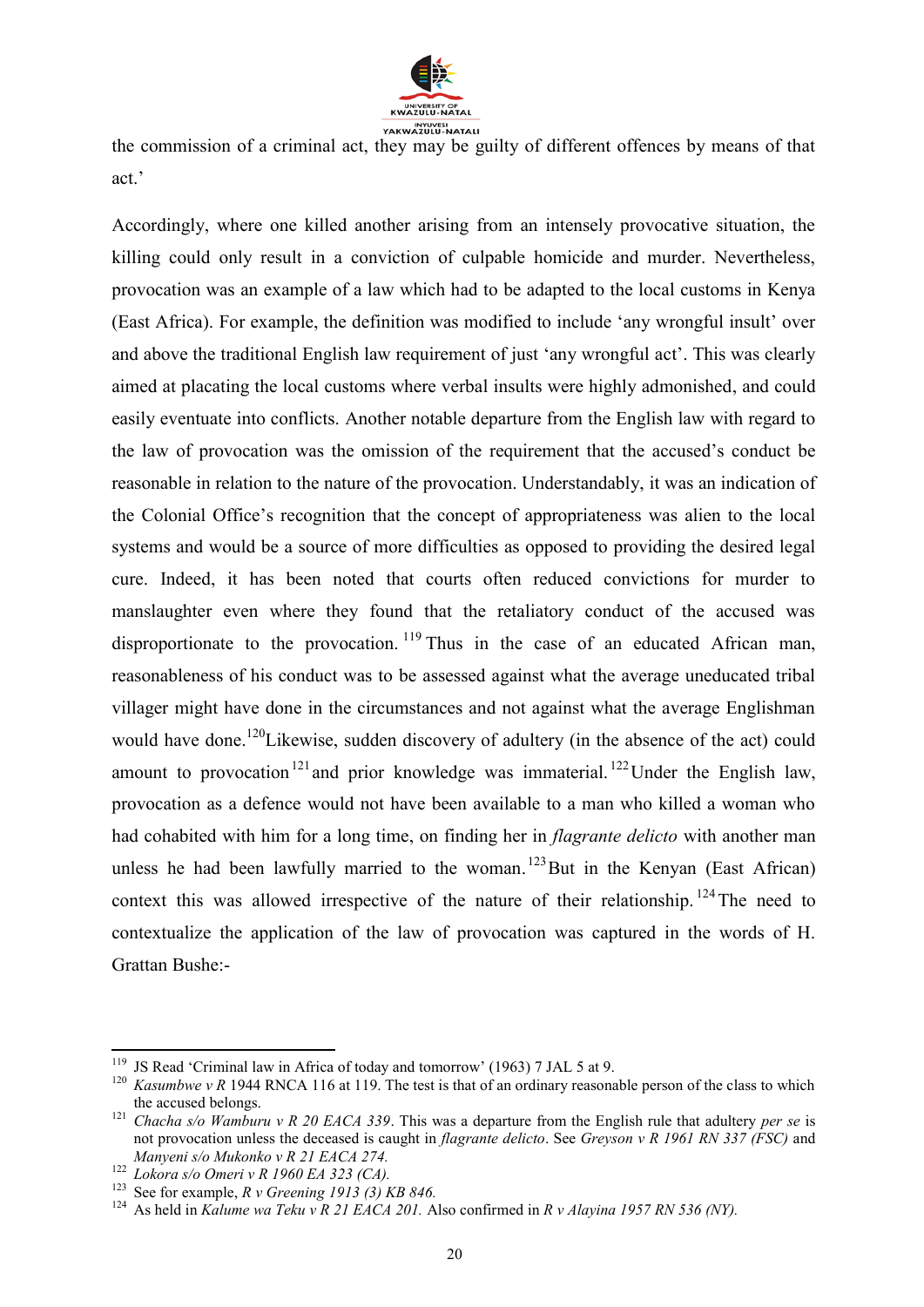

Where provocation is in question, especially for the purpose of deciding whether the crime committed is murder or manslaughter, the standard, when you are trying a Native, should not be the standard of the ordinary Englishman, but of the Native.<sup>125</sup>

Be that as it may, the codes in most dependencies bore close similarity to each other although they were not identical. For the most part the penal codes were modelled along the common law of England. Similarly, the criminal procedure codes were a semblance of the practice and procedure observed in English Courts and in instances where the English law was found wanting, the difficulty was aptly resolved using the provisions of the Indian criminal procedure. Consequently, a common feature of criminal in most British colonies including Kenya was the fusion of English and Indian procedural law.<sup>126</sup>

Upon independence in 1963, Kenya domesticated the former British legal system, along with the COMC which became the Kenyan penal code<sup>127</sup>to date. It is noteworthy that although after independence, law reform in East Africa and Kenya began drifting towards a unified criminal process where all criminal cases were to be handled under a common criminal code; there hasn't been a perceptible jurisprudential departure from the pre-independence dispensation. Indeed the only remarkable variation was the codification of most of the English common law offences.<sup>128</sup> This can be attributed largely to the principle of legality or *nullum* 

**<sup>.</sup>** <sup>125</sup> HG Bushe 'Criminal justice in East Africa' (1935) 34 (135) JRAS 117 at 127 in a presentation to the Royal African Society on the state of criminal justice in East Africa. This reasoning was supported by the courts for example, in *Rex v Yonasani Egalu and others R 1942 (9) EACA 65* it was held (as per Webb CJ, Wilson J and McRoberts J) that where a local ordinance designed to suit the circumstances of the people of East Africa deals completely with a matter and differs from the English law, it must be construed in its application free from any glosses derived from any expositions from English law.

 $126$  Doorly (n 117 above) 90.

<sup>&</sup>lt;sup>127</sup> Penal Code 81 of 1948. Aspects related to provocation will be discussed in detail in chapter 3.

<sup>&</sup>lt;sup>128</sup> The 1930 Penal Code was replaced by the current 1948 Penal Code in an attempt to bring all criminal offences under a single regime and most of the laws that had been contextualised on African set-ups were reversed back to English common law in the new Code. However, many offences still remained unlegislated. For example, customary criminal law was recognised and applied through African or native courts. Criminal offences which prosecuted under this law included adultery, fornication, rape, unnatural sexual behaviour, incest, assault, theft, arson trespass, damage to property and practising witchcraft. The coming into force of the independence Constitution completely excluded the African criminal on account of the fact that customary law was unwritten and hence inconsistent with s 77(8) of the Constitution. Nonetheless, the English common law influence remained and s 3 of the 1948 Penal Code, provided that the Code was to be interpreted in accordance with the principles obtaining in England and the terms used in the Code were presumed to be used with the meaning attaching to them in English criminal law and were tobe construed in accordance with the English law (repealed in 2003 through the Criminal Law (Amendment) Act No. 5 of 2003). This strong attachment of English common law to Kenyan and East African criminal law can be seen in *Uganda v Mbulimbuli 1975 HCB 225* where, as per Ssekandi Ag. J, the court held that the Ugandan equivalent of s 208 of the Penal Code on the defence of provocation is an accurate codification of the English common law on the defence of provocation.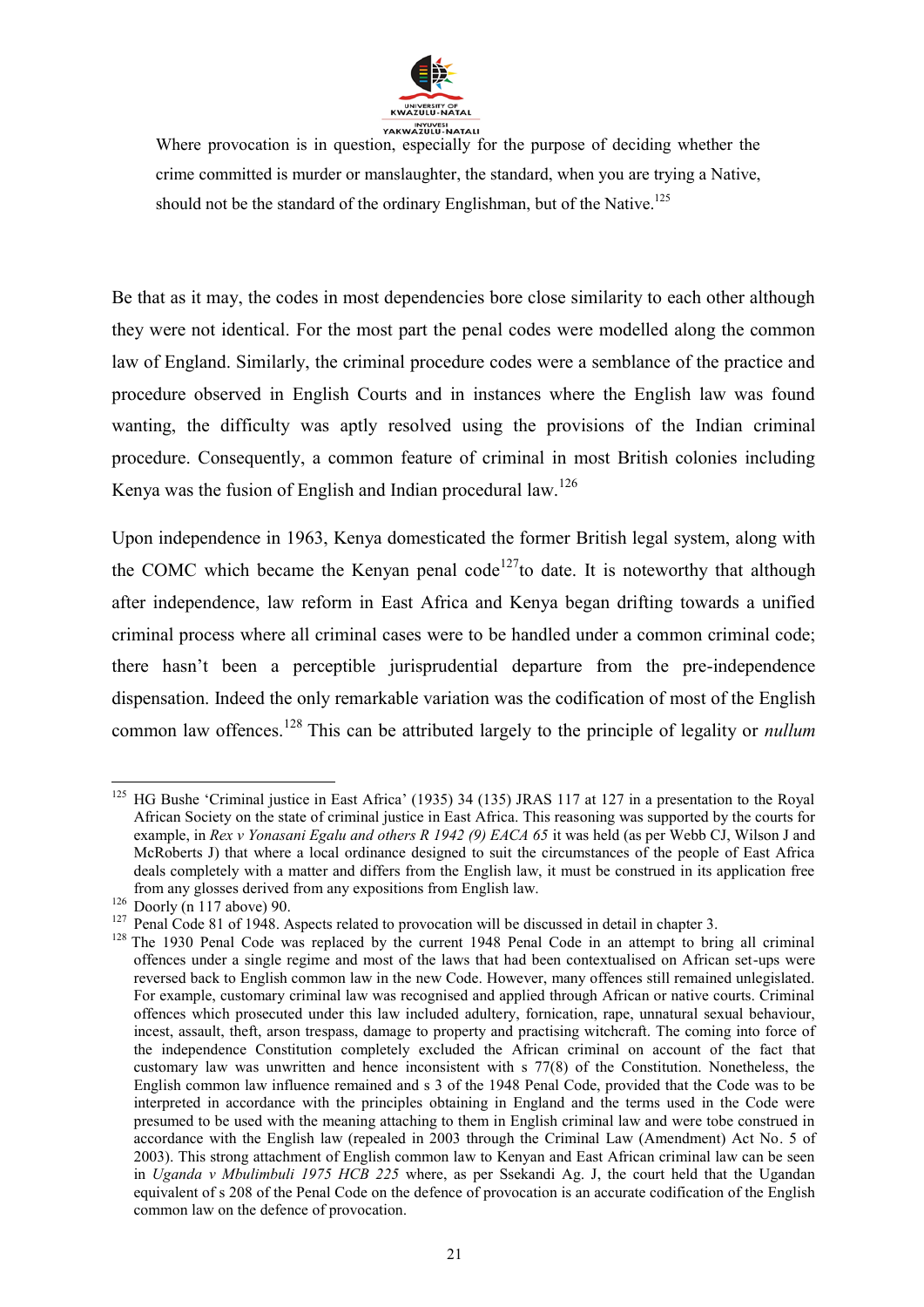

*crimen sine lege, nulla poena sine lege* as embodied in s 77(8) of the post-independence Constitution.<sup>129</sup>By dint of this principle all criminal offences are defined in legislation thereby excluding common law offences.

**<sup>.</sup>** <sup>129</sup> The principle is provided for in s  $50(2)$  (n) of the current Constitution.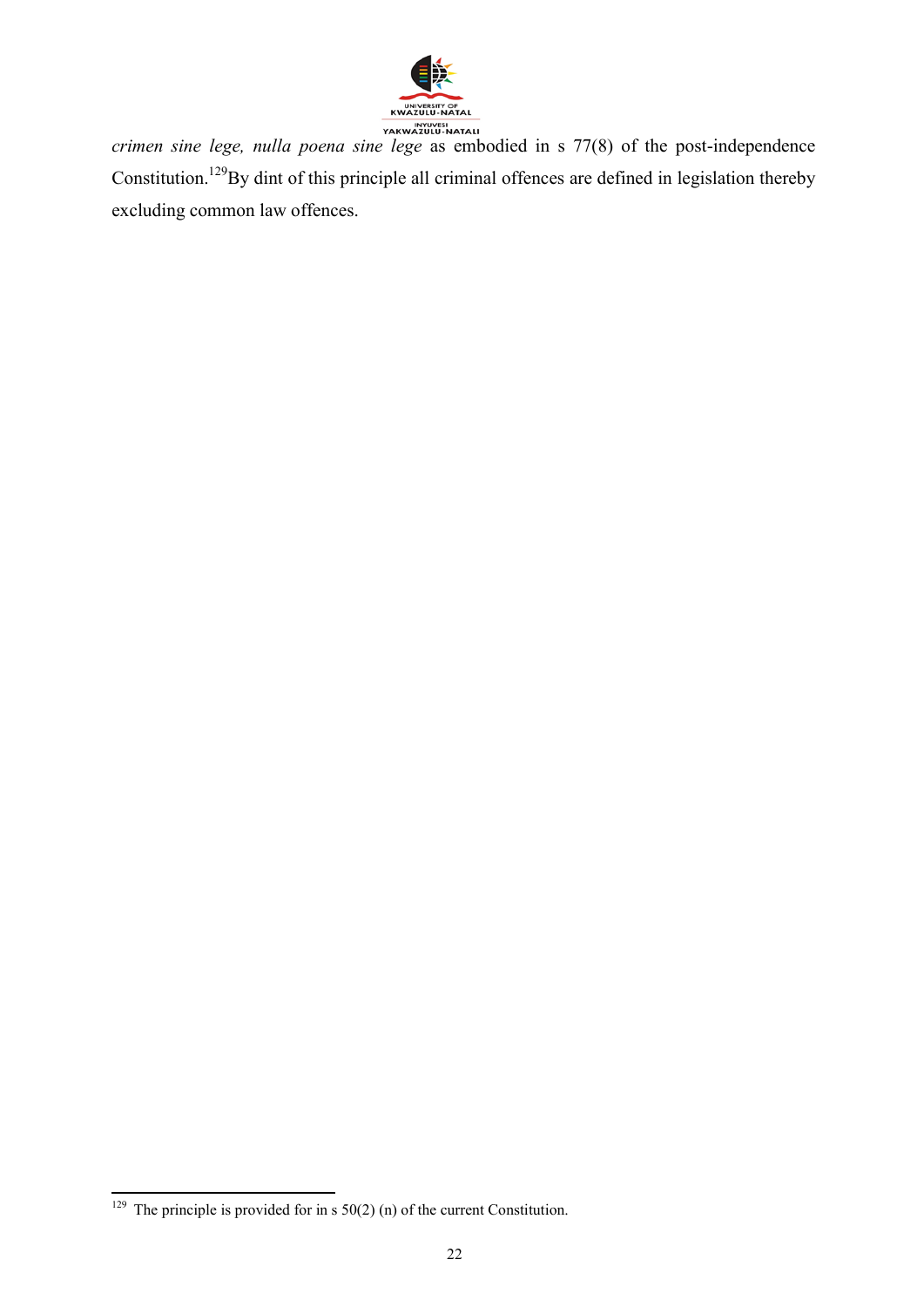

#### **CHAPTER 4**

#### **The Present Law**

#### 4.1 The case of South Africa

Although much of the development of the law of provocation in South Africa is to be found at common law, it is settled law that the provisions of s 78(1) of the Criminal Procedure Act are applicable.<sup>130</sup>The section provides that:

A person who commits an act which constitutes an offence and who at the time of such commission or omission suffers from a mental illness or mental defect which makes him or her incapable-

- (a) of appreciating the wrongfulness of his or her act or omission; or
- (b) of acting in accordance with an appreciation of the wrongfulness of his or her act or omission, shall not be criminally responsible for such act or omission.

Accordingly, the test for the defence involves a two-legged inquiry. In the first instance, inquiry into the ability to differentiate between right and wrong (or the cognitive or mental component), and secondly, inquiry into the ability to control oneself in accordance with such discernment (also referred to as the physical or conative component).<sup>131</sup>Absence of one of the two capacities would therefore result in the accused lacking criminal capacity. Equally incontestable is the fact that the defence has progressively developed to gain unparalleled endorsement by the courts. <sup>132</sup>However, the Supreme Court of Appeal (SCA) brought a different albeit contentious perspective in the momentous judgement of  $S$  v Eadie<sup>133</sup>which traversed through a repertoire of erstwhile judgements in the development of the defence and

 $\overline{a}$ <sup>130</sup> The provisions that were initially intended for pathological defences were extended to cover non-pathological defences such as intoxication, emotional stress and provocation. The position has found resonance with numerous court decisions (for example, *S v Campher* (n 39 above), *S v Adams* 1986 (4) SA 882 (A) and *S v Eadie* 2002 (1) SACR 663 (SCA)) and legal scholars (for example see R Louw '*S v Eadie*: The end of the road for the defence of provocation' SACJ (2003) 16 200 at 200, Hoctor (n 40 above) 119).

<sup>&</sup>lt;sup>131</sup> The second leg deals with the concept of self-control. Louw (n 130 above) 201.

<sup>&</sup>lt;sup>132</sup> The exponential growth is buttressed by willingness of the courts to entertain the notion of non-pathological incapacity especially in the 1980s and 1990s with resultant acquittals in three high court decisions viz *S v Arnold* (n 39 above)*, S v Nursingh* 1995 (2) SACR 331 (D), *S v Moses* 1996 (1) SACR 701 (C) and one supreme court of appeal ruling viz *S v Wiid* (n 39 above).

<sup>&</sup>lt;sup>133</sup> *S v Eadie* (n 130 above).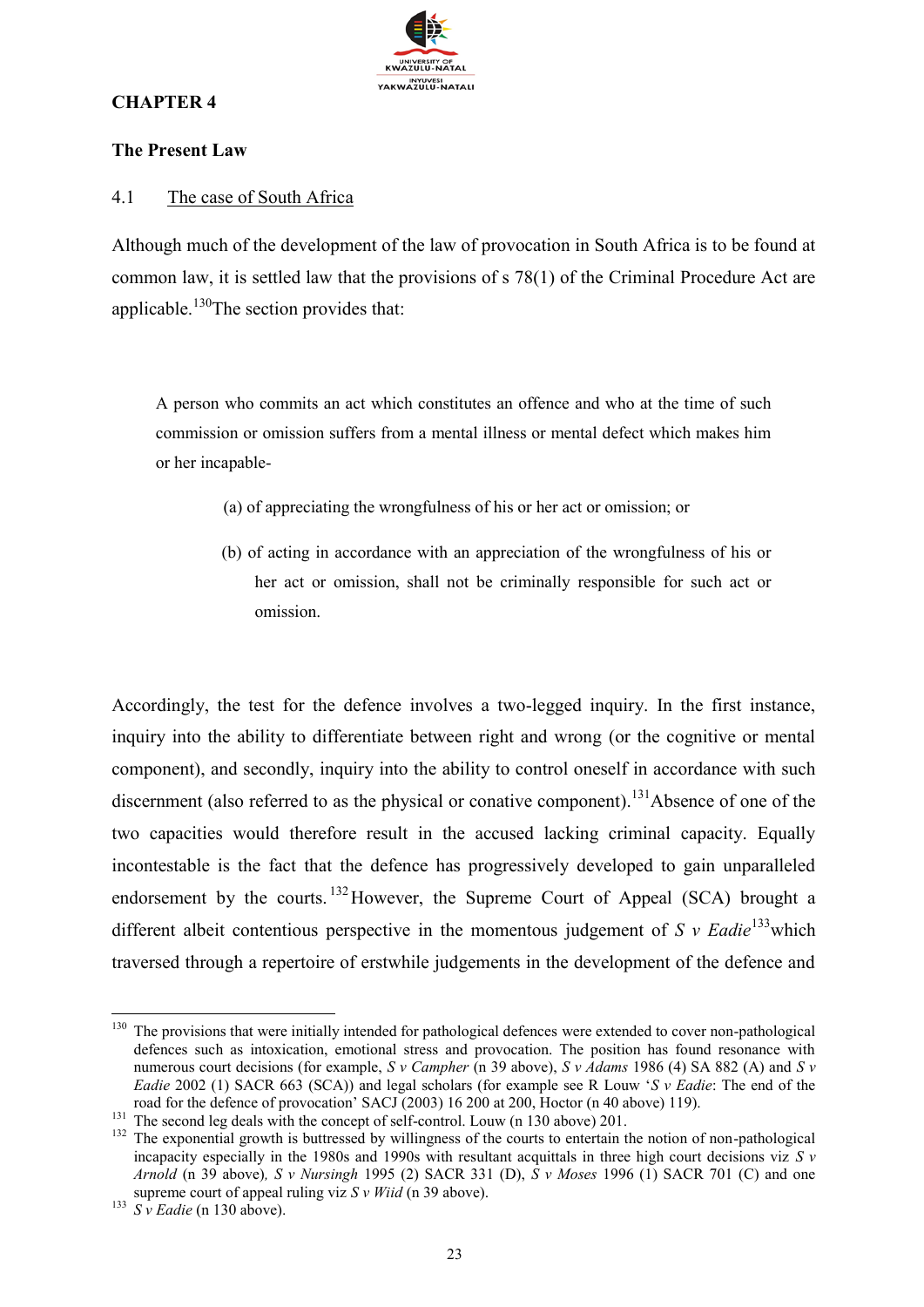

a host of numerous standpoints of various legal scholars. Drawing from previous judgments<sup>134</sup>the court reaffirmed that the onus of rebutting a defence of temporary nonpathological criminal incapacity by the accused lay on the state and that:

- (i) in discharging the onus the State is assisted by the natural inference that in the absence of exceptional circumstances a sane person who engages in conduct which would ordinarily give rise to criminal liability, does so consciously and voluntarily;
- (ii) an accused person who raises such a defence is required to lay a foundation for it, sufficient at least to create a reasonable doubt on the point;
- (iii) evidence in support of such a defence must be carefully scrutinised;
- (iv) it is for the Court to decide the question of the accused's criminal capacity, having regard to the expert evidence and all the facts of the case, including the nature of the accused's actions during the relevant period.<sup>135</sup>

The SCA, ostensibly in an attempt to induce clarity regarding the application of the defence, as per Navsa JA, set the following criteria: $136$ 

- a. For the accused to escape liability on the basis of the defence the evidence adduced regarding the conative or physical leg of the test should be such that it draws an inference that the accused's conduct was involuntary.<sup>137</sup>
- b. Courts must be careful when dealing with the defence and only in exceptional circumstances should the natural inference that people act consciously and voluntarily be disturbed. A person has a free choice to succumb to or resist temptation. Where one succumbs, he or she must face the consequences of his or her conduct.<sup>138</sup>
- c. Sane automatism is synonymous with non-pathological incapacity due to emotional stress and provocation. Thus, where the cognitive leg is established, the accused would have to successfully raise involuntariness as a defence in the second leg.

**<sup>.</sup>** <sup>134</sup> *S v Calitz* (n 44 above) 126 H-127 C; *S v Wiid* (n 39 above) 564B–G; *S v Potgieter* 1994 (1) SACR 61 (A) at 72J–73H; *S v Cunningham* (n 34 above) 635I-636C; *S v Francis* 1999 (1) SACR 650 (SCA) at 652C–H.

<sup>135</sup> *S v Eadie* (n 130 above) para 2.

<sup>&</sup>lt;sup>136</sup> Over and above the requirements of paragraph 2.

 $137$  S v Eadie (n 130 above) para 42 and 57.

<sup>&</sup>lt;sup>138</sup> Ibid 43 and 58.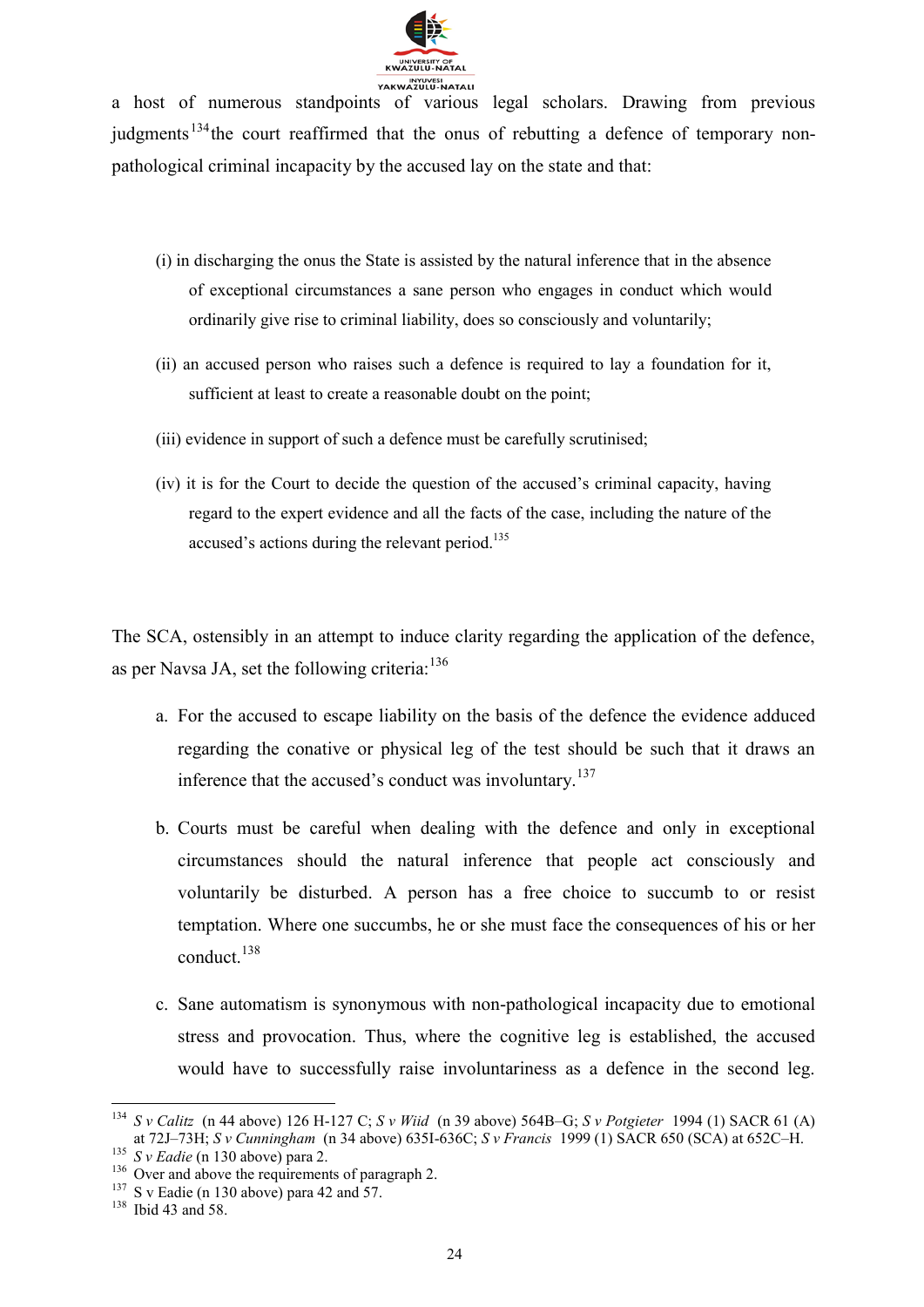

Consequently, an in-depth recall of events militates against a claim of loss of selfcontrol.<sup>139</sup>

- d. For the State to succeed in its cause, it must prove that the accused acted consciously in a goal-directed manner. $140$
- e. The conditions relating to the commission of the offence, or the undesired conduct of the deceased, or the victim, should rightly be considered as mitigating factors during sentencing.<sup>141</sup>
- f. Courts should not be quick to accept the accused's *ipse dexit* regarding his or her state mind. The accused's conduct should also be assessed against the court's experience of human behaviour and social interaction.<sup>142</sup>

Remarkably enough, the judgment introduced an element of objectivity into the inquiry of the defence. This was yet another example of the simmering consternation between theoretical approach (subjectivism) and policy approach (objectivism) in South African criminal law.<sup>143</sup> The introduction of the defence in the first instance was regarded as a conquest for the theoretical approach to provocation.<sup>144</sup>However, the judgment by Navsa JA in S v Eadie appears to have elevated the policy approach in relation to provocation thereby effectively terminating the hitherto purely theoretical approach.<sup>145</sup>This approach seems to have been enthused by the SCA's desire to ensure that courts approach the accused's case premised on permissible inferences from objective facts and circumstances.<sup>146</sup>The pragmatic approach was also evident in the earlier case of *S v Kensley*<sup>147</sup> where Van Den Heever JA held:

Criminal law for purposes of conviction - sentence may well be a different matterconstitutes a set of norms applicable to sane adult members of society in general, not

1

<sup>&</sup>lt;sup>139</sup> Ibid 44 and 57. At para 53 it was held that the second leg should read to mean that looking into all the circumstances of the case, the accused could not resist or refrain from the act or was unable to control himself or herself to the extent of refraining from committing the act.

<sup>&</sup>lt;sup>140</sup> Ibid 58.

<sup>&</sup>lt;sup>141</sup> Ibid 61.

<sup>142</sup> Ibid64.

<sup>&</sup>lt;sup>143</sup> Snyman (n 36 above) 2, 11 and 12 alludes that this tension between theory and practical demands of criminal justice is particularly evident in the law's treatment of the defence of provocation. At 14, he notes that the tension between the two considerations is very evident in the judgement. See also Van Oosten (n 43 above) 36 where the same tension was observed in *S v Chretien* (n 101 above)*.*

 $144$  Snyman (n 36 above) 13.

<sup>&</sup>lt;sup>145</sup> Ibid 14. At para 64  $S$  *v Eadie* (n 130 above), Navsa JA admits that critics would describe the position taken by the court as yielding to principle.

<sup>&</sup>lt;sup>146</sup> The court's insistence on this approach is noticeable through most of the judgement, for example, at para 43 and 58.

<sup>147</sup> *S v Kensley* 1995 (1) SACR 646 (A).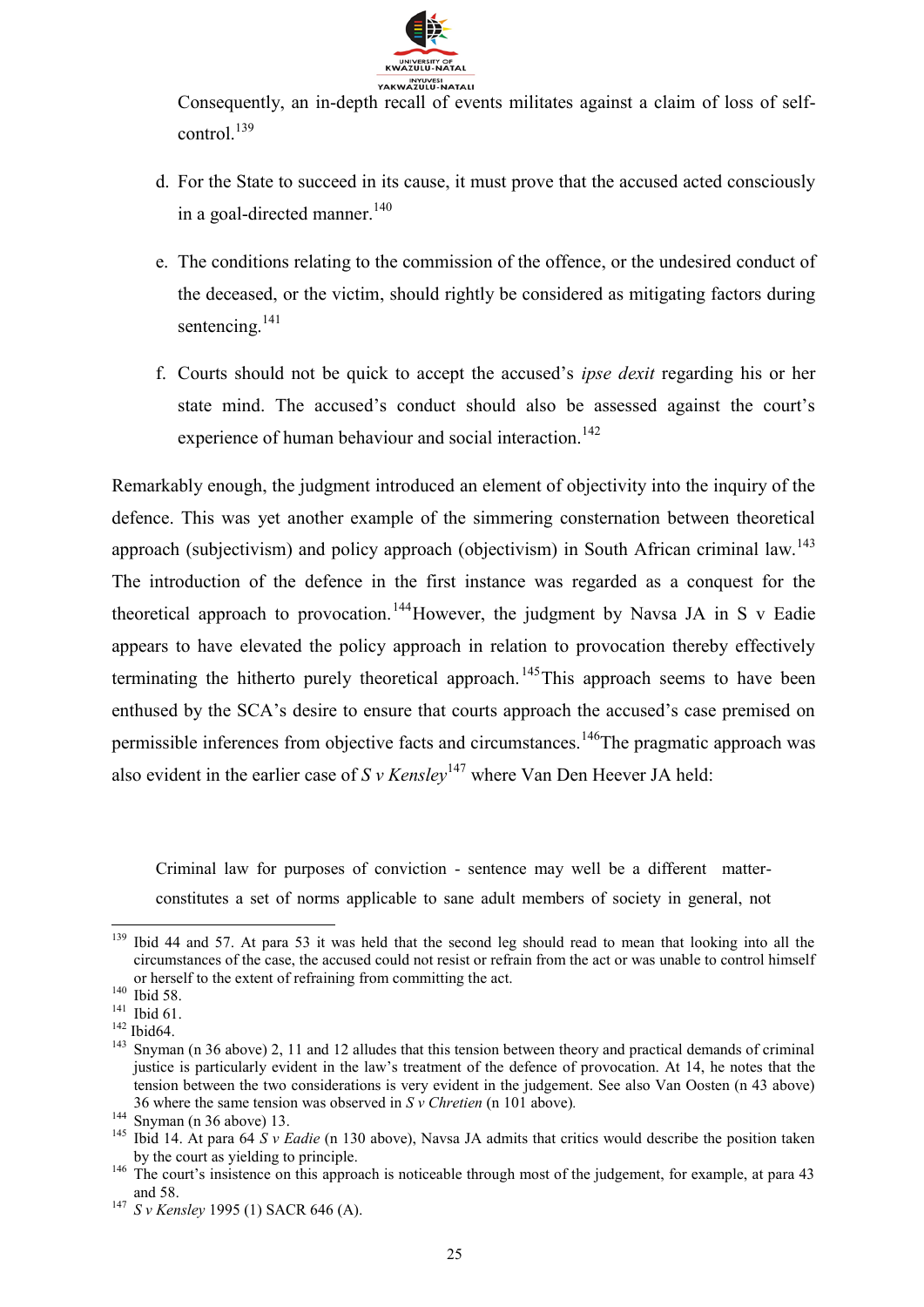

different norms depending on the personality of the offender. Then virtue would be punished and indiscipline rewarded: the short-tempered man absolved for the lack of selfcontrol required of his more restrained brother. As a matter of self-preservation society expects its members, even when under the influence of alcohol, to keep their emotions sufficiently in check to avoid harming others and the requirement is a realistic one since experience teaches that people normally  $\rm{d}o$ <sup>148</sup>

Although the approach has been criticised, it has nonetheless, been interpreted as an indication of the imminent inclination of criminal law as South Africa confronts emerging crime issues.<sup>149</sup>The judgment is equally notable for equating the defence of non-pathological incapacity with that of sane automatism.<sup>150</sup>This in essence means that where the accused, as a result of provocation, relies on the defence, the court should treat the defence as no more than that of sane automatism. While some scholars concur with judgement's position, <sup>151</sup>others have been highly critical.<sup>152</sup>Nevertheless, this had the effect, as is discernible throughout the judgment, of raising the bar where the accused raises the defence.<sup>153</sup>

Strikingly enough, from the judgement, Navsa JA was not forthright as to the actual position of the defence of non-pathological incapacity in South African criminal law. Whereas some excerpts in the judgment suggest that the defence is still part of the law,  $154$  others indicate the

1

<sup>&</sup>lt;sup>148</sup> Ibid 658G-I.

<sup>&</sup>lt;sup>149</sup> Snyman (n 36 above) 22 is of the view that the judgment in Eadie marks a turning point that might herald a long-awaited reintroduction of more objective considerations, thereby ensuring a better balance between subjectivity and objectivity in the construction of criminal liability which would be most beneficial for the law. See also Louw (n 130 above) 206 where he is of the view that the judgement may be a hint at a swing towards a more normative approach in South African criminal law heralded by public sentiment aghast at the country's alarming crime rate.

 $^{150}$  S v Eadie (n 130 above) para 57.

<sup>&</sup>lt;sup>151</sup> Louw (n 130 above) 202 for example, is the opinion that was decisive and dealt with the question in a simple and logical way.

 $152$  Snyman (n 36 above) 15-19.

 $^{153}$  Louw ( $\hat{n}$  130 above) 204 alludes that it is more of a general rule than an exception as it is only in one case, *S v Wiid*, that the defence succeeded in the Appellate Division. He further notes that in *S v Eadie* (para 13, 14 and 15), both psychologists and psychiatrists were in agreement that it was a rarity for the accused to be so provoked as to act involuntarily. Captivatingly enough, at 205-206, he is of the opinion that the problem canbe resolved by restructuring the test of the defence. He recommends an inquiry into the physical test in the first instance followed by an inquiry into the mental capacity of the accused.

<sup>&</sup>lt;sup>154</sup> *S v Eadie* (n 130 above) para 3: '[...] I will consider whether the boundaries of the defence in question have been inappropriately extended […]', at para 42: '[…] it is clear that in order for an accused to escape liability on the basis of non-pathological criminal incapacity he has to adduce evidence […]', at para 57: 'I am, however, not persuaded that the second leg of the test [...] should fall away', at para 64: '[…] the greater part of the problem lies in the misapplication of the test', and at para 65: 'It is predictable that accused persons will in numbers continue to persist that their cases meet the test for non-pathological criminal incapacity'.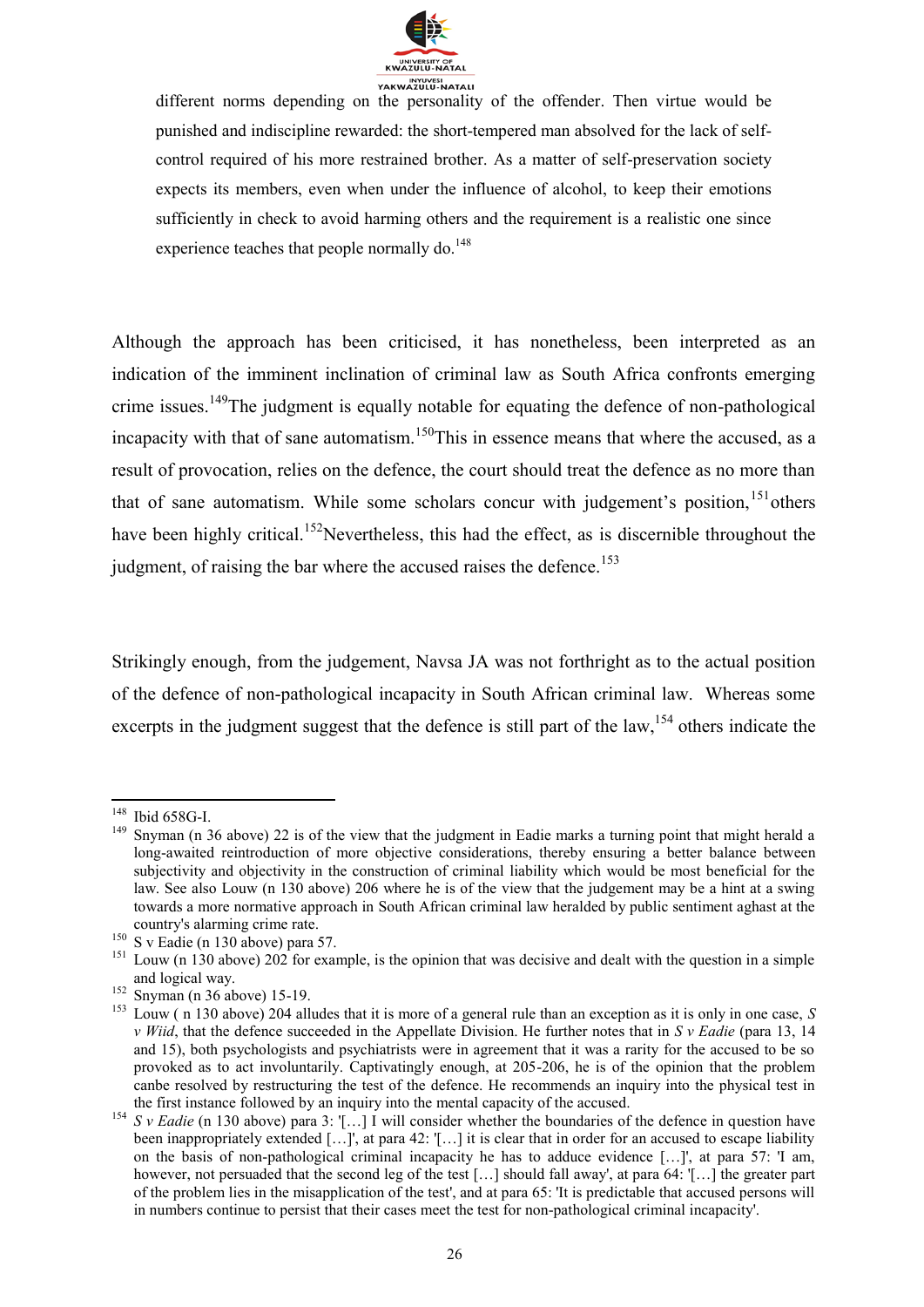

contrary.<sup>155</sup>In the absence of an explicit expression abolishing the defence in the judgment, it is submitted that the defence still exists.<sup>156</sup>Nonetheless, the judgment had the twin effect of raising the threshold for its application, and constricting its scope.<sup>157</sup>

Beyond the controversies surrounding the judgement by Navsa JA, it is submitted that provocation law in South African criminal law is a trend-setter. It is therefore unsurprising that the development of this law has been referred to as 'revolutionary trend'. It is even more spectacular given that, unlike in many other jurisdictions, the defence has successfully afforded the accused a complete defence. Indeed, as evidenced in the case of  $S v$  Wiid, <sup>158</sup>the current law in South Africa is responsive to the realities of the accused woman who kills in a non-confrontational situation. Equally notable was the implicit distinction in S v Eadie, between pent-up provocation or emotional stress and a sudden flare-up of temper. From the judgement it is discernible that courts ought to be more condoning to instances of gradual disintegration of powers of self-control as opposed to sudden flare-up of temper. Thus an accused who kills as a result of sudden flare-up of temper faces more scrutiny from the court through a sequence of inferential reasoning on the credibility of his evidence.

For the time being, the courts are to be guided by the wisdom of the SCA in accordance with the judgement of *S v Eadie*. However, taking into cognizance the fact that law must constantly mutate to accommodate emerging issues, it is submitted that the judgment should not elicit denunciation as the position is destined to evolve.<sup>159</sup>The judgement is just but an element in the continuum of growth of criminal law in South Africa. The development of the defence over the years is a testament to that.

<sup>&</sup>lt;sup>155</sup> Ibid para 51, for instance, Navsa JA assumes that provocation can only be a factor mitigating punishment, and not an exculpatory ground. At para 60 and 61 the dicta of the court amount to saying that if an accused alleges that because of provocation he was so emotionally distressed that he should not be convicted, his defence in fact amounts to one of automatism. The implication is that the accused cannot rely on provocation in the guise of non-pathological criminal incapacity.

<sup>&</sup>lt;sup>156</sup> Snyman (n 36 above) 20-21 is of the opinion that considered as a whole, the judgment cannot be interpreted as abolishing this defence in toto. If the Supreme Court of Appeal wished to abolish the defence, it would have said so clearly. See also Hoctor (n 60 above) 81.

<sup>&</sup>lt;sup>157</sup> *S v Eadie* (n 130 above) para 43, 44, 53, 57, 58 and 70. See also Hoctor (n 60 above) 81.

<sup>&</sup>lt;sup>158</sup>  $S \vee$  *Wiid* (n 39 above). In this case, the psychiatric evidence was to the effect that given the accused's intake of sedatives and alcohol and lack of eating, combined with the severe assault inflicted by the deceased and threat of death after the accused discovered that her husband was having another extramarital affair, the accused may well have lacked criminal capacity altogether and may not have been able to distinguish between right and wrong. The trial court held that it may have reasonably been possible that the accused may have been concussed after the assault and during the time she fired the fatal shots, thus accounting for the fact that she could not remember pulling the trigger of the pistol. The Appellate Division clearly emphasized that where a foundation for the defence of temporary non-pathological incapacity is laid, the State bears the burden of disproving this defence beyond reasonable doubt. Here the State was held not to have discharged this burden, and the defence of temporary non-pathological incapacity succeeded.

<sup>&</sup>lt;sup>159</sup> Louw (n 130 above) 203 supports the mutability character of law by saying that the principles of liability should be flexible to serve the interests of justice.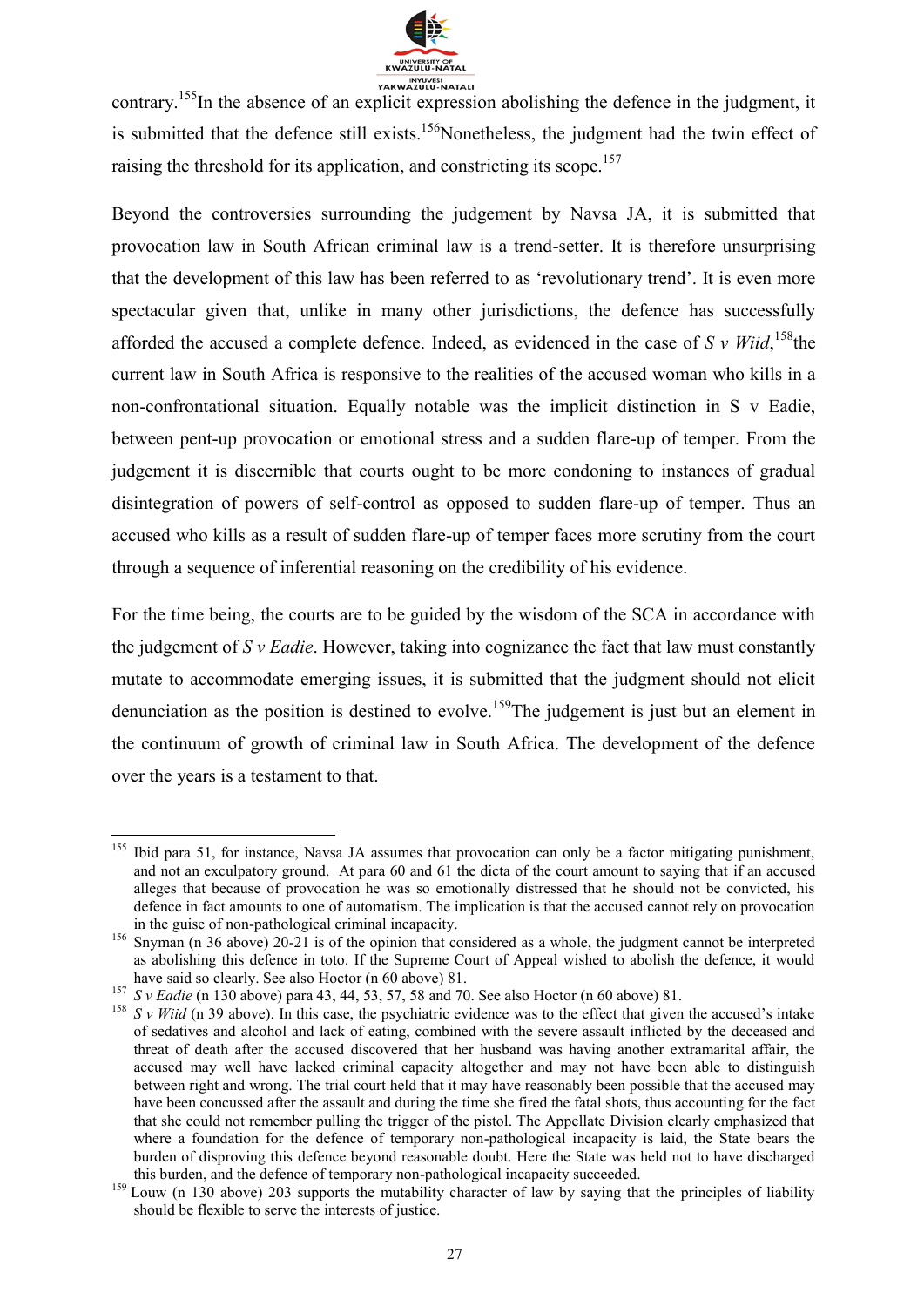

#### 4.2 The case of Kenya

In Kenya, codified provisions on the law of provocation are to be found in chapter nineteen (murder and manslaughter) of the Penal Code 81 of  $1948$ <sup> $160$ </sup>S 207 of the Act provides more specifically that the accused is guilty of manslaughter only where his unlawful conduct, resulting in the killing of another, is occasioned by provocation.<sup>161</sup>Provocation is defined as:

Any wrongful act or insult of such a nature as to be likely, when done to an ordinary person or in the presence of an ordinary person to another person who is under his immediate care, or to whom he stands in a conjugal, parental, filial or fraternal relation, or in the relation of master or servant, to deprive him of the power of self-control and to induce him to commit an assault of the kind which the person charged committed upon the person by whom the act or insult is done or offered.<sup>162</sup>

The section further provides that:

- a. Provocation exists where the accused assaults another in defence of a third person with whom he shares a special relationship.<sup>163</sup>
- b. In a matter relating to assault, a lawful act done on the accused is not a ground for provocation.<sup>164</sup>
- c. An act by a third person on the accused which arises from the conduct of another person induced by the accused to incite the said third person to do the act on the accused, is not a basis for provocation in a case relating to assault.<sup>165</sup>

According to the Act, manslaughter differs from murder in two aspects. Firstly, for a killing to amount to murder there must be malice aforethought whereas manslaughter is a consequence of an unlawful conduct resulting in death.<sup>166</sup>Malice aforethought exists where it is proved that there was:

<sup>&</sup>lt;sup>160</sup> Chapter 63 of the Laws of Kenya revised in 2012.

<sup>&</sup>lt;sup>161</sup> The proviso to the section provides killing from provocation is distinct from murder where the act resulting in death is in the heat of passion caused by sudden provocation before there is time for the passion to cool.

 $162$  Penal Code 81 of 1948 at s 208(1).

<sup>&</sup>lt;sup>163</sup> Ibid 208 (2). The nature of the special relationship is as expounded in the definition of provocation in s 208 (1).

 $164$  Ibid 208 (3).

 $165$  Ibid 208 (4).

<sup>&</sup>lt;sup>166</sup> Ibid 203 Malice aforethought may be express or implied.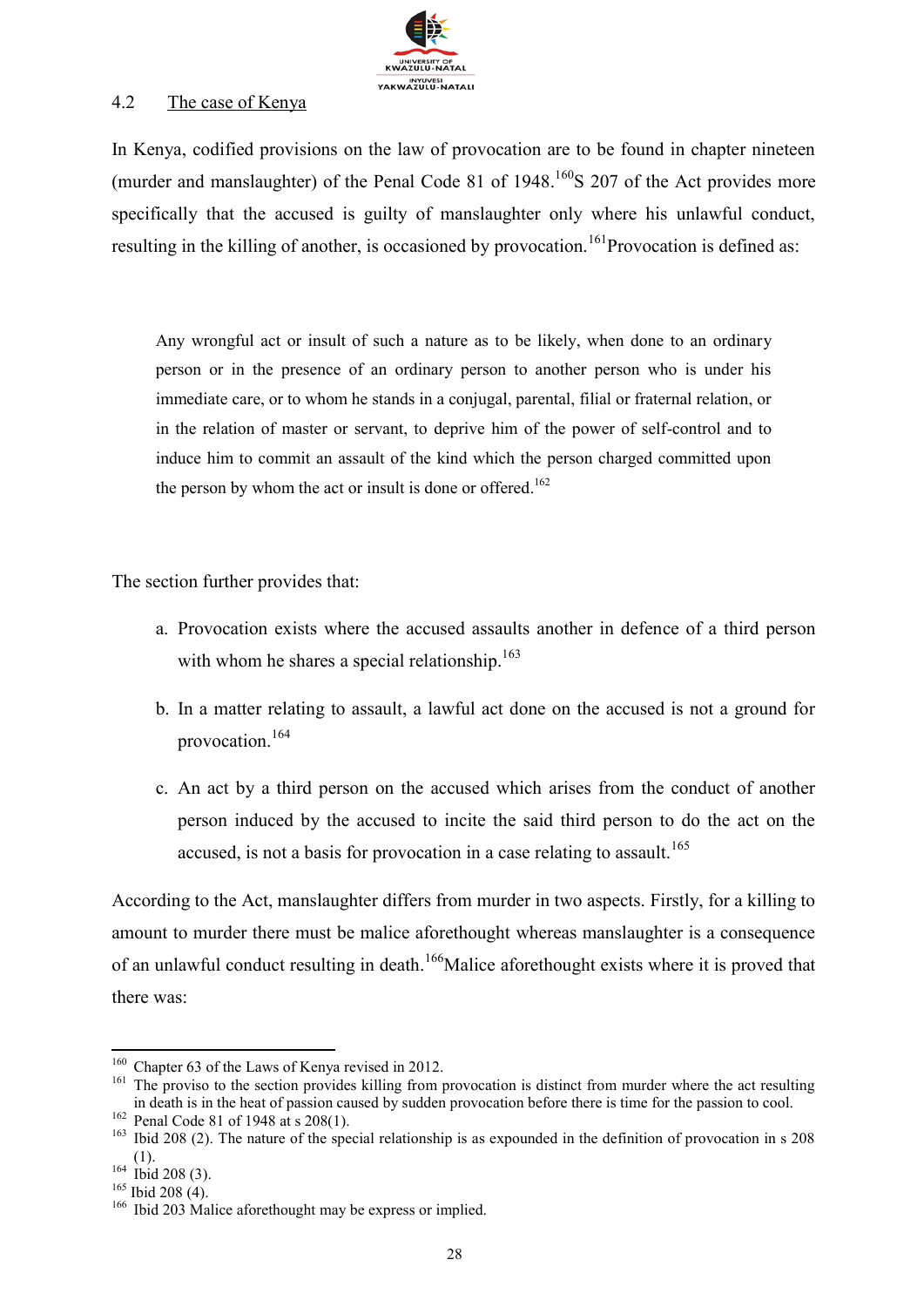

- a. Intention to kill or cause grievous bodily harm; or
- b. knowledge that the conduct in question is likely to cause death or grievous bodily harm; or
- c. intent to commit a felony; or
- d. intention to facilitate the flight or escape from custody of any person.<sup>167</sup>

Secondly, the penalty prescribed for murder is death<sup> $168$ </sup> while manslaughter attracts a sentence of life imprisonment.<sup>169</sup>Therefore, manslaughter is a residual offence of murder in the absence of malice aforethought.

Although the ultimate decision as to whether there is sufficient provocation rests with the court upon consideration of all the facts of the case, in line with the code, the defence will only be available to the accused when the stipulated ingredients are proved to exist.<sup>170</sup>Firstly, it must be shown that the killing was done in the heat of passion and without time for it to cool. Thus, it has been held that provocation would not be available as a defence where the accused kills another arising from the conduct of the deceased several days prior.<sup>171</sup>Secondly, the provocation must be sudden. Hence, where the accused knew of his wife's infidelity and later killed her after she threatened to leave him, it was held that the wife's conduct did not amount to sudden provocation.<sup>172</sup>Thirdly, the provocative conduct must comprise an unlawful act in order to give rise to a legal provocation. Unlawful acts which have been held to amount to provocation include killing of the accused's relative,  $173$  an attack on the accused's wife or relative, <sup>174</sup> trespass to property, <sup>175</sup> a verbal insult of gross nature, <sup>176</sup> flagrante delicto, <sup>177</sup> and

<sup>167</sup> <sup>167</sup> Ibid 206. S 202(2) provides that unlawful is conduct amounting to culpable negligence to discharge a duty tending to the preservation of life or health, whether such omission is or is not accompanied by an intention to cause death or bodily harm. Instances of unlawful killing amounting to manslaughter include provocation, excessive use of force in defence of person or property, omission to perform a duty recognised by the law of homicide, criminal negligence and pursuance of a suicide pact to kill another.

<sup>168</sup> Ibid 204.

<sup>169</sup> Ibid 205.

<sup>170</sup> Ibid 207.

<sup>171</sup> *R v Akope s/o Karuon* 14 EACA 105.

<sup>172</sup> *R v Jezelani* 14 EACA 70.

<sup>173</sup> *R Wesonga* 15 EACA 65.

<sup>174</sup> *Mantendechere s/o Masakhu v R* 23 EACA 443.

<sup>175</sup> *R v Marwa s/o Robi* 1959 EA 660 (CA).

<sup>176</sup> *R v Itima s/o Birigenda* 15 EACA 154.

<sup>177</sup> *Kalume wa Teku* (n 124 above).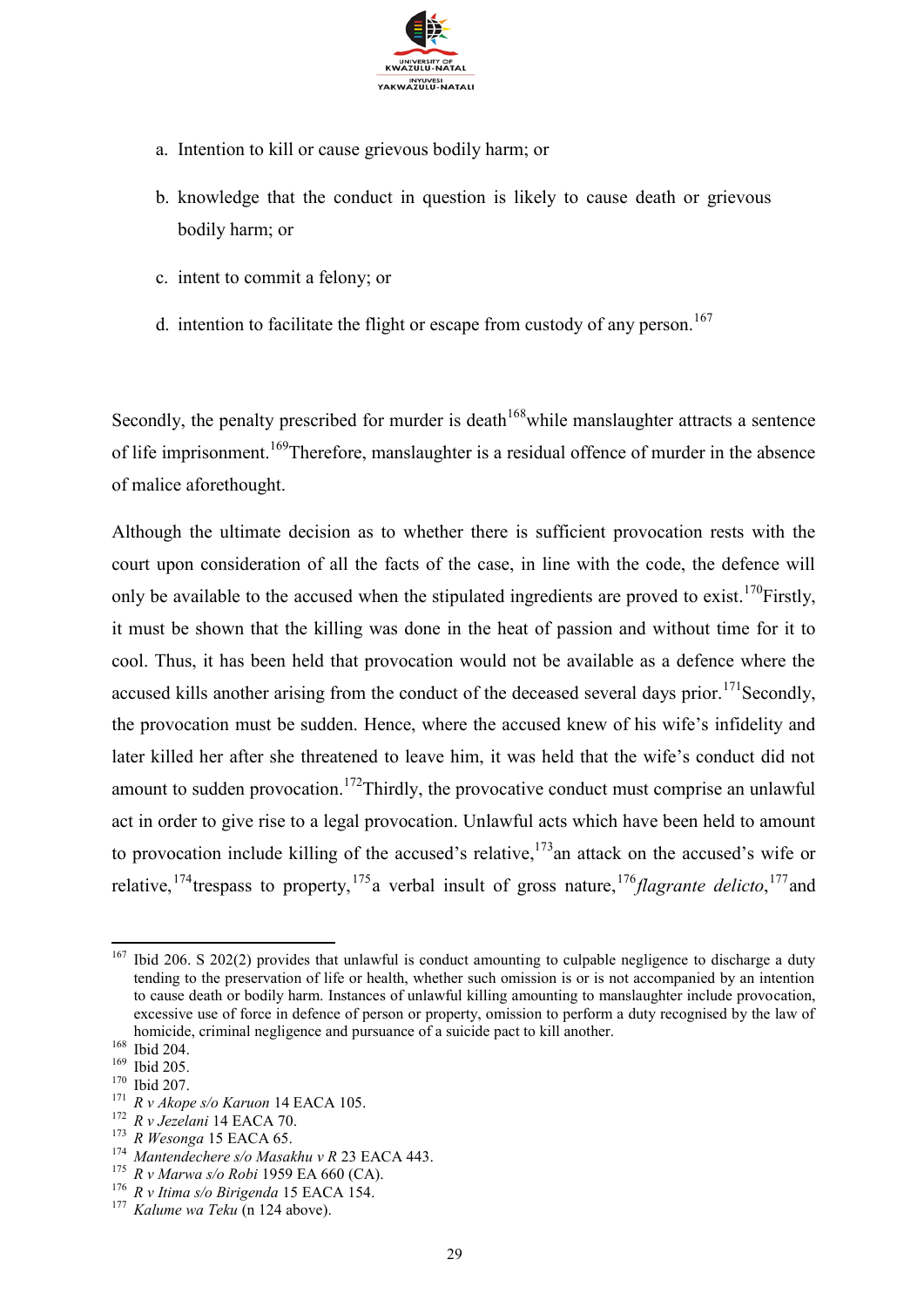

witchcraft.<sup>178</sup>Fourthly, the provocation must be such as to deprive an ordinary person of the class to which the accused belongs of his power of self-control. The court is able to draw an inference based on the facts of the case.<sup>179</sup>Finally, the provocative act must be done in the presence of the accused,<sup>180</sup>either towards the accused or towards a person who has a specific relationship with the accused.<sup>181</sup>

According to s 207 of the Act, provocation is primarily a partial defence to murder.<sup>182</sup>However, its application has been extended to instances of assault, specifically resulting in grievous bodily harm, where the accused pleads provocation.<sup>183</sup>Although it would appear that the applicable law on provocation is wholly set out in the code, and clearly not in need of further interpretation, it is provided that where a question is not expressly provided for in the Code, it shall be determined in accordance to the principles of English criminal law and this explains the use of common law case law.  $184$ It is noteworthy however, that the majority of the case laws indicate that only men rely on the defence of provocation.<sup>185</sup>In the few instances where women have relied on the defence, it has rather been misplaced and ineffective as demonstrated in the case of *RC v R*.<sup>186</sup>The issue raised in the case was whether the defence of provocation was available to the appellant in the circumstances of the case. On the onset, the court was quick to point out that, since the codification of the criminal law in 1948, courts had not dealt with any matter with a semblance of circumstances to the instant case. In this case, the appellant, a domestic worker, had been charged and convicted of murder by the trial court. The appellant had given evidence that the deceased was aggressive and abusive causing her to lose her self-control, upon which she strangled the deceased to death. It was held that the appellant had the presence of mind to tighten the string to kill the deceased, she had the presence of mind to conceal the string, and she had the presence of mind to conceal the trail of her conduct by lying about the whereabouts of the deceased. Accordingly,

 $\overline{a}$ 

<sup>178</sup> *R v Fabiano Kinene s/o Karuon* 8 EACA 96.

<sup>&</sup>lt;sup>179</sup> Collingwood (n 116 above) 166.<br><sup>180</sup> Gabove s/o Parmat y **R** 16 EAC.

<sup>180</sup> *Gaboye s/o Parmat* v R 16 EACA 140.

<sup>181</sup> Penal Code (n 162 above) 208 (2). See also Collingwood (n 116 above) 166. The person in special relationship could be a person under his immediate care, or a person in a conjugal, parental, filial or fraternal relationship, or in the relationship of master and servant.

 $182$  The section reads 'When a person who unlawfully kills another under circumstances which, but for the provisions of this section, would constitute murder, does the act which causes death in the heat of passion caused by sudden provocation as hereinafter defined, and before there is time for his passion to cool, is guilty of manslaughter only.'

<sup>&</sup>lt;sup>183</sup> Penal Code (n 162 above) 208 provides for instances involving assault.<br><sup>184</sup> Brid a 17 note 'Subject to any sympace provisions in this Code are

<sup>184</sup> Ibid s 17 reads 'Subject to any express provisions in this Code or any other law in operation in Kenya, criminal responsibility for the use of force in the defence of person or property shall be determined according to the principles of English Common Law'.

<sup>&</sup>lt;sup>185</sup> For example, nearly all the Kenyan cases cited in this thesis, though randomly selected, involve male defendants.

<sup>186</sup> *RC v R* 2004 CA 199 (CA).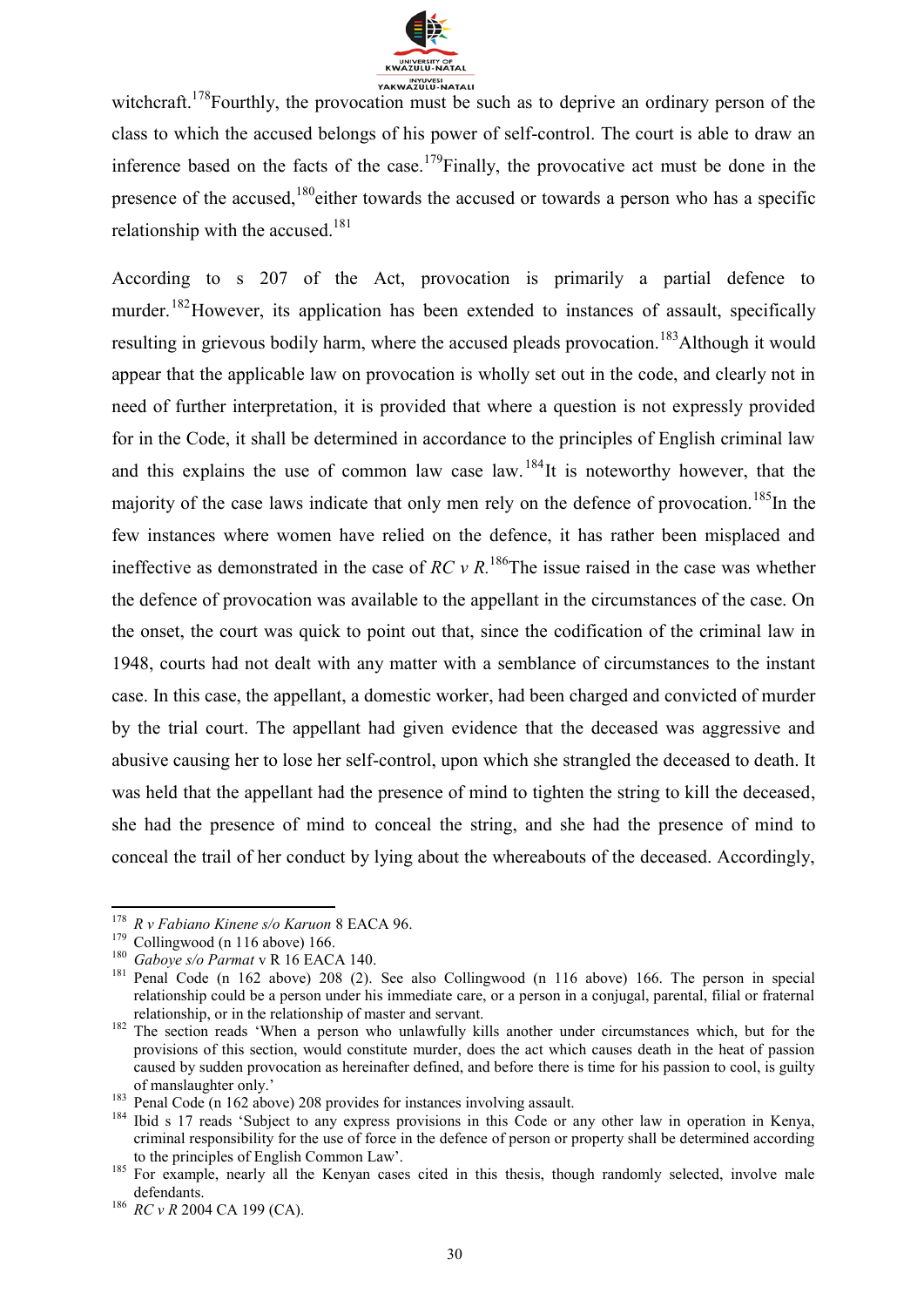

the appeal was dismissed. Nonetheless, the strict interpretation of the statute is still evident even in recent judgements. For example, in the case of  $R$  v Genya Mwavuo Nyawa, <sup>187</sup>the accused had gone to the bush to cut some building frames, and his wife had left to look after their cattle and goats. While leaving the bush he spotted his animals with others not belonging to him. On approaching the animals he found the deceased in flagrante delicto with his wife. Engulfed in blind rage, he pursued the deceased and killed him using a machete. Held that the fact that the love affair between the accused's wife and the deceased was common knowledge did not displace the fact that the accused was provoked and acted in the heat of passion before there was any time for his anger to die down. He was acquitted of the charge of murder and instead convicted of the offence of manslaughter.

The wording of the provisions relating to provocation also presupposes that the framers had in mind the accused's gender through the specific use of the pronouns such as 'his', 'he' and 'him', to the exclusion of the other gender.<sup>188</sup>Clearly, there has been no significant departure from the traditional application of the defence in the Kenyan courts. It would appear, at least for now that the courts are not eager to exercise their judicial discretion, and would rather conveniently sit behind the shroud of the legality clause. Indubitably, the current law does not favour the accused woman who kills in a non-confrontational situation.

 $\overline{a}$ <sup>187</sup> *R v Genya Mwavuo Nyawa* 2009 CC 44 (HC).

<sup>&</sup>lt;sup>188</sup> T Crofts and D Tyson 'Homicide Law Reform in Australia: Improving access to defences for women who kill their abusers' (2012) 39 MULR 864 at 870 view this gender-specific and/or abuse specific nature as one of the problems associated with the current law of provocation.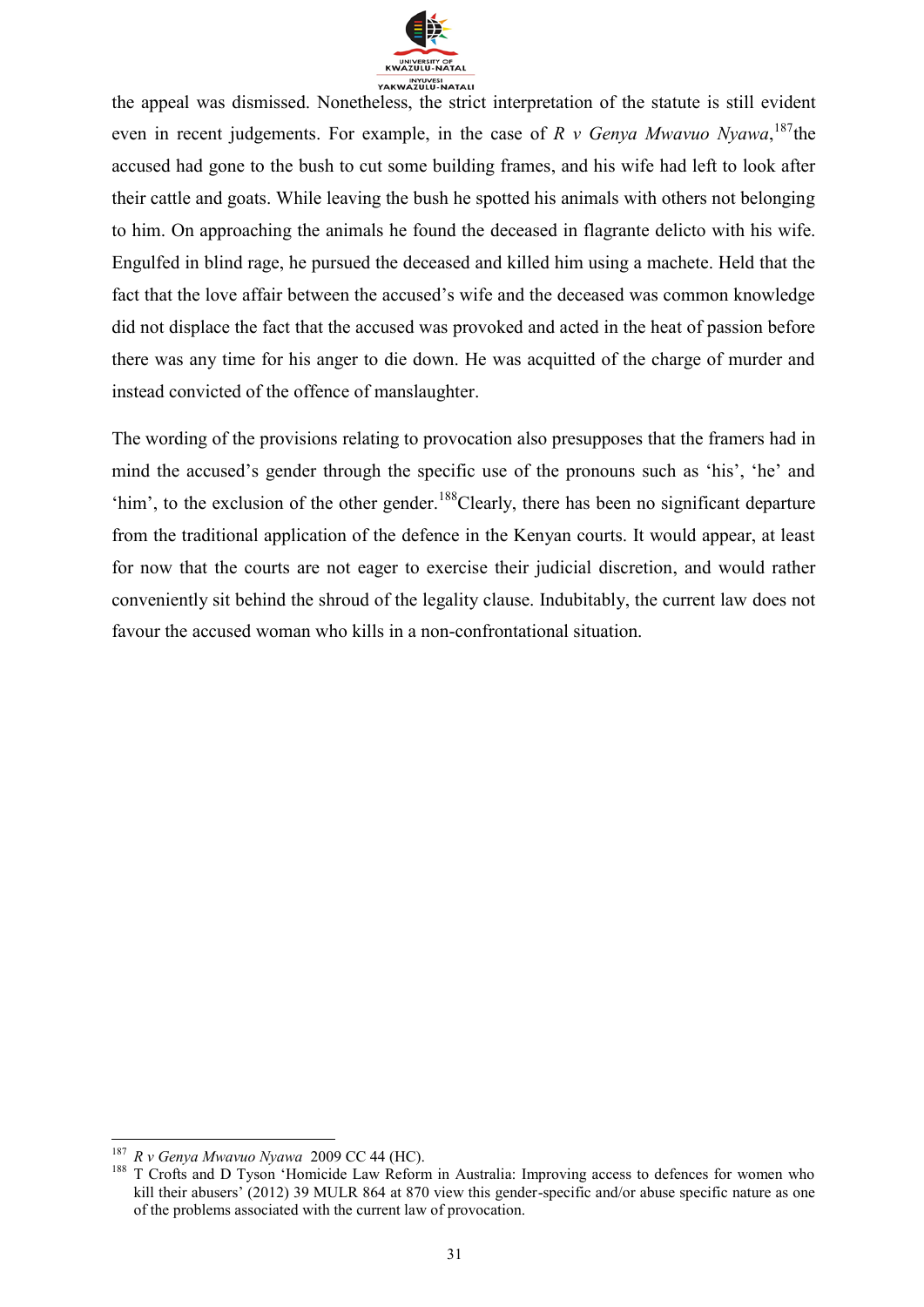

#### **CHAPTER 5**

#### **Grounds for Reform**

#### 5.1 Conventional and Constitutional Persuasion

The global community's concern regarding certain rights and duties for individuals and nonstate actors has spurred a renaissance for the protection of human rights and fundamental freedoms of individuals.  $^{189}$  The trend is noticeable both under the general  $^{190}$  and regional <sup>191</sup> rules of international law. Both forms of international rules are customarily founded on similar principles.<sup>192</sup>However, the general recognition that states do not retain an absolute jurisdiction over their citizenry on matters of human rights is significant. Indeed, it is now a requirement under international law that all individuals are protected irrespective of their political, socio-economic, cultural or geographical disposition.<sup>193</sup>Accordingly, attempts have been made through numerous international instruments to articulate and guarantee equality (and gender equality).

The Universal Declaration of Human Rights (UDHR) of 1948provides that all human beings are born free and equal in dignity and rights.<sup>194</sup>It further states that everyone is entitled to all rights and freedoms provided in the charter without discrimination of sex.<sup>195</sup>The International Covenant on Civil and Political Rights (ICCPR) of 1966provides for non-discrimination and further stipulates that all persons are equal before the law and are entitled to equal protection of the law.<sup>196</sup>Section 18 (3) of the African Charter on Human and People's Rights (ACHPR) of 1986calls for all member states to ensure the elimination of every form of discrimination against women and protection of their rights. The same provisions have been captured in most national statutes buttressing the strong global attention aimed at eliminating discrimination against women. The Constitutions of South Africa and Kenya expressly guarantee equality and freedom from discrimination.<sup>197</sup>They also provide that both gender(men and women) are equal before the law and have the right to equal protection and equal benefit of the law.<sup>198</sup>It is

1

<sup>189</sup> JG Starke *Introduction to international law* (1989) at 3.

<sup>&</sup>lt;sup>190</sup> Ibid 6 refers to general rules as rules of universal application.<br><sup>191</sup> Ibid 6 refers to regional rules as rules developed between state

<sup>&</sup>lt;sup>191</sup> Ibid 6 refers to regional rules as rules developed between states in a particular region.<br><sup>192</sup> In the Colombian Berwien, Asylum Case 1950 JCJ Rep. 266 it was held that regional

In the Colombian-Peruvian Asylum Case 1950 ICJ Rep 266 it was held that regional rules are not necessarily subordinate to the general rules of international law. The court was of the opinion that the rules are complementary and correlated.

 $\frac{193}{3}$  Starke (n 189 above) 363.

<sup>194</sup> Art 1 of UDHR.

<sup>195</sup> Art 2 of UDHR.

<sup>196</sup> Art 2 & 26 of ICCPR.

<sup>&</sup>lt;sup>197</sup> Section 9 of the Constitution of South Africa and article 27 of the Constitution of Kenya.<br><sup>198</sup> S 9(1) and art 27 (3) of the Constitutions of South Africa and of Kenya respectively. This

<sup>198</sup> S 9(1) and art 27 (3) of the Constitutions of South Africa and of Kenya respectively. This is important as both jurisdictions recognise the defence of provocation.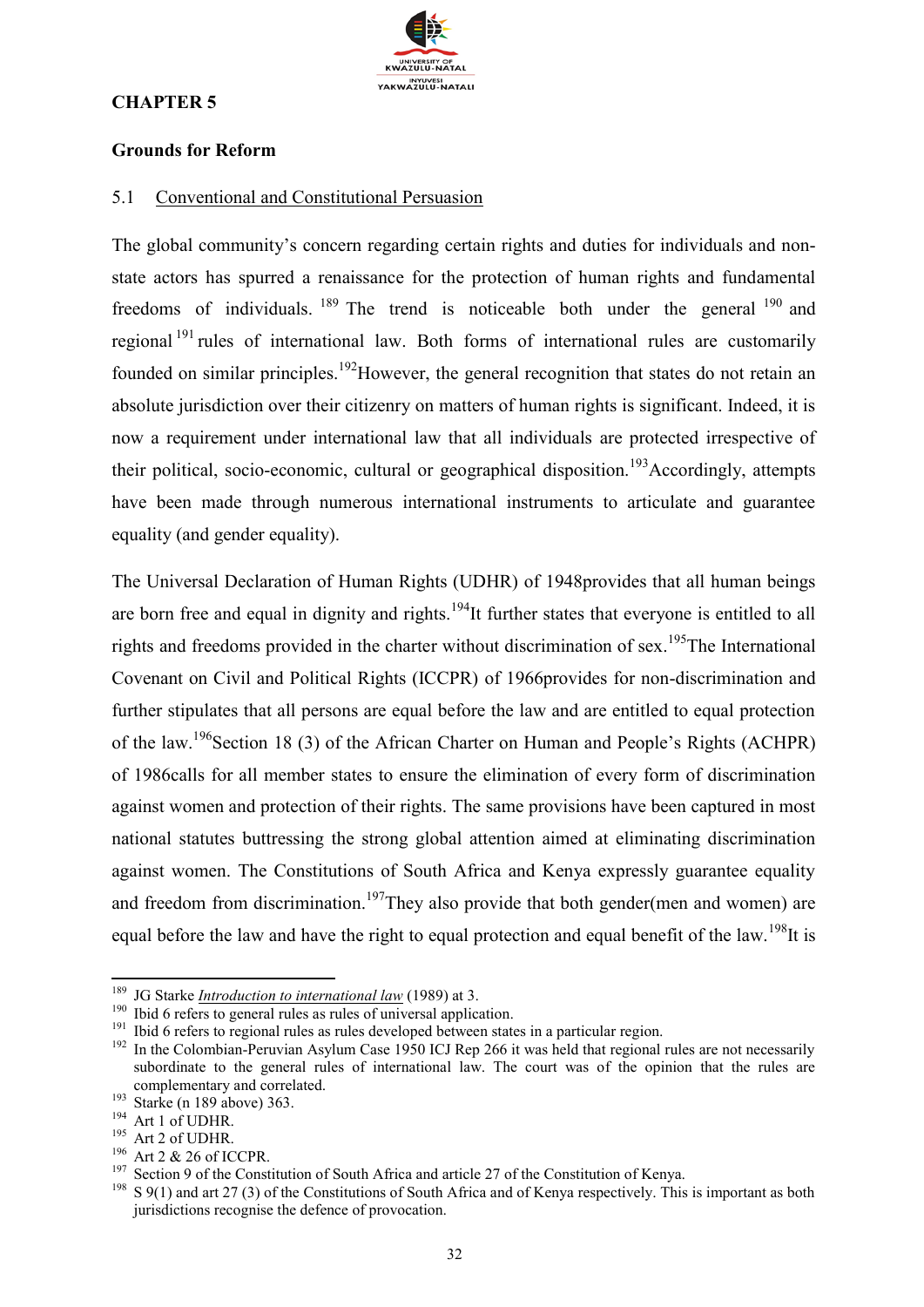

instructive therefore, that the law, and by extension provocation law, in the two countries conform to the dictates of the Constitution and international law. For example, in South Africa, the Promotion of Equality and Prevention of Unfair Discrimination Act (PEPUDA),<sup>199</sup>gives effect to section 9 of the Constitution so as to prevent and prohibit unfair discrimination and promote equality. <sup>200</sup> Similarly, in Kenya, the ideals of equality are articulated in the National Gender and Equality Commission Act of  $2011$ <sup>201</sup>

#### 5.1.2 Standard of equality

It is necessary therefore to address this concept of equality as envisioned in the aforesaid instruments. In law, the notion of equality espouses a prescriptive function. Prescriptive equality seeks to prescribe treatment for conditions which based on a specified standard, are perceived to be unequal. In contrast, descriptive equality is merely concerned with the perceptible disparities as between comparisons. It is restricted to a descriptive standard. Prescriptive equality therefore goes beyond descriptive equality to equalise circumstances based on a prescribed standard.<sup>202</sup>Under s 1 of PEPUDA, equality is defined to include 'the full and equal enjoyment of rights and freedoms as contemplated in the Constitution and includes *de jure* and *de facto* equality and also equality of outcomes.' The National Gender and Equality Commission Act of 2011 provides for gender mainstreaming which is defined as:

Ensuring that the concerns of women and men form an integral dimension of the design of all policies, laws and administrative procedures including budgeting and budget implementation, and the monitoring and evaluation of programmes implementing such policies, laws and administrative procedures in all political, economic and societal spheres; so as to ensure that women and men benefit equally, and that inequality is not perpetuated.<sup>203</sup>

Further afield, the United Kingdom Equality Act of 2010 provides that:

 $\overline{a}$ <sup>199</sup> PEPUDA Act 4 of 2000.

<sup>&</sup>lt;sup>200</sup> S 8 of PEPUDA prohibits unfair discrimination on ground of gender.

<sup>&</sup>lt;sup>201</sup> S 8 of the National Gender and Equality Commission Act of 2011.

<sup>&</sup>lt;sup>202</sup> P Western 'The meaning of equality in law, science, math and morals: A reply' (1983) 81 (4) MLR 604 at 607-615 notes that prescriptive equality states circumstances 'as they ought to be' whereas descriptive equality states things 'as they are.'

 $2^{03}$  S 2 of the National Gender and Equality Commission Act of 2011.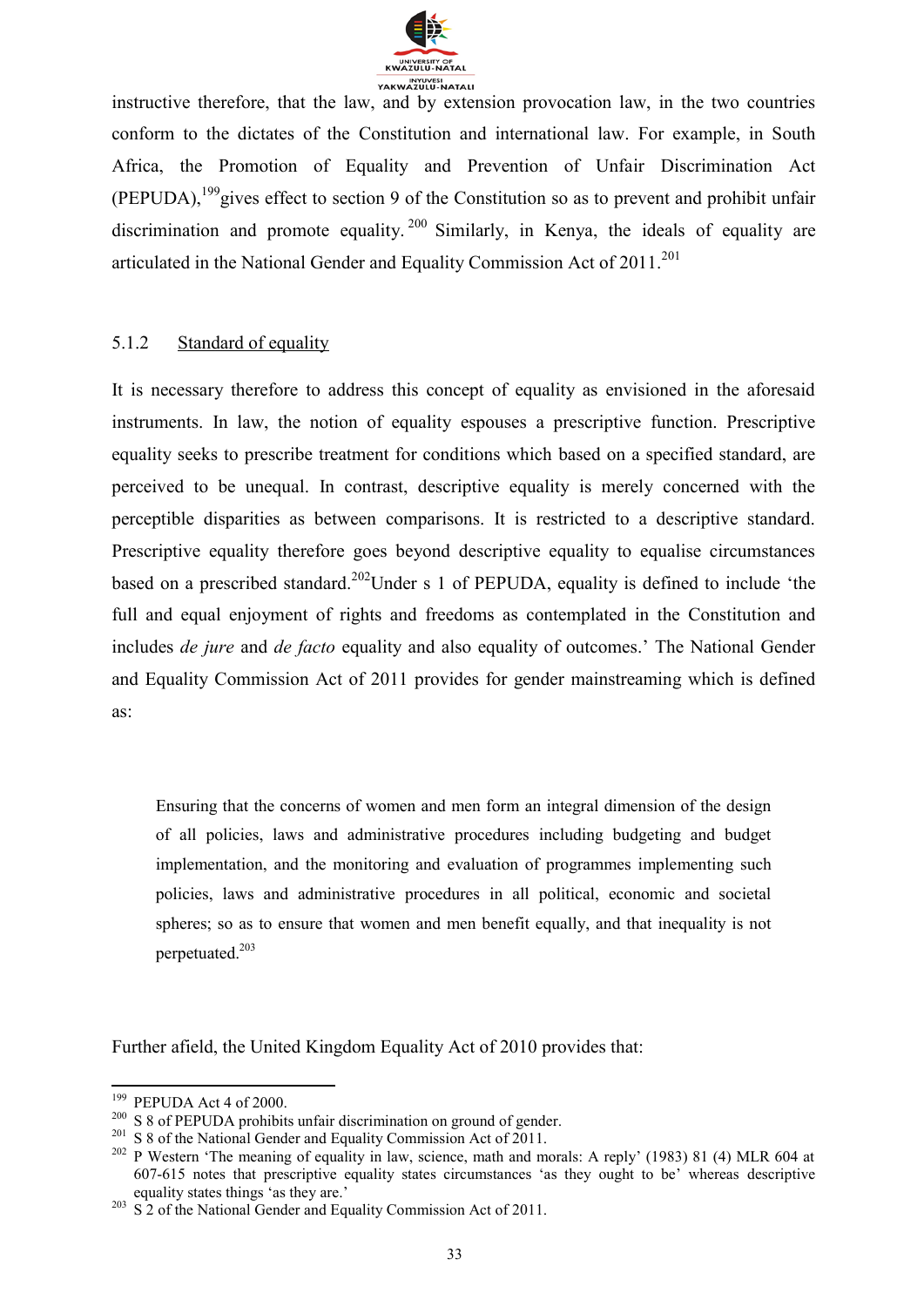

An authority to which this section applies must, when making decisions of a strategic nature about how to exercise its functions, have due regard to the desirability of exercising them in a way that is designed to reduce the inequalities of outcome which result from socio-economic disadvantage.<sup>204</sup>

In order to understand the concept of equality as stipulated in the three Acts, it would be necessary to analyse the causal theoretical underpinnings. Globally, there has been a gradual move towards deliberate state action aimed at taking positive steps and measures to eliminate discrimination, as opposed to the traditional and rather reactive role of simply prohibiting discrimination. This development has been occasioned by the increased acceptance of substantive equality over formal equality.<sup>205</sup> An in-depth analysis of the two concepts would suffice at this juncture.

#### 5.1.2.1 Formal equality

Formal equality is principally concerned with prohibition of unlawful discrimination.<sup>206</sup>This model of equality centres on the individual as the subject for justice, and holds that in the absence of a reasonable justification, individuals in similar circumstances should be treated alike and conversely, those in dissimilar situations should be treated differently.<sup>207</sup>It is status based and informed by the principle of equal treatment. The focus of this form of equality was aptly expressed by the European Court of Justice (ECJ) in the case of *A v Commission<sup>208</sup>* where it was held 'The principle of equal treatment is breached when two categories of persons whose factual and legal circumstances disclose no essential differences are treated differently or where situations are different are treated in an identical manner.'

<sup>&</sup>lt;sup>204</sup> Equality Act of 2010 at s 1(1).

<sup>&</sup>lt;sup>205</sup> C Albertyne et al 'Introduction: Substantive equality, social rights and women: A comparative perspective' (2007) 23 SAJHT 209 at 209.

<sup>&</sup>lt;sup>206</sup> C McHugh 'The equality principle in EU: Taking a human rights approach' (2006) 14 ISLR 31 at 31 compares it to the Aristotelian maxim that 'justice demands that equals be treated equally and unequals be treated unequally.'

<sup>207</sup> Ibid 32.

<sup>208</sup> *A v Commission* 1994 ECR II-179 at para 42.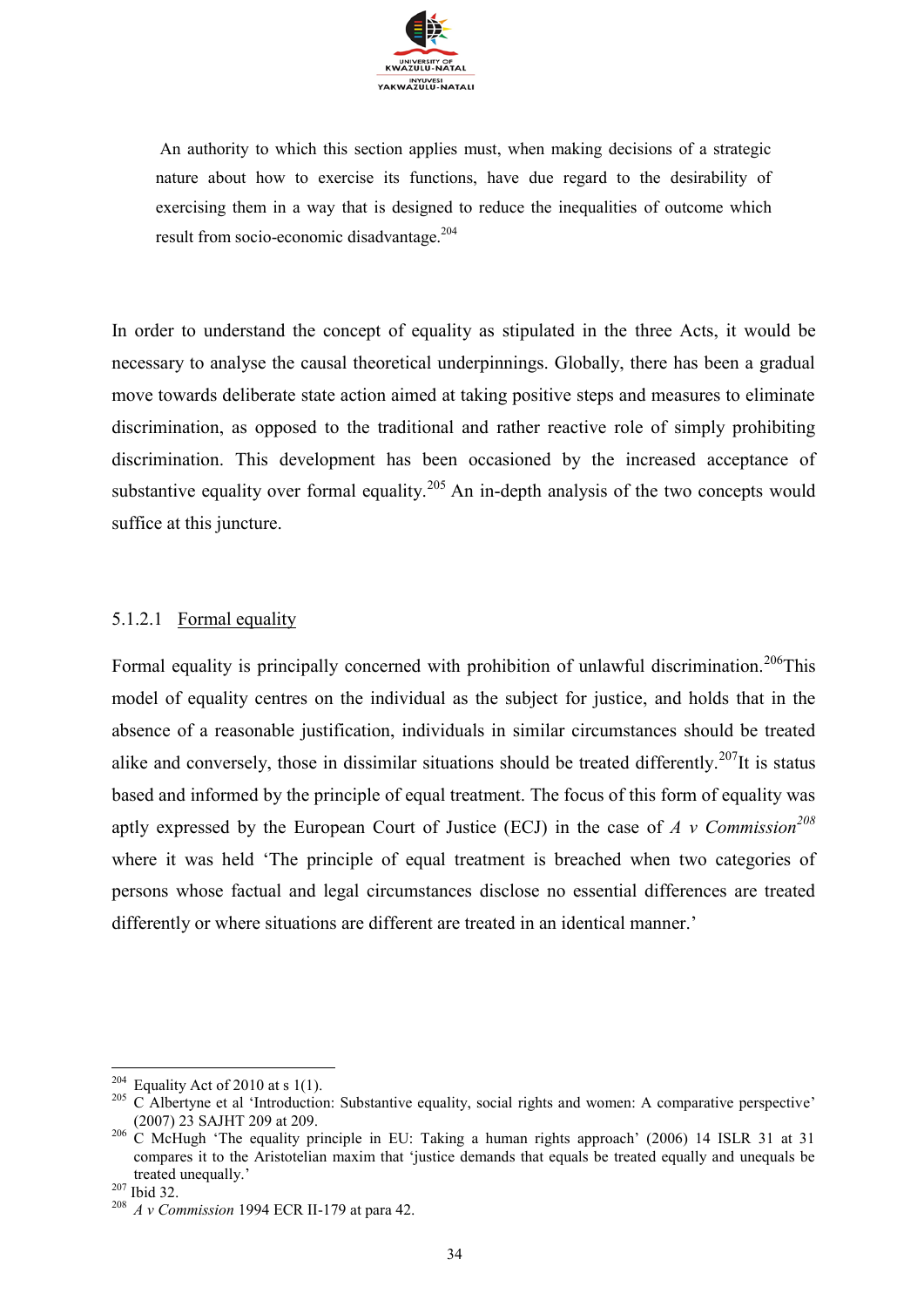

The model completely rejects forms of positive action involving the use of criteria such as race and gender as a rationalisation for privileged treatment.<sup>209</sup> Therefore, under formal gender equality, where both genders are in similar circumstances or engaged in the same conduct, they are both subjected to identical legal rules.<sup>210</sup>The principle has attracted repeated criticism emanating from its inherent limitations particularly its inability to effectively manage institutional and structural forms of discrimination which are detrimental to defined groups. The inadequacies of the model are attributed to several factors:

- a. The question of the choice of the comparator is difficult and contentious as the comparator is the focal determinant as to whether or not a given fact has occasioned inequality. On this basis therefore, formal equality becomes a product of assimilation based on assumption of compliance to a given standard.<sup>211</sup>
- b. The principle of formal equality is rigid and only concerned with negative obligations of non-discrimination to the exclusion of other obligations that regulate institutional structures in recognition of the fact that varied circumstances need to be addressed differently.<sup>212</sup>
- c. Formal equality does not seek to address entrenched discrimination as it is exceedingly contingent on individual justice as a means of enforcing the right to equality. Accordingly, the individual victim of discrimination is only vindicated upon a successful claim. $^{213}$

This formal approach to equality was manifest in much of ECJ's gender equality jurisprudence. For example in *Stadt Lengerich v Helmig* <sup>214</sup> where a group of part-time employees (mostly female) sought to be paid overtime pay although they had not surpassed the normal working hours for the full-time employees, it was held that there was no discrimination since the pay was pegged on the number of hours worked. The court's decision was criticized for failing to reflect on the implication added hours would have had on the part-

<sup>1</sup> <sup>209</sup> McHugh (n 206 above) 33-34 points out that formal equality is best understood as a procedural guarantee of fairness in decision-making whereby arbitrary factors such as sex and race are impermissible considerations.

<sup>&</sup>lt;sup>210</sup> C Forell 'Gender equality, social values and provocation law in the United States, Canada and Australia' (2006) 14 AUJGSPL 27 at 29. She opines that this approach to equality is problematic when used to justify the retention of certain laws and expanding their application to the detriment of either gender.

<sup>&</sup>lt;sup>211</sup> McHugh (n 206 above) 33. A comparator is a person in similar circumstances but not falling within the alleged ground of discrimination, whom the courts uses to assess whether the complainant did indeed receive unequal treatment. For example, in a claim for unequal pay based on gender, the appropriate comparator is a person of the opposite sex doing same or like work.

 $212$   $\frac{P}{2}$  Ibid.

 $213$  Ibid 34 refers to formal equality as the symmetrical or formal approach.

<sup>214</sup> *Stadt Lengerich v Helmig* 1994 ECR I-5727.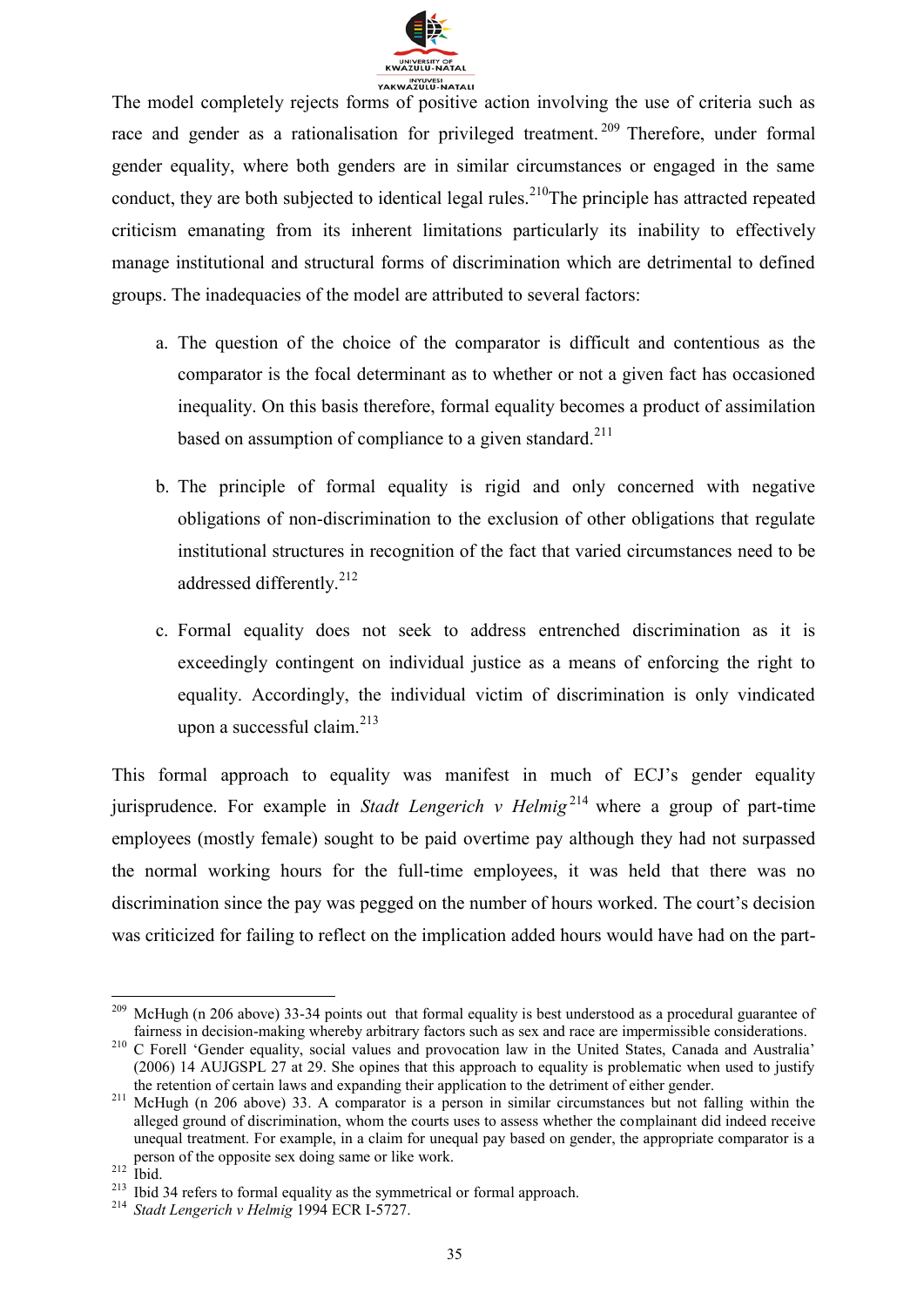

**EXAMPLE THE SET OF THE VARY ATALLY STATALLY**<br>time workers.<sup>215</sup>Nonetheless, it has been pointed out that the equality of treatment is an effective means of breaking down typecasting grounded on gender.<sup>216</sup>

#### 5.1.2.2 Substantive equality

Substantive equality entails positive measures by the state upon an appraisal of the entirety of a situation with special emphasis on the context and intervening variances. It seeks to enhance social inclusion and redistributive justice by redressing inequalities based on opportunities and outcomes occasioned by the differences.<sup>217</sup>It confers an obligation on all arms of the state to move beyond formal equality through application of positive actions.<sup>218</sup> Positive action involves use of specific measures to actively guarantee enhanced equality.<sup>219</sup> It is founded on the recognition that equal treatment is not a panacea for varying situations hence the need for a proactive approach. $220$ 

Substantive equality is also referred to as the group justice model because it seeks to address discrimination afflicting individuals as members of a specified group due to structural inadequacies and embedded forms of disadvantages.<sup>221</sup>It seeks to accommodate the diverse needs and realities of disadvantaged individuals towards the attainment of equal human dignity and full enjoyment of benefits associated with membership to a given group. Hence, with regard to gender equality, this approach would require that law be cognisant and responsive to the varied effect a given rule would have on both genders when clustered together.<sup>222</sup>Most substantive equality models comprise two elements, namely, equality of opportunity and equality of results.

### 5.1.2.2.1 Equality of opportunity

Equality of opportunity approach involves the application of special measures for the disadvantaged category to level the playing ground. It seeks to ensure that all the actors,

 $215$  McHugh (n 206 above) 34.

<sup>216</sup> Ibid.

<sup>&</sup>lt;sup>217</sup> Albertyne (n 205 above) 209 notes substantive equality introduces ideas of economic inequality and redistribution into the status based (formal) anti-discrimination laws.

<sup>218</sup> Ibid 212.

<sup>219</sup> McHugh (n 206 above) 33.

 $220$  Ibid  $3\overline{1}$ .

<sup>221</sup> Ibid 34.

 $222$  Forell (n 210 above) 29.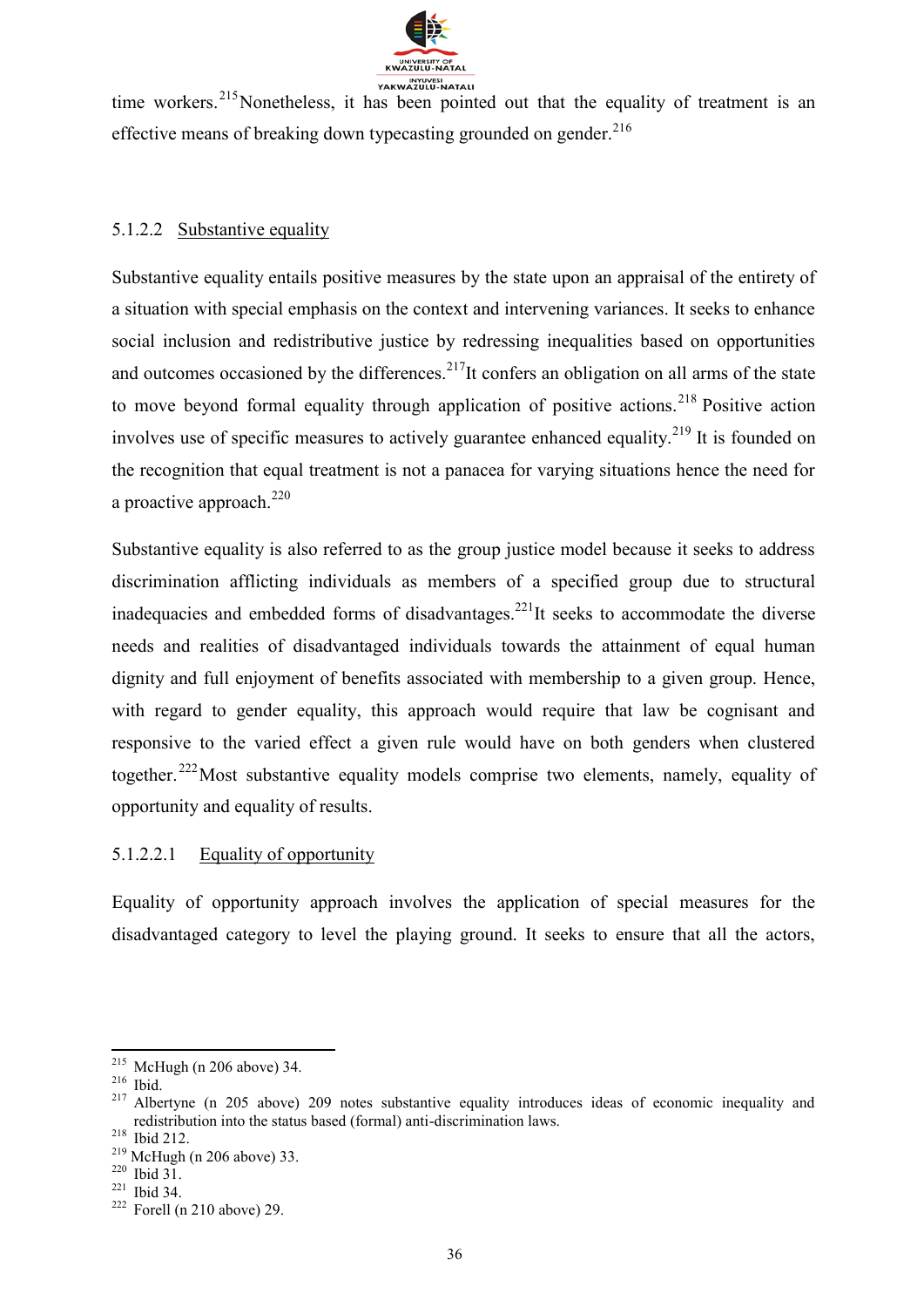

including members of a particular group, proceed from an equal position unconstrained by concomitant disadvantages.<sup>223</sup>

#### 5.1.2.2.2 Equality of results (outcomes)

Equality of outcomes adapts a redistributive posture to equal treatment aimed at levelling the outcome of a process. It goes beyond the application of special measures to achieve equality of opportunities. Examples may include setting obligations to observe composition in accordance with diversity or positive obligation to uphold equality. It is contentious as it counteracts the principle of equal treatment by applying arbitrary factors. <sup>224</sup>It remains a contentious subject since it seeks to embed the very differences that traditional antidiscrimination laws, and in this case the formal equality approach, attempt to disregard.<sup>225</sup>Moreover, as it introduces notions of economic inequality and the attendant restructuring, it presents pecuniary implications. However, the courts approach the question of substantive equality in two ways. Firstly, by deferring to the state where financial difficulties hinder the realisation of equality obligations; and secondly, by taking positive steps through legal concepts and judicial processes to ensconce separation of powers and institutional competences.<sup>226</sup>Furthermore, the Bill of Rights as enshrined in many a Constitution, has tremendously reinforced the recognition of substantive equality as a constitutional right and the growth of related jurisprudence founded on context and difference.<sup>227</sup>

#### 5.1.2.2.3 Application of substantive equality on the defence of provocation

Application of substantive equality on the defence of provocation would imply that the law recognises the prevailing gendered reality, that and accordingly, the grounds upon which the defence of provocation is relied on are sex-segregated. This suggests that the accused's conduct is to be predicated upon the conduct associated with the gender to which the accused belongs. It calls for consideration of all factors including affective functions, leading to the accused's conduct beyond the traditional factors of rage and jealousy. The law would then be

 $\overline{a}$  $223$  McHugh (n 206 above) 34.

<sup>224</sup> Ibid 35.

 $225$  Ibid 33. An example of equality of results from a positive action would be a statutory adoption of a quota to ensure a greater representation of either gender in elective posts thus addressing imbalances in policy making which may appear to disadvantage the underrepresented group.

 $226$  Albertyne (n 205 above) 211.

<sup>227</sup> Ibid 212.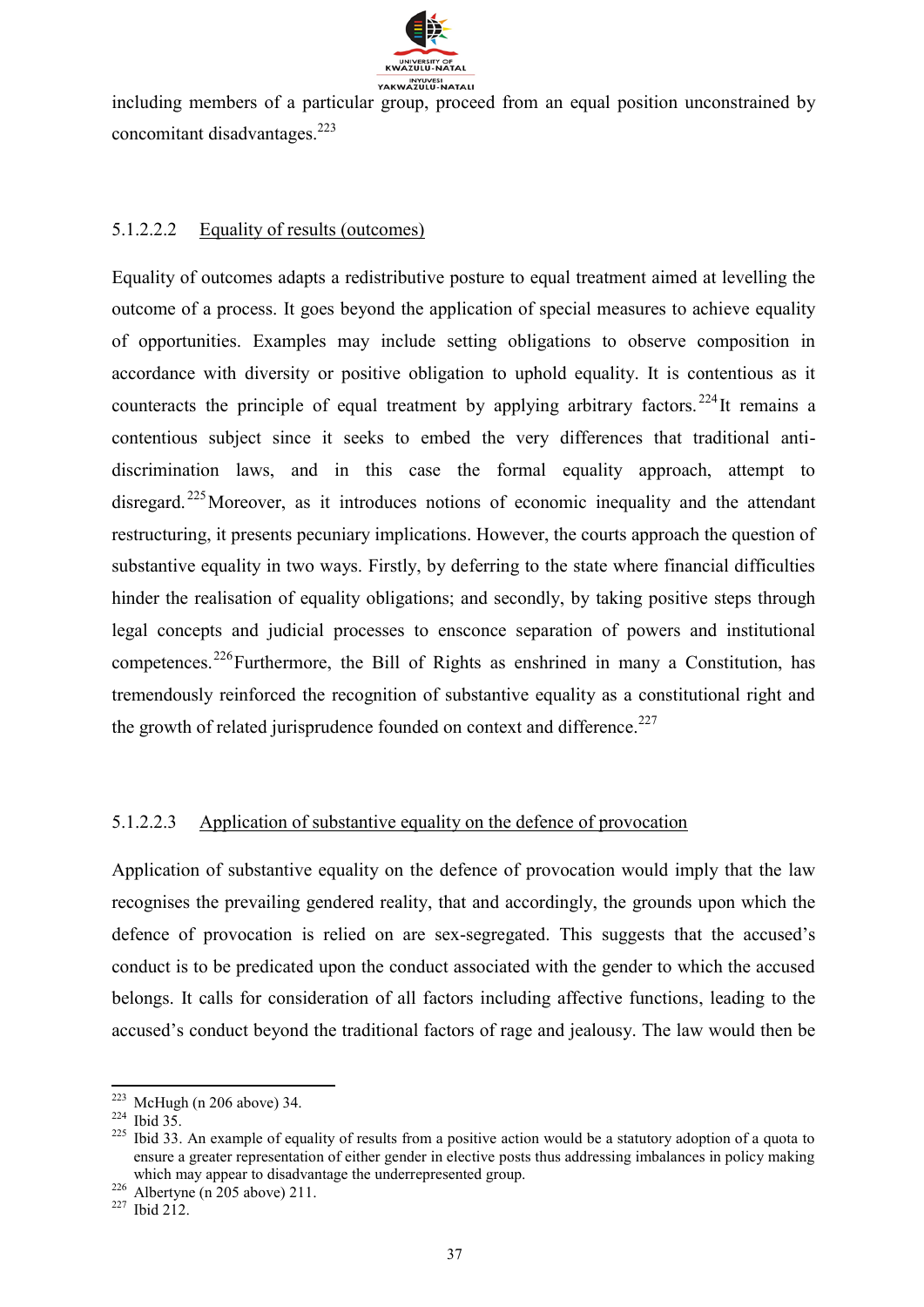

required to be cognisant to the predicament of the battered woman who kills out of fear or desperation, and of the man who kills in the heat of passion. Substantive gender equality would therefore mean that the law recognises that men and women are different and when they kill arising from provocation, they do so in varying contexts.  $228$  This approach is noticeable in many jurisdictions such as South Africa and Australia. The application of substantive equality on the law of provocation would also imply the slackening or total exclusion of the traditional requirements of the defence. It has been an insistent contention that some of these requirements such as 'there was no time to cool between the provocation and the killing', 'suddenness' and 'presence of triggering instances' tend to favour certain groups while ignoring the realities of others. Varying or removing these traditional requirements would invariably allow for the defence to be applicable in different settings. Such restructuring would allow the law to be effectively responsive to the myriad of rationales on which the defence is grounded. This would disregard the limited application of the defence to a particular set of circumstances through consideration based on context and differences. Thus, as much as the defence would be available to the woman who kills in nonconfrontational situation, it will just be as available to the accused who kills in a moment of rage. This approach has been recognized in some American and many Australian jurisdictions.<sup>229</sup>Nonetheless, the restructured approach must be limited by criminal law. Thus, the accused who relies on the defence must point to an existing criminal wrong and not merely a commonly shared moral standard. For example, the defence would not be available to a man who kills his lover arising from adultery because even if the act itself is morally reprehensible, it is not a crime in many jurisdictions. $230$ 

 $228\,$ Forell (n 210 above) 32. She is of the opinion that recent developments such as expanding provocation's rationales to mitigate the punishment of battered women who kill their abusers, rather than exonerating them through self-defence, amounts to only partial progress towards realisation of full substantive equality.

<sup>229</sup> Ibid 32-33.

<sup>&</sup>lt;sup>230</sup> J Dressler 'Why keep the provocation defence? : Some reflections on a difficult subject' (2001) 86 MLR 959 at 979. This view is also shared by Forell (n 210 above) 30. Applying substantive equality would mean that killing in a heat of passion out of sexual possessiveness would no longer be an acceptable basis for a claim of provocation because everyone has a right to sexual and physical autonomy. Similarly, applying substantive equality would also mean that killing one's batterer out of fear would be permissible because everyone has a right to defend him or herself from physical harm.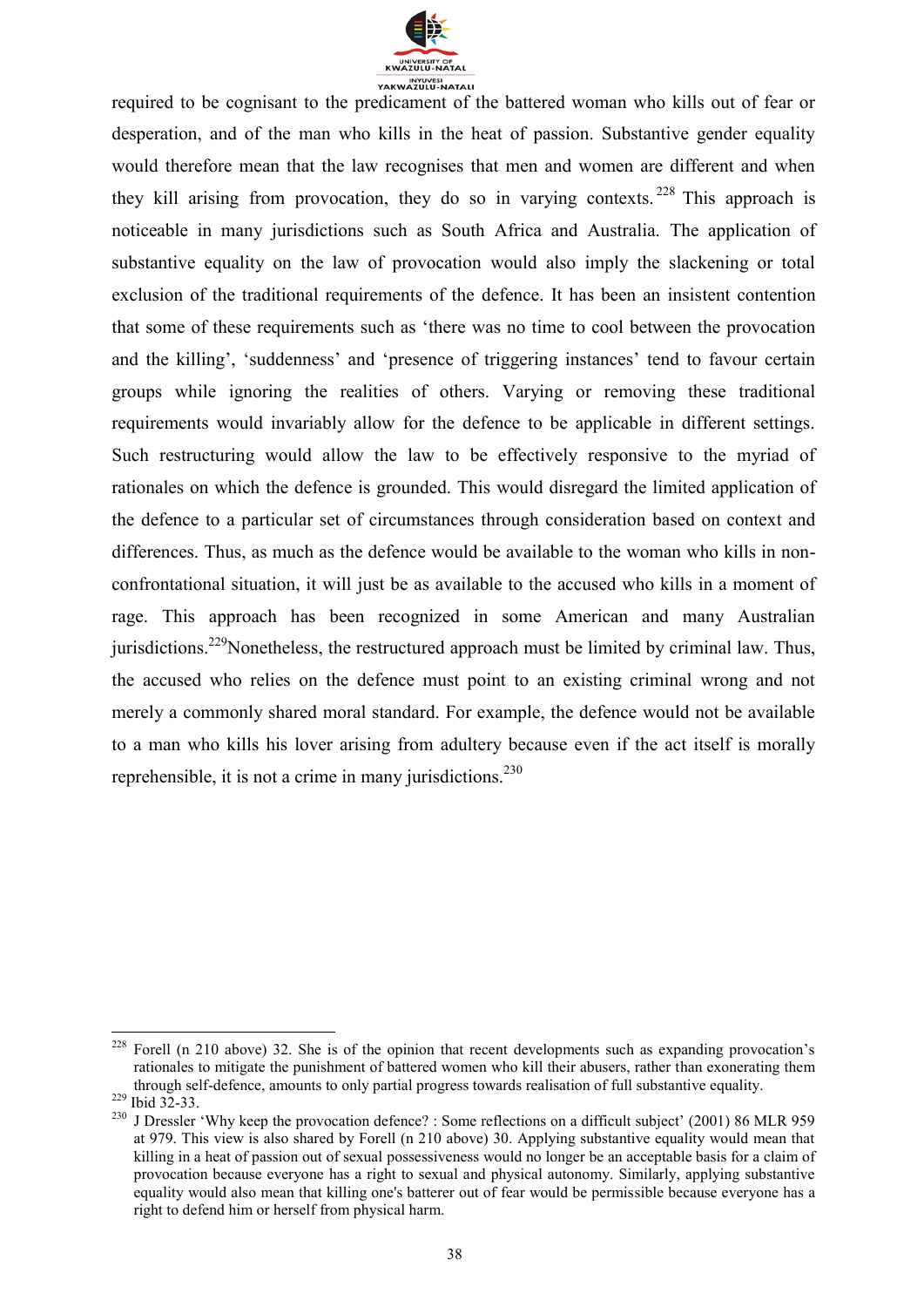

#### 5.2 Arguments by women rights advocates and activists

Women rights advocates, activists and legal scholars have advanced various reasons for the reformation of the traditional defence of provocation. The three broad heads precipitating the clamour for reform of the defence are briefly discussed.

#### 5.2.1 The defence is patriarchal

The traditional defence of provocation has long been viewed as male-centred and subjugated defence. It is contended that since the doctrine was designed to control the conduct of men out of concern for their inherent anger, it continues to advance the same patriarchal interests. The defence is perceived to function as a greatly sexed excuse for men who kill to escape a conviction for murder<sup>231</sup> and accordingly, is of limited use to women since its criteria are measured against male standards of behaviour and responses.<sup>232</sup> Although the defence is founded on concern for human weakness, it is really a legal masquerade for the propagation of male chauvinism through legitimisation of male aggression especially against women, their natural prey. The principal objective of the defence is to safeguard man's sense of self-worth which requires unqualified control of the woman's sexual fidelity, effort, presence, affection, and devotion. Where this self-esteem is threatened, he feels provoked. The defence is therefore, a recognition that he is entitled to retaliate in the face of such provocation.<sup>233</sup>

### 5.2.2 The Defence lacks a moral foundation

Critics of the traditional defence of provocation argue that the defence lacks a moral foundation as it conveniently elevates certain human emotions, and deliberately excludes others. In this case, the emotion of sudden anger or rage has been identified as a contemptible recipient of the exclusive right of preferential treatment in criminal law while other human emotions such as despondency, fear and compassion are totally disregarded. The critics also argue that while an array of emotions can interfere with a person's ability to exercise his or her psychosomatic functions, there is no moral validation why rage alone ought to assume a privileged position in criminal law. Recognition of the emotion of anger as the only justifiable

 $\overline{a}$  $231$  Crofts (n 188 above) 866.

 $232$  Bradfield (n 23 above) 5-6.

<sup>&</sup>lt;sup>233</sup> Dressler (n 230 above) 975-976. Brown (n 235 above) 138 notes that the defence is based on notions of male proprietary power and control over spouses and this profoundly gendered nature of the defence is the cause of homophobic fatal violence. See also Crofts (n 188 above) 867 where they are of the view that the main function of the defence was and still is, to normalise male violence as a natural characteristic of masculinity and where the woman victim's performance depends on her perceived conformance as a woman.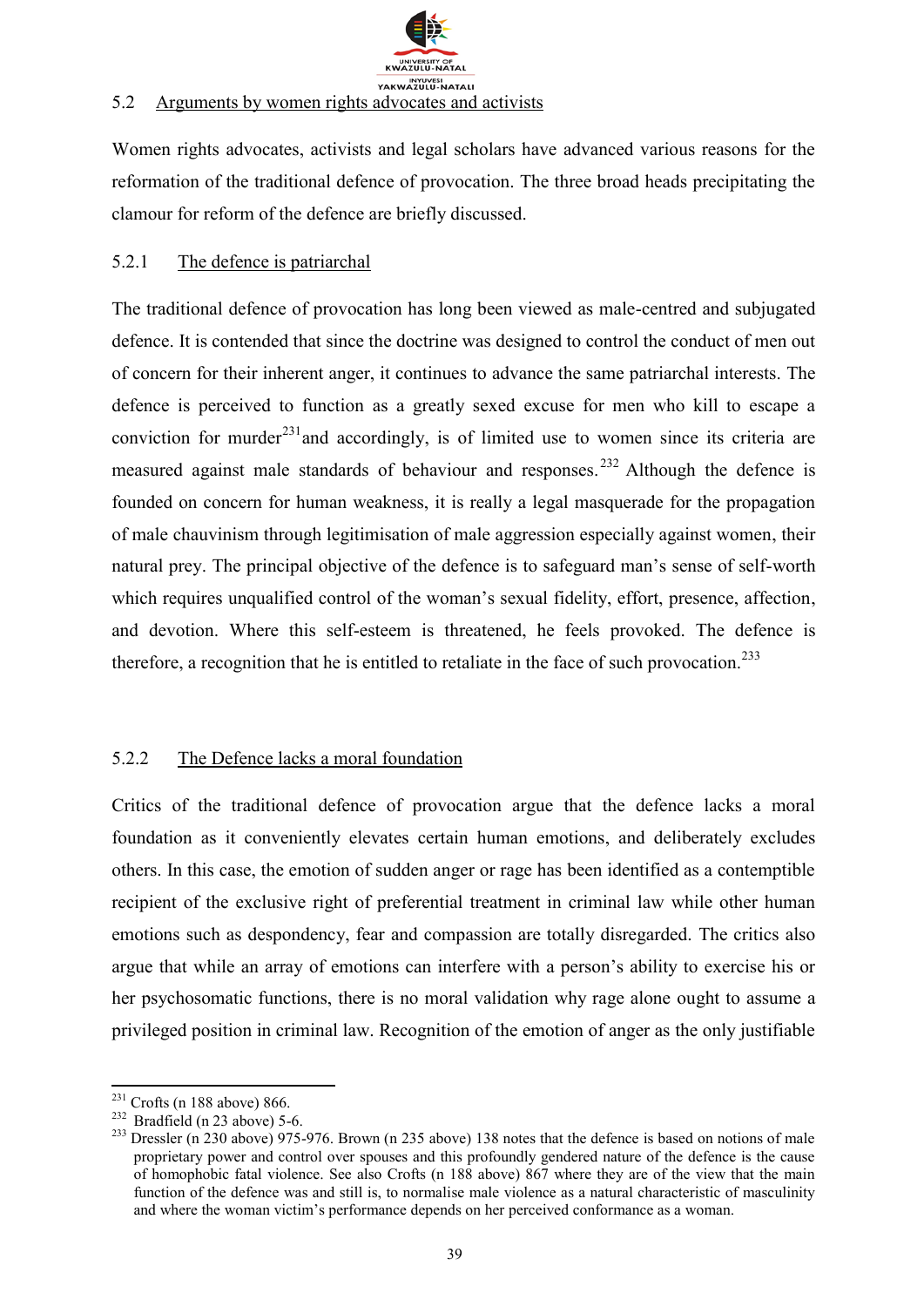

or excusable cause for killing of another is tantamount to elevating the status of shorttempered men over other persons of virtuous temperament. Indeed, it amounts to accentuating as permissible conduct where the short-tempered man kills because he was unable to control himself and conversely, as unacceptable conduct where a person who exercises reasonable restraint but eventually kills upon being overwhelmed by a more credible emotion such as fear. <sup>234</sup> This lack of well-founded moral justification renders the traditional defence of provocation ignorant of the context and reality of the accused woman who kills in a nonconfrontational situation.<sup>235</sup> It manifestly ignores the fact that men and women kill for different reasons and under varying contexts.<sup>236</sup>Similarly, the defence, due to this lack of a clear moral underpinning, is a persistent source of travesty of justice by encouraging a culture of focussing on the role of the deceased rather than on the accused. It presupposes that the deceased's conduct is more instrumental to his or her own demise while disregarding the contribution of the accused. This is especially the case given that the deceased cannot be afforded with an opportunity to defend his position. Accordingly, the trial process can be quite a traumatic experience for the deceased's dependants and relatives.<sup>237</sup>

#### 5.2.3 Other defences are not suitable

Many women rights advocates, activists and legal scholars concur that the defence of provocation is a fundamental part of criminal law and it represents the most appropriate defence for the accused woman who kills in a non-confrontational situation.<sup>238</sup>The defence symbolises the inadequacies of human conduct and more so in relation to the aspect of selfcontrol. It recognises the fact that, in certain circumstances, an individual can be overcome by emotions to the extent that he or she is unable or finds it difficult to regulate his or her conduct.<sup>239</sup>Since the defence is associated with human affective functions or emotions, it represents a flexible option for the accused who upon being engulfed by intense emotions, has lost the power of self-control. A liberal approach to provocation therefore has the effect of widening the scope of rationales upon which the defence can be relied on. This would

 $\overline{a}$ 

 $234$  C Elliot 'What future for voluntary manslaughter?' (2004) 68 JCL 253 at 254. She wonders why a badtempered man should be entitled to a verdict of manslaughter while a good tempered one is convicted of murder. Similarly, why a person should be accorded a partial defence to murder when he kills out anger but someone who kills with a more credible emotion such as compassion has no defence.

<sup>&</sup>lt;sup>235</sup> H Brown 'Provocation as a defence to murder: To abolish or reform?' (1999) 12 AFLJ 137 at 138.

<sup>&</sup>lt;sup>236</sup> Forell (n 210 above) 33 for example, opines that men exclusively kill arising from heat of passion based on jealousy while women almost exclusively kill from fear.

 $237$  Elliot (n 234 above) 255.

<sup>&</sup>lt;sup>238</sup> Dressler (n 230 above) 977 is of the opinion that the defence represents the best defence to murder for the battered women who kill their abusers.

<sup>239</sup> Ibid 978.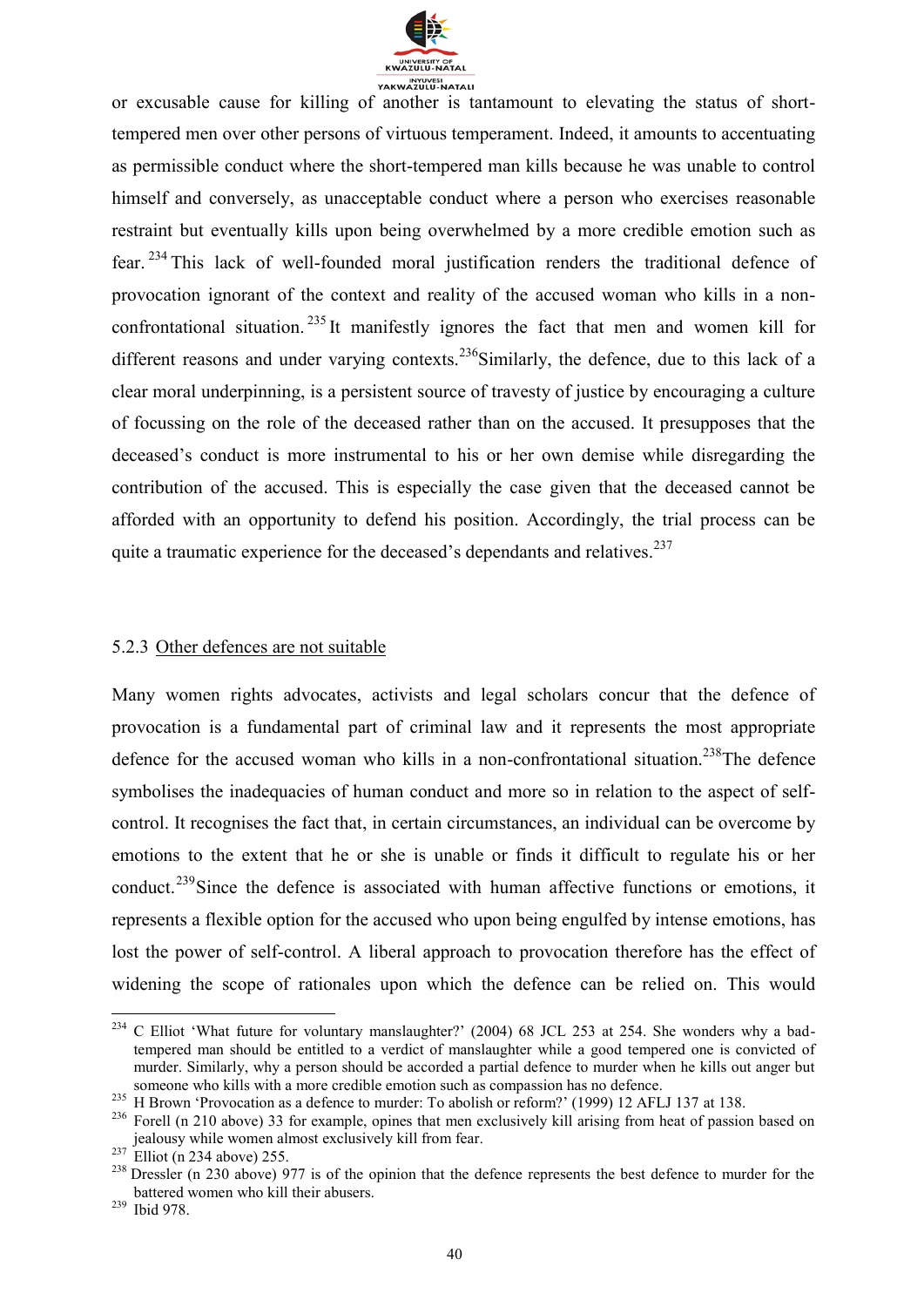

ultimately capture the range of emotional dynamics which has caused the accused, and in particular the accused woman who has killed her passive abuser, to kill.<sup>240</sup> This distinctive ability of the defence to rope in cumulative emotions is already recognised in many jurisdictions such as UK, Australia, and South Africa.

By the same token, other defences, especially self-defence, have been faulted for their inability to adequately cater for the realities of the accused. For example, women who rely on the traditional defence of private defence seldom succeed because of the insurmountable hurdles characteristic of the defence.<sup>241</sup>Accordingly, there is consensus that although the defence of provocation in the traditional sense is manifest with profound shortcomings, abolishing it, especially in the face of the harsh regime for murder, would adversely affect the accused who has killed her passive abuser.  $242$  However, it may be necessary through legislative reform, to restructure the defence away from the traditional sense, so that it exhibits gender neutrality and accords to modern judicial thinking.<sup>243</sup>

 $\overline{a}$ 

<sup>&</sup>lt;sup>240</sup> BM Baker 'Provocation as a defence for abused women who kill' (1998) 11 CJLJ 193 at 195-196. At 195 she notes that a plea of provocation is superlatively able to cover not only single, stand-on-their own provoking events but also the cumulative effects of a pattern of objectionable provocative behaviour.

<sup>&</sup>lt;sup>241</sup> Brown H (n 235 above) 138-139 is of the opinion that the law of self-defence is profoundly gendered in ways that prevent women from successfully arguing that they killed to prevent an imminent risk of death or serious injury. In many a case, the defence does not even bother to raise the defence even when the facts squarely raise the issue. See also Krause (n 7 above) 558 notes that the chief obstacle in such situations is proving harm was imminent in the absence of any on-going physical attack. The unsuccessful reliance on private in *S v Engelbrecht* (n 18 above) and *Norman v State* (n 24 above) exemplify the difficulties faced by women.

 $242$  Dressler (n 230 above) 978. See also Brown (n 235 above) 138.

<sup>&</sup>lt;sup>243</sup> Brown H (n 235 above) 140-141.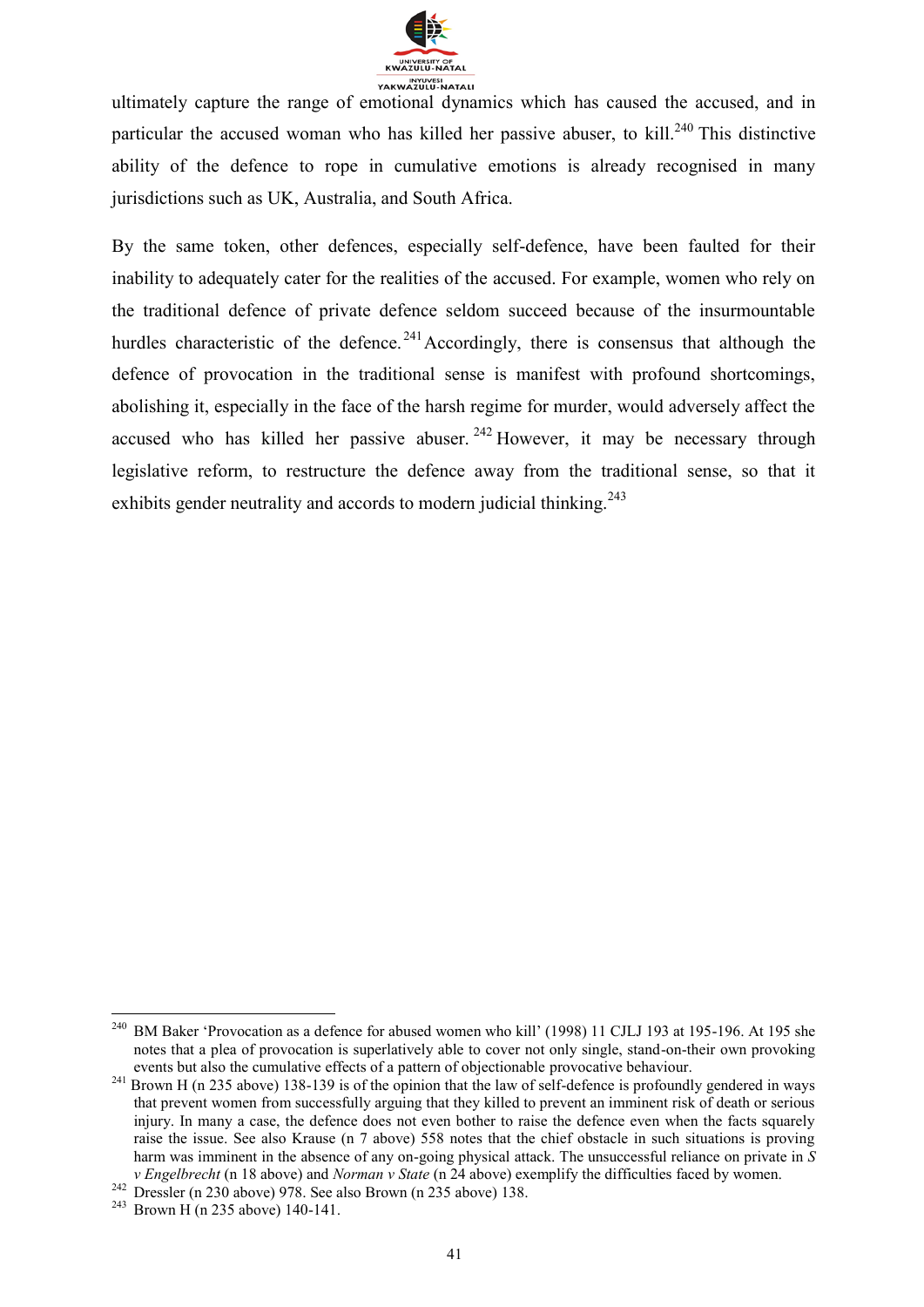

#### 5.3. Impetus of change in other jurisdictions

#### 5.3.1 England and Wales

In England and Wales (United Kingdom), the law of provocation (now referred to as the defence of loss of control) is to be found in the Coroners and Justice Act of 2009.<sup>244</sup>The new partial defence to murder replaced the previous defence of provocation in the repealed s 3 of Homicide Act of 1957.<sup>245</sup>Under the new law, for the accused to make a successful claim, it must be proved that he or she lost self-control which is accompanied by a qualifying trigger, and that, objectively assessed; a person of the same sex and age would react similarly in the circumstances<sup>246</sup>

The new legislation differs from the abolished defence of provocation in several aspects. Firstly, the element of suddenness in the loss of self-control is not a requirement in the new defence.  $247$  Secondly, the new legislation requires that the loss of self-control must be accompanied by a qualifying trigger. This is defined as fear of serious violence from the deceased against the accused or any identified person<sup>248</sup> and, something said or done (or both)of an exceptionally severe nature that occasions the accused to have a justifiable sense of being seriously wronged. Under the abolished defence of provocation, fear was not regarded as an adequate ground for provocation. In *R v Martin*<sup>249</sup> where the defendant shot two intruders at his home, killing one and seriously injuring the other, it was held that a fear for violence was not sufficient to warrant his conduct.

Under the Act, instances of revenge<sup>250</sup> and sexual infidelity<sup>251</sup> that might otherwise give rise to claims of loss of self-control have been explicitly excluded. Under the abolished law, requirement of suddenness in the accused's loss of self-control was intended to make the defence unavailable to one who killed out of a desire for revenge. In *R v Ibrams and Gregory*<sup>252</sup> the diseased, a released convict, was a source of continuous harassment and

 $244$  Coroners and Justice Act of 2009 at s 54-56.

<sup>&</sup>lt;sup>245</sup> S 56(1) of the Coroners and Justice Act of 2009 abolished the common law defence of provocation while see s 56 (2) repealed s 3 of the Homicide Act of 1957.

 $246$  Coroners and Justice Act (n 244 above) 54(1).

<sup>&</sup>lt;sup>247</sup> Ibid 54(2). This was not the case in the abolished law. For example, in R v Ahluwalia 1993 (96) Cr App R 133 (CA), the defendant killed her sleeping husband by pouring caustic soda on him and then setting him ablaze. She was suffering from Battered Woman's Syndrome, after being subjected to many years of abuse. At the trial court she was found guilty of murder. The Court of Appeal did not allow her appeal on the basis of provocation as there was no sudden loss of control, highlighting the longer the delay the more likely the act had been deliberate. However, the court did allow her appeal on the grounds of diminished responsibility. <sup>248</sup> Coroners and Justice Act (n 244 above) 55(3).

<sup>249</sup> *R v Martin* 2002 (2) WLR 1 (CA).

 $250$  Coroners and Justice (n 244 above) 54 (4).

 $251$  Ibid 55 (6).

<sup>252</sup> *R v Ibrams and Gregory* 1982 (74) Cr App R 154 (CA).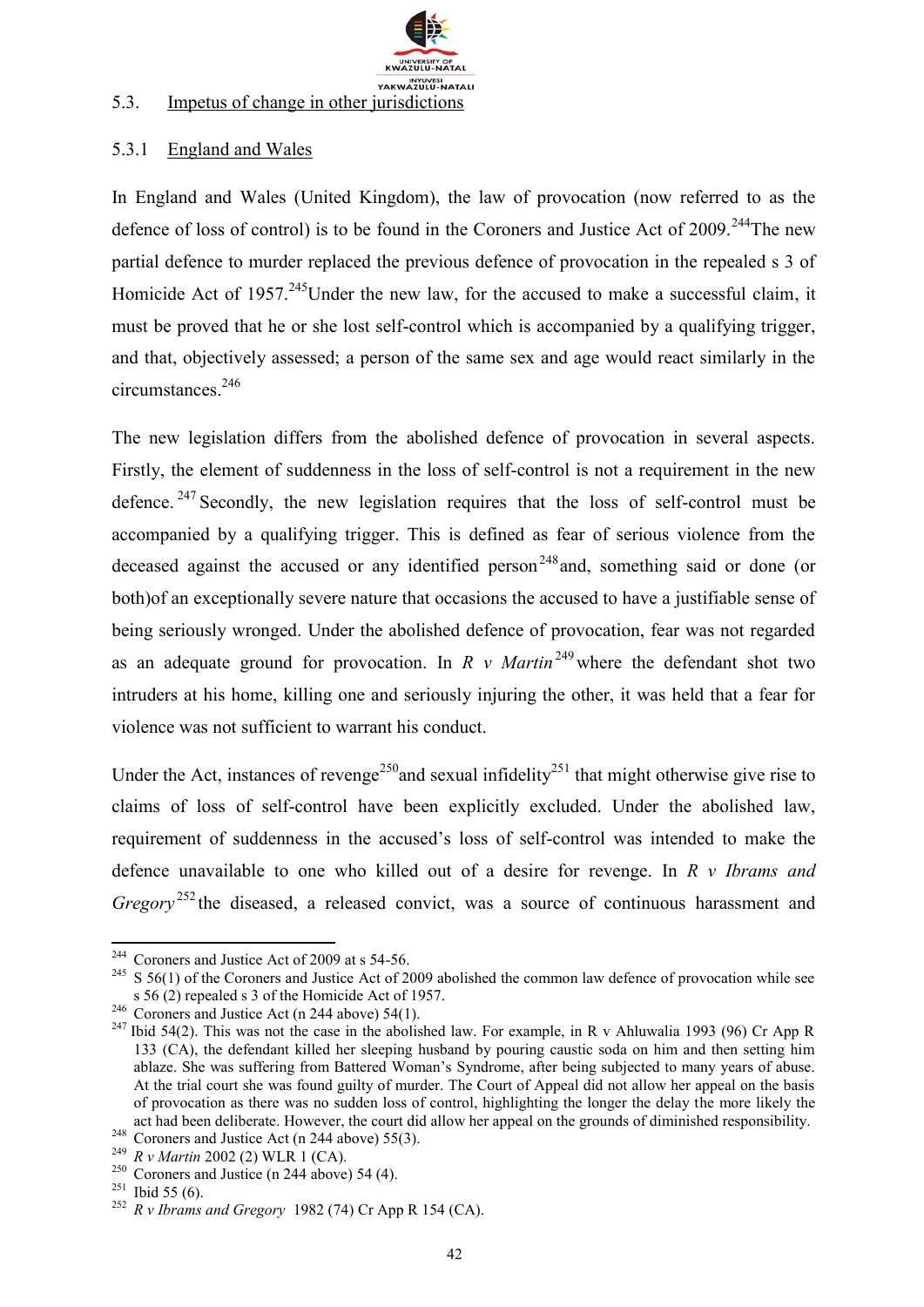

intimidation for the two appellants. The harassment continued even after they reported the matter to the police, upon which they decided to take matters into their hands. Consequently, they beat the deceased to death. At the trial court, they claimed they lost their control once they started beating him. The court was of a contrary view and they were both convicted of murder. On appeal the conviction was upheld as there was no sudden loss of control. By virtue of s 55  $(6)$ ,<sup>253</sup>the new law appears to have put to rest the contention that the abolished defence of provocation conferred an unfair advantage on men who killed their lovers out of jealousness as was the case in  $R \, v$  *Humes.*<sup>254</sup> In this case the defendant killed his wife upon discovering that she had been sleeping with another man. He was not put on trial as he pleaded guilty to manslaughter. Provocation was accepted by the trial judge and the prosecution and he was sentenced to 7 years. The Attorney General appealed the sentence. The Court of Appeal confirmed the defence of provocation and the seven-year sentence.

S 54(1) (c) provides that 'a person of D's sex and age, with a normal degree of tolerance and self-restraint and in the circumstances of D, might have reacted in the same or in a similar way to D.' This is an import of the principles of provocation developed at common law. The application of this principle is illustrated in  $DPP$  v Camplin<sup>255</sup> where Lord Diplock held that'[…] the reasonable man [...] is a person having the power of self-control to be expected of an ordinary person of the sex and age of the accused [...].'Similarly, in *Attorney General for Jersey v Holley*<sup>256</sup> where the accused had killed his girlfriend with an axe, it was held that in objectively assessing the accused's loss of self-control, sex and age were the only relevant characteristics of the accused. The objective nature of the inquiry into the circumstances leading to the accused's conduct was also a consistent feature in the common law defence of provocation. This was evident in *Regina v Darren Andrew Gregson*<sup>257</sup>and *R v Hill.*<sup>258</sup>

 $253$  Reads 'the fact that a thing done or said constituted sexual infidelity is to be disregarded.'

<sup>254</sup> *R v Humes* Attorney General's Reference No. 95 (2002) EWCA 2982.

<sup>255</sup> *DPP v Camplin* 1978 AC 705.

<sup>256</sup> *Attorney General for Jersey v Holley* 2005 3 WLR 29.

<sup>257</sup> *Regina v Darren Andrew Gregson* 2006 EWCA Crim 3364 where it was held that accused's bouts of epilepsy and depression coupled with unemployment could be considered in relation to the gravity of provocation but not in relation to the standard of self-control expected.

<sup>&</sup>lt;sup>258</sup> *R v Hill* 2008 EWCA Crim 76 where the accused's history of sexual abuse as a child was considered in his successful claim of defence of provocation.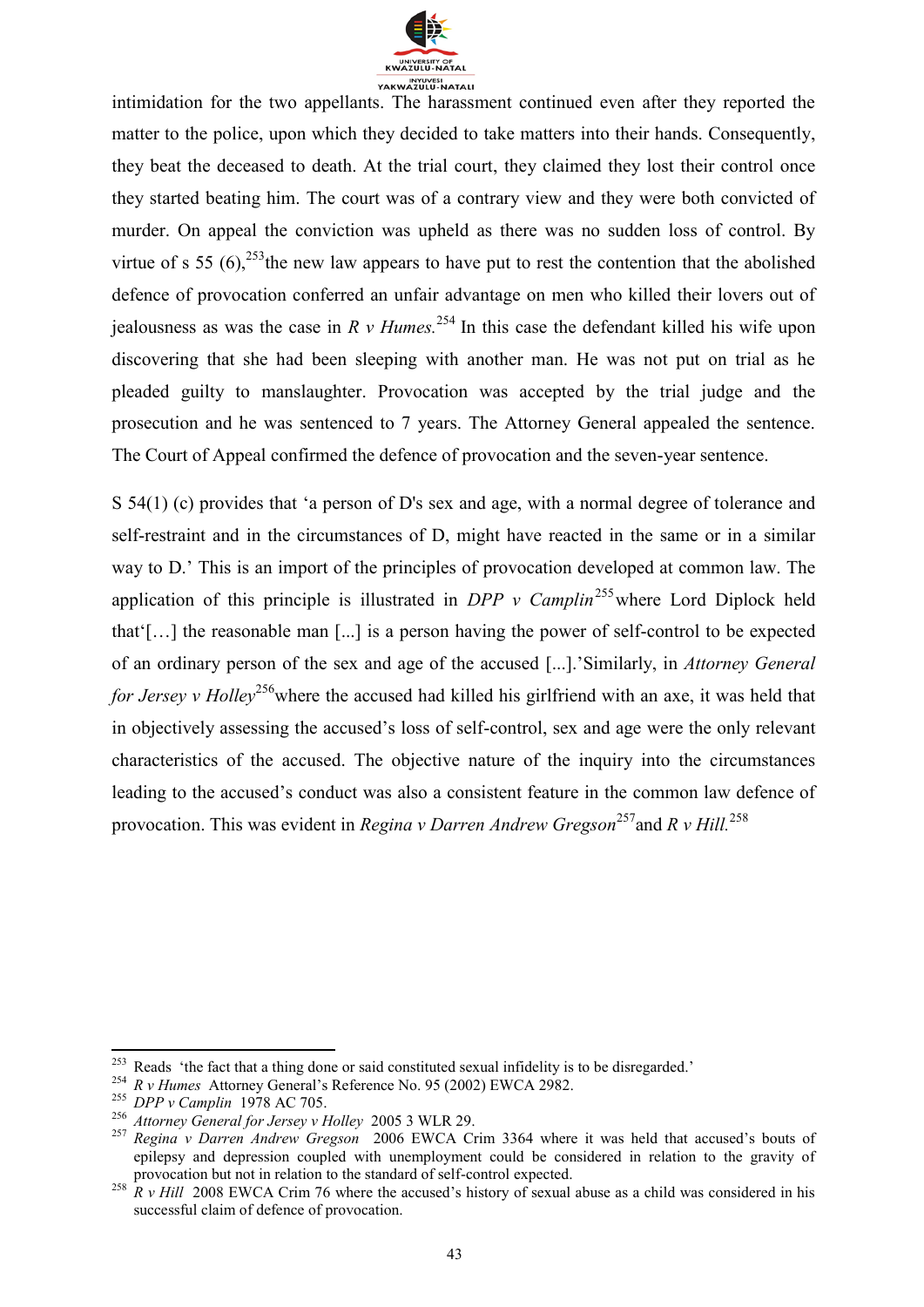

#### 5.3.2 Australia

The defence of provocation has been the subject of intense scrutiny in four of the eight jurisdictions in Australia.<sup>259</sup>In the mid-1990s, the Model Criminal Code Officers Committee (MCCOC) was established by a Standing Committee of the Attorneys-General (SCAG) for the purpose of developing a national model criminal code for Australian Jurisdictions. Consequently, the MCCOC published a Discussion Paper in June  $1998.<sup>260</sup>$ In the discussion paper, the MCCOC concluded that:

- a. the partial defence of provocation was profoundly in favour of men and should be abolished $^{261}$
- b. matters of culpability be determined during sentencing:  $262$
- c. owing to the nature of the doctrine, the inherent gender-bias could not be remedied by superficial alterations such as relaxing the requirements.<sup>263</sup>

Subsequently, informed by the need to enhance gender balance in line with substantive equality principles, the State of Victoria set up the Victorian Law Reform Commission (VLRC) in 2001 to review the defences to homicide.<sup>264</sup>The VLRC established that, in addition to being unfavourable, provocation was ineffective as a defence to women.<sup>265</sup>Following its recommendations, the defence was abolished vide the Crimes (Homicide) Act of  $2005$ <sup>266</sup>The same position was adopted by the State of Western Australia through the Law Reform Commission of Western Australia (LRCWA) which was commissioned in 2006 to review and report on the law of homicide.<sup>267</sup>As a result, mandatory life sentence and provocation were abolished in Western Australia in 2008.<sup>268</sup>Another review of the defence was undertaken by the Queensland Law Reform Commission (QLRC) in 2008 against a backdrop of public resentment emanating from court pronouncements.<sup>269</sup>In departure from the stance taken by preceding commissions, the QLRC was of the view that in the face of a mandatory death

<sup>&</sup>lt;sup>259</sup> States of Queensland, Tasmania, Victoria and Western Australia.

<sup>&</sup>lt;sup>260</sup> Model Criminal Code - Chapter 5 - Fatal Offences against the Person.

<sup>261</sup> Ibid 87, 89, 91.

<sup>262</sup> Ibid 89 and 105.

<sup>263</sup> Ibid.

<sup>&</sup>lt;sup>264</sup> VLRC, Defences to Homicide, Final Report (2004).

<sup>&</sup>lt;sup>265</sup> Ibid 56-58.

<sup>&</sup>lt;sup>266</sup> The Act came into effect in 2006. This closely followed the abolition of provocation in Tasmania in 2003 by the Criminal Code Amendment (Abolition of Defence of Provocation) Act 2003 (Tas) which was not preceded by a formal review. See Crofts (n 188 above) 870.

<sup>&</sup>lt;sup>267</sup> LRCWA, Review of the Law of Homicide, Final Report, Project No 97 of 2007.

<sup>&</sup>lt;sup>268</sup> Vide Criminal Law Amendment (Homicide) Act of 2008 (WA).

<sup>&</sup>lt;sup>269</sup> OLRC, A Review of the Excuse of Accident and the Defence of Provocation, Report No 64 of 2008. See also Crofts (n 188 above) 870.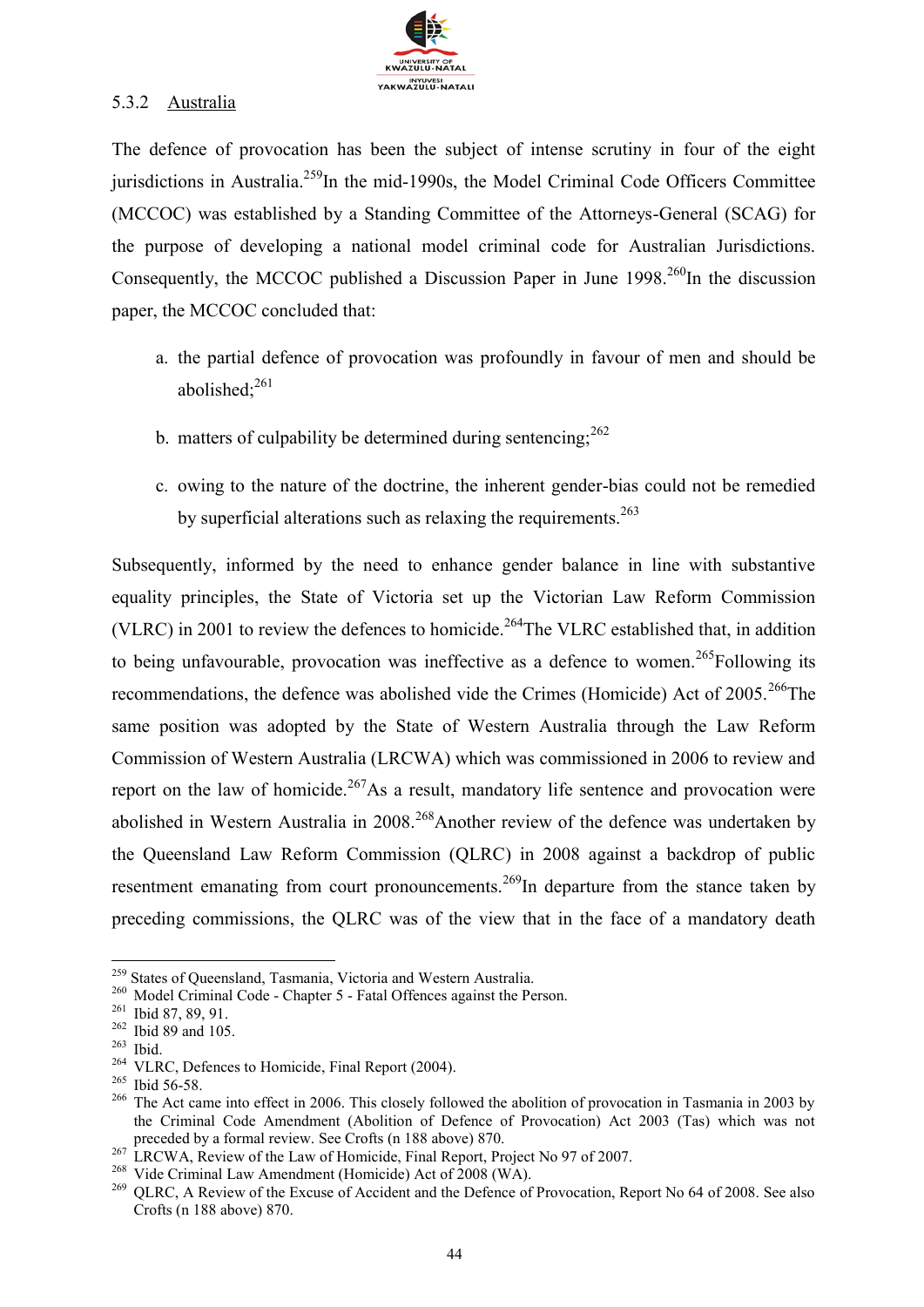

sentence, leniency was permissible for deserving cases. Thus it recommended for the retention of provocation, albeit with a reduced scope.<sup>270</sup>However, judicial intervention has been manifest even in jurisdictions where provocation is still applied. This has resulted in the refinement of the requirements thereby placating the concerns of the critics. The courts are now willing to consider the context of provocation including the notion of cumulative provocation.<sup>271</sup>

<sup>1</sup>  $^{270}$  QLRC (n 269 above) 474.

<sup>271</sup> Crofts (n 188 above) 867. For example, this was evident in *Muy Ky Chhay* 1994 (72) ACR 1, *Mehmet Ali v The Queen* 1957 (59) WALR 28 and *R v R* 1981 (28) SASR 321.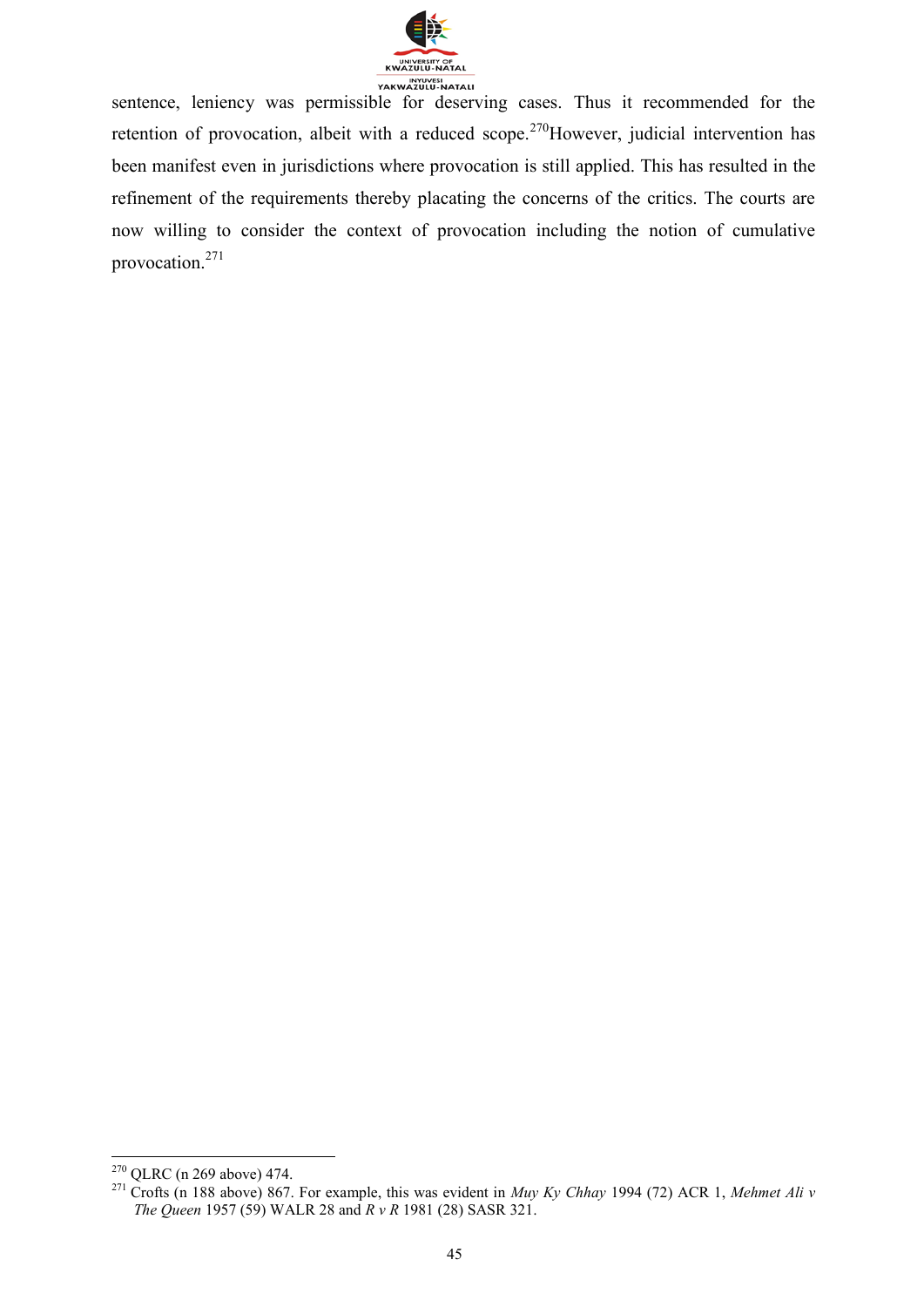

#### 5.3.3 Canada

In Canada the partial defence of provocation is to be found at Article 232 of the Criminal Code of 1985, which provides that:

- a. Culpable homicide amounting to murder may be reduced to manslaughter if occasioned by sudden provocation.<sup>272</sup>
- b. A wrongful act or insult amounts to provocation if it is sufficient to deprive an ordinary person of the power of self-control, and if such person to whom the act or insult is done reacts suddenly within the short moment of passion.<sup>273</sup>
- c. Questions relating to the provocative act and whether the accused was deprived of the ability of self-control are questions of fact. $274$
- d. A legal act is not a basis for provocation.<sup>275</sup>
- e. An act by a third person on the accused that arises from the conduct of another person induced by the accused to incite the said third person to do the act on the accused, is not an excuse for provocation where the accused causes grievous bodily harm or death  $276$
- f. Where an illegal arrest on the accused results in the death of a person, prior knowledge by the accused of the illegality of the arrest may be used to support a claim of provocation.<sup>277</sup>

Prior to the current provisions, the law was governed by the common law doctrine of provocation developed in the seventeenth century.<sup>278</sup>Under the current law, provocation is a partial defence, and a successful claim has the effect of attracting a conviction of the lesser charge of manslaughter as opposed to murder. Despite the fact that the code is fairly recent, at a glance, the provisions of the article appear remarkably similar to those of s 207-208 of the Kenyan Penal Code 81 of 1948. In both jurisdictions, the purpose of provocation is to reduce a conviction of murder to manslaughter.<sup>279</sup>Additionally, the structure of the provisions is

 $272$  Criminal Code of 1985 at art 232(1).

<sup>273</sup> Ibid 232(2).

 $274$  Ibid 232(3) (a)-(b).

<sup>275</sup> Ibid 232(3).

 $276$  Ibid 232(3).

 $277$  Ibid 232(4).

<sup>&</sup>lt;sup>278</sup> M Da Silva 'Quantifying desert prior to the rightful condition: Towards a theoretical understanding of the provocation defence' (2013) 26 CAJLJ 49 at 51.

 $2^{79}$  S 207 of Penal Code (n 162 above), art 232(1) of the Criminal Code (n 272 above).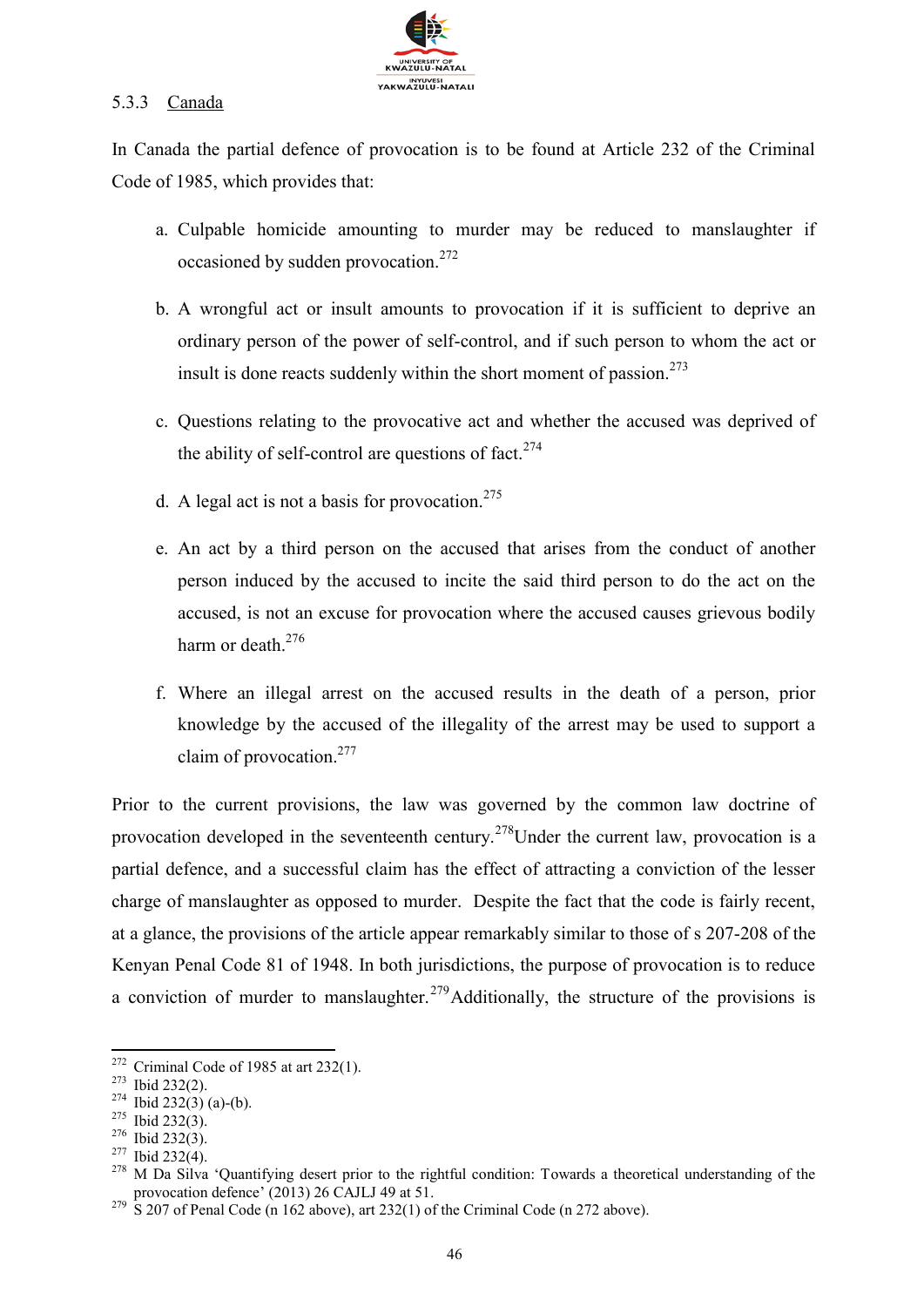

similar<sup>280</sup>and the ingredients<sup>281</sup>and the exceptions<sup>282</sup>of the defence are more or less the same. However, in Canada unlike in Kenya, judicial intervention has attempted to place the law in line with modern judicial thinking. The active role of the courts in the development of the law of provocation has been witnessed in several court decisions. For example, the Supreme Court of Canada (SCC) sought to settle the question of what constitutes 'an ordinary person' in the case of  $R \nu Hill^{283}$  where a sixteen year old boy, who was relying on the defence of provocation, was convicted for murder after he fatally stabbed the deceased for making unsolicited homosexual advances. The court held that in gauging the accused's conduct against that of an ordinary person, the trial court had erred for disregarding his age and sex. Accordingly, it ordered a fresh trial.<sup>284</sup>In this case, the SCC developed a two-stage test for the defence. The first stage entails an objective assessment of the accused's conduct against that of an ordinary person in relation to provocation, while the second stage seeks to subjectively inquire whether the accused's conduct was caused by sudden provocation.<sup>285</sup>The approach was confirmed in the subsequent case of *R v Thibert*<sup>286</sup> where the court held that '[…] this threshold test can be readily met, so long as there is some evidence that the objective and subjective elements may be satisfied. If there is, the defence must then be left with the jury.<sup>287</sup>However, it seems the law of provocation in Canada in its current form is still problematic if the copious dissenting opinions to judicial pronouncements are anything to go by.<sup>288</sup>

<sup>&</sup>lt;sup>280</sup> For example, the expression of the accused is gender-specific through the use of the gender-specific pronouns such as 'his', 'he' and 'him' to the exclusion of the other gender.

<sup>&</sup>lt;sup>281</sup> For example, in both jurisdictions there is a requirement of suddenness at s 207 of Penal Code (n 162 above) and Art 232(1) of the Criminal Code (n 272 above).

<sup>&</sup>lt;sup>282</sup> Art 232(3) of the Criminal Code (n 272 above) and s 208(3)-(4) of the Penal Code (n 162 above).

<sup>283</sup>*R v Hill* 1986 (1) SCR 313.

 $284$  Da Silva (n  $278$  above) 52 notes that the consideration of personal characteristics in the test was a new addition to the law of provocation in Canada.

<sup>285</sup> Ibid 52.

<sup>286</sup>*R v Thibert* 1996 (1) SCR 37.

 $287$  Ibid para 6.

<sup>&</sup>lt;sup>288</sup> Da Silva (n 278 above) 56 for example, is of the view that the persistent disharmony in the judicial pronouncements may be an indication of the need to re-evaluate the theoretical underpinnings of the defence. Wayne Gorman 'The jealous husband defence' (1999) 42 CLQ 478 at 478-479 is of the opinion that the SCC has turned the simple and obviously rare defence into a cumbersome and complicated formulation that is no longer even recognisable as defence of provocation Forell (n 2100 47 is disturbed by the SCC's continued excuse to male rage and jealousy by retaining its expansive reading of heat of passion to cover situations well beyond those called for by the statute's language.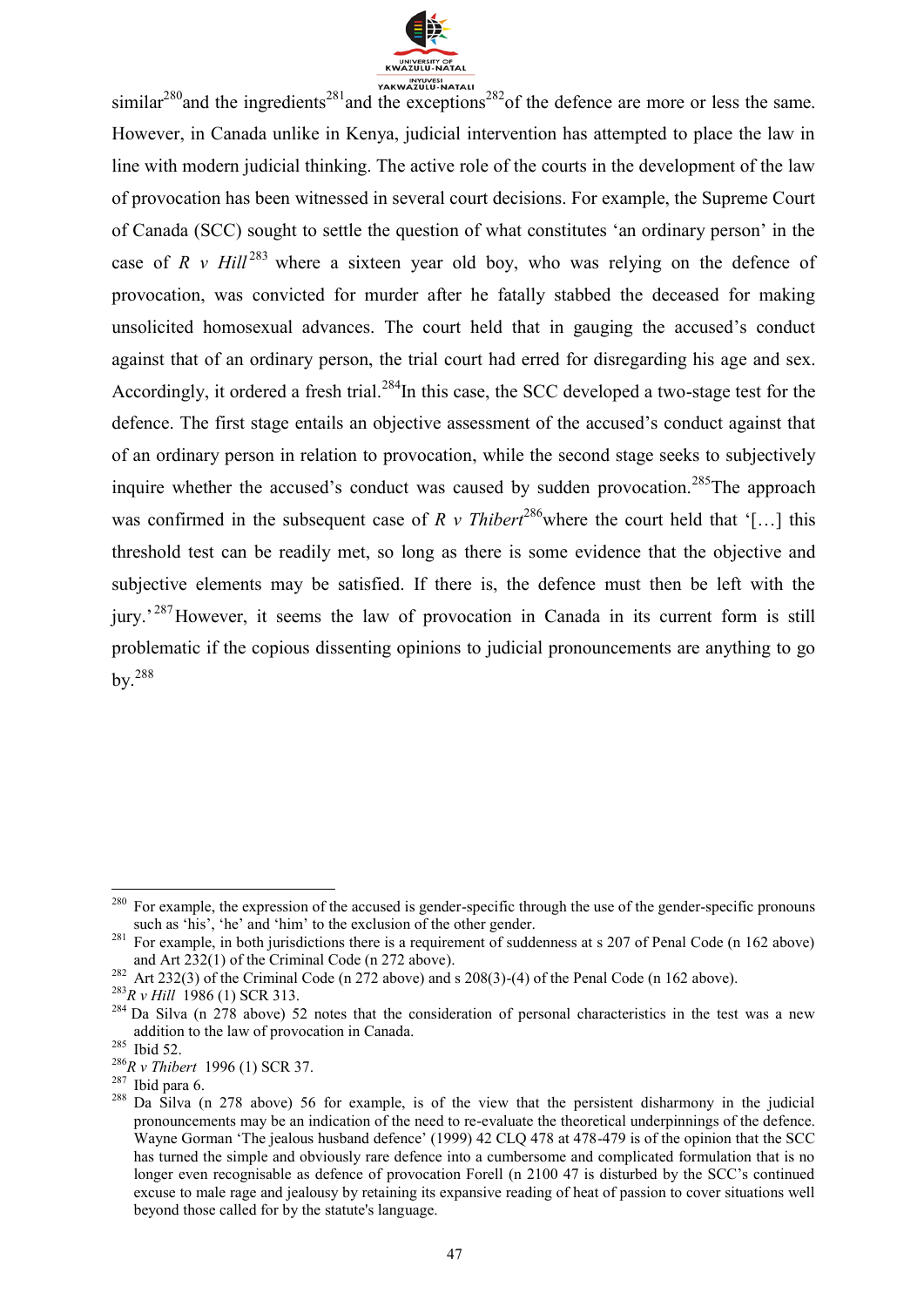

#### **CHAPTER 6**

#### **Conclusion**

From the preceding chapters, it is evident that the defence of non-pathological incapacity based on provocation invariably occupies a unique position in criminal law. It is innately expandable and thus, capable of accommodating diverse instances where killing is prompted by emotional travails. It is submitted therefore, that reform, rather than abolition is preferable. However, in order for the defence to serve the case of the accused woman who kills in a nonconfrontational situation, it must be anchored on modern legal principles and capable of satisfying the test of equality before the law. The defence must therefore be founded on substantive equality. It must entail moving beyond mere prohibition of inequality to taking into account the context under which the accused kills. Likewise, the defence must not be shrouded in any gender / abuse-specific permutations and exclusionary clauses that are based on gender difference or otherwise.

Various concerns must be addressed, it is submitted, for the realisation of such of the ideal defence of provocation. Firstly, the raison deter of separation of powers must come into play through the enactment of a well-defined codified law that is aligned to the common law principles. This would ensure that the law is restricted within more predictable and stable parameters thereby reducing unnecessary uncertainties associated with dissonant interpretations. The current law of provocation in England and Wales presents a good case. Secondly, there is need to recognise and bolster the competencies of other related institutions. For example, there may be a need to strengthen psychiatric functions with the aim of giving the courts an enhanced understanding of the varied conducts of the accused. In the case of *S v Eadie* the courts reliance on psychiatric opinion was highly evident invariably highlighting the important role played by other institutions in enhancing the interests of justice. Thirdly, the interests of justice must prevail. Accordingly, a balance must be struck between practical demands of the society (policy demands) and the interests of the accused (theoretical demands). While it is evident that some jurisdictions such as UK and Canada have accepted a compromise position that incorporates both subjectivism and objectivism, South African courts are still grappling with the question.

Proceeding from the aforesaid, an amalgam of the current law of provocation in  $UK^{289}$  and South Africa<sup>290</sup> is recommended to read as follows:

 $289$  S 54 of the coroners and Justice Act (n 244 above).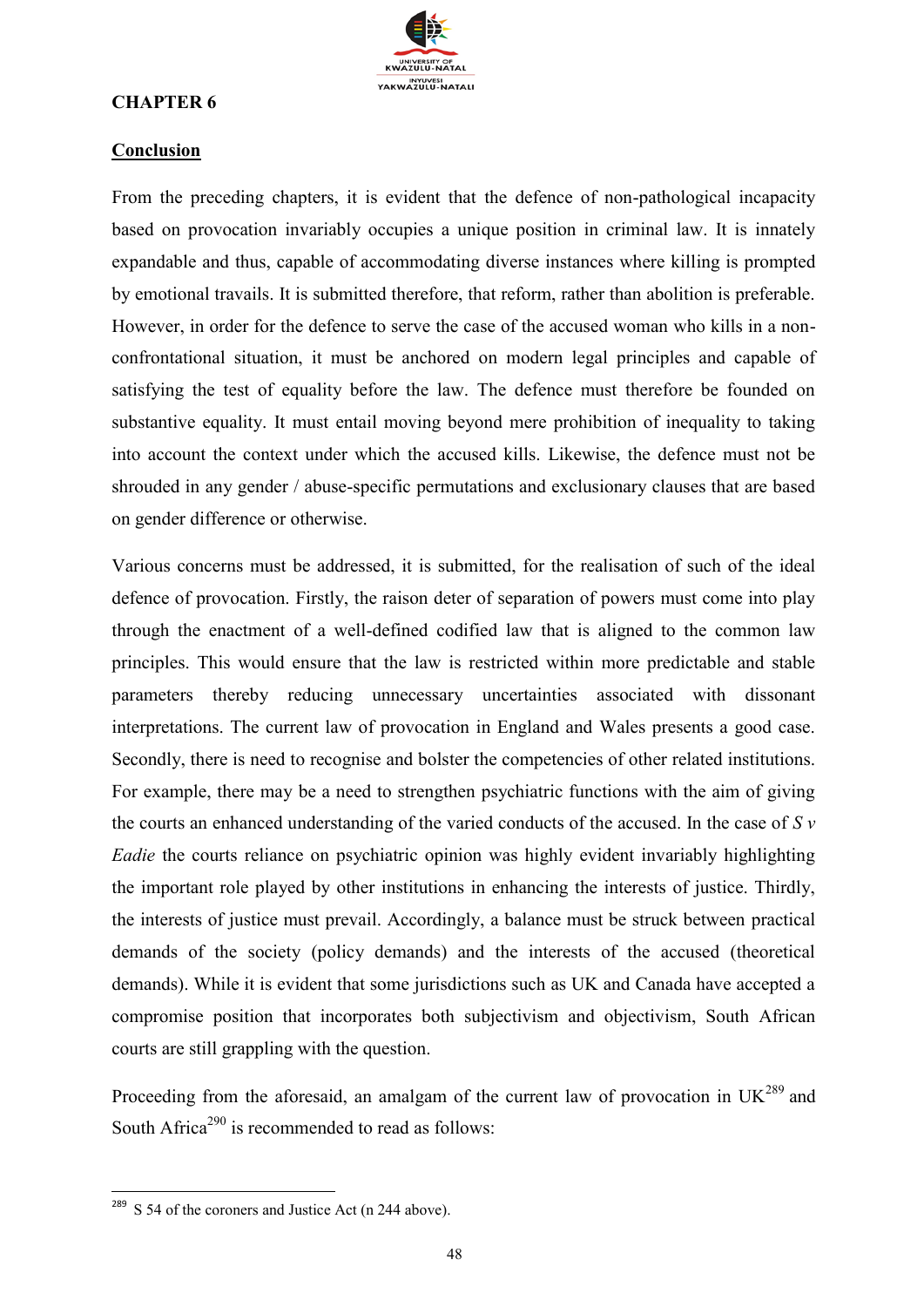

#### Defence of Provocation

Section 1

- (1)Where a person who commits an act or omission which constitutes an offence and who at the time of such commission or omission suffers from emotional stress which makes him or her incapable-
	- (a) of appreciating the wrongfulness of his or her act or omission; or
	- (b) of acting in accordance with an appreciation of the wrongfulness of his or her act or omission, shall not be criminally responsible for such act or omission provided that a person of the accused's sex and age, with a normal degree of tolerance and self-restraint and in the circumstances of the accused might have reacted in the same or in a similar way to the accused.
- (2)For the purposes of subsection (1), 'emotional stress' may relate to sudden or the gradual loss of self-control.
- (3)Subsection (2) applies if the accused's loss of self-control was attributable to a thing or things done or said (or both) which constituted circumstances of an extremely grave character, and caused the accused to have a justifiable sense of being seriously wronged.
- (4)In establishing the circumstances in subsection (3), evidence of expert opinion may be adduced in addition to any other evidence which may be of relevance.
- (5)In subsection (1) (b), the reference to 'the circumstances of the accused' is a reference to all of accused's circumstances other than those whose only relevance to accused's conduct is that they bear on the accused's general capacity for tolerance or self-restraint.

(6)Subsection (1) does not apply if-

- (a) in doing or being a party to the killing, the accused acted in a considered desire for revenge; or
- (b) the accused's conduct was caused by a thing which the accused incited to be done or said for the purpose of providing an excuse to use violence; or

 $290$  S 78(1) of the Criminal Procedure Act (n 37 above).